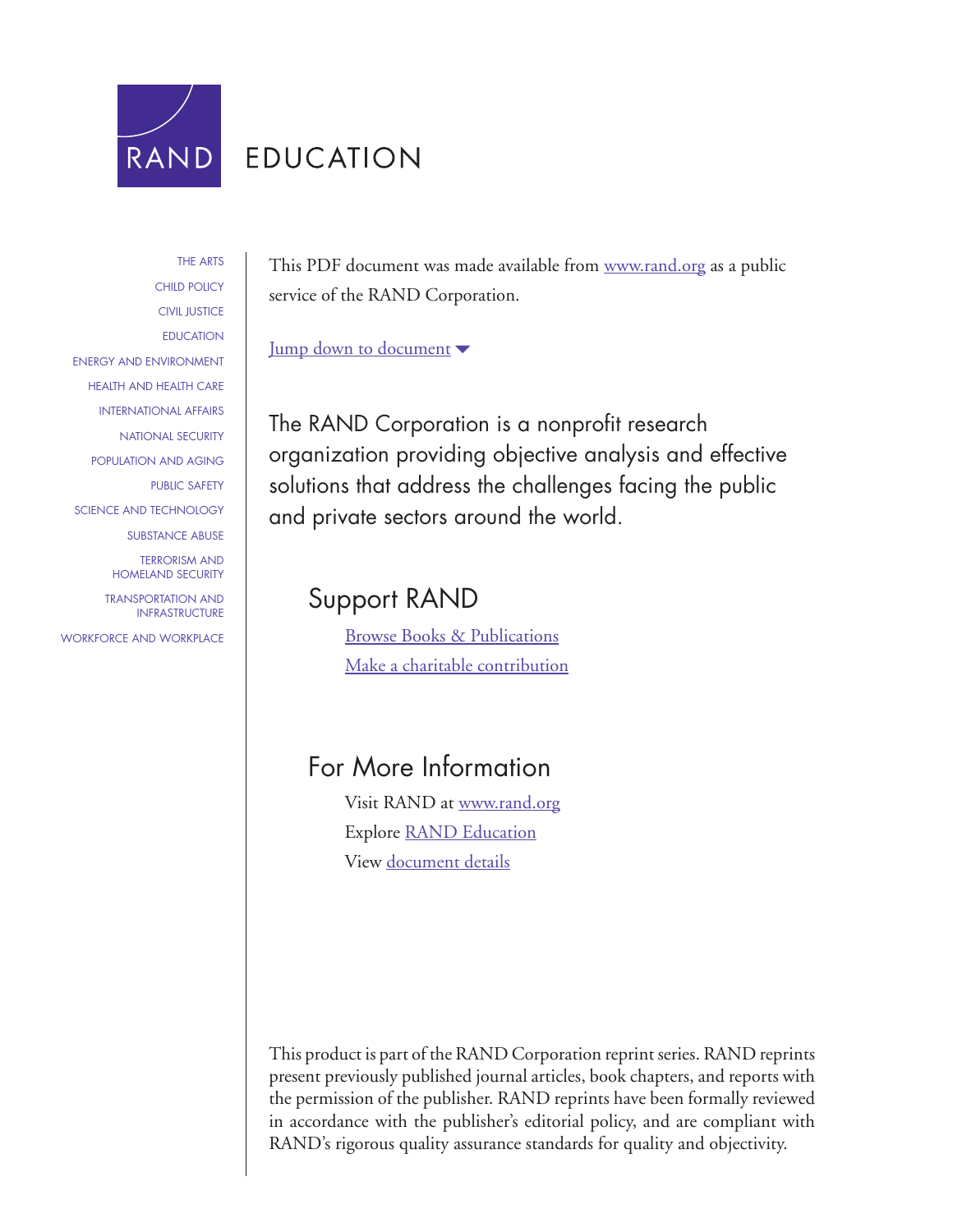# **Standards-Based Reform in the United States: History, Research, and Future Directions**

Laura S. Hamilton, Brian M. Stecher, and Kun Yuan

RAND Corporation

Paper commissioned by the Center on Education Policy, Washington, D.C. For its project on Rethinking the Federal Role in Education

December 2008

*This work was supported by the National Science Foundation under Grant No. REC-0228295. Any opinions, findings and conclusions or recommendations expressed in this paper are those of the author(s) and do not necessarily reflect the views of the National Science Foundation.*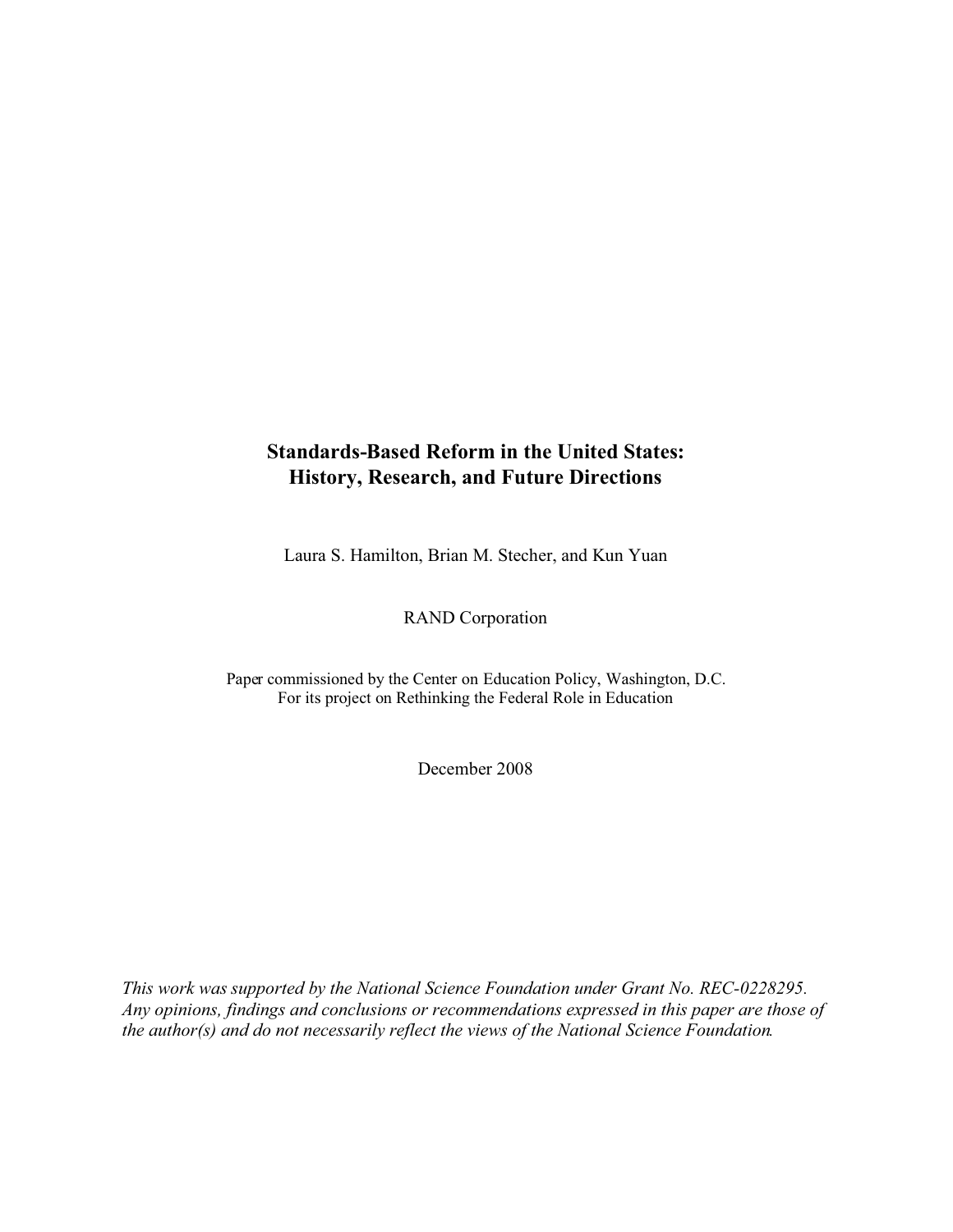#### **Summary**

<span id="page-2-0"></span>Standards-based reforms (SBR) have become widespread across the United States, particularly in the wake of No Child Left Behind (NCLB). Although there is no universally accepted definition of SBR, most discussions of standards-based reform include some or all of the following features: *academic expectations for students* (the standards are often described as indicating "what students should know and be able to do") *alignment of the key elements of the educational system* to promote attainment of these expectations, the use of *assessments of student achievement* to monitor performance, *decentralization* of responsibility for decisions relating to curriculum and instruction to schools, *support and technical assistance* to foster improvement of educational services, and *accountability* provisions that reward or sanction schools or students on the basis of measured performance. Each instance of SBR emphasizes certain components more than others.

The SBR movement reflects a confluence of policy trends—in particular, a growing emphasis on using tests to monitor progress and hold schools accountable and a belief that school reforms are most likely to be effective when all components of the education system are designed to work in alignment toward a common set of goals. Many of the SBR systems that have been adopted in response to the requirements of NCLB had their origins in state and federal initiatives from the 1980s and 1990s and in activities conducted by professional organizations such as the National Council of Teachers of Mathematics.

Although notions of what constitutes effective SBR have changed over time, the core elements mentioned above have endured; in addition, a few key ideas have emerged in recent years. These ideas include an emphasis on using information produced by the system to guide instructional decision making; an emphasis on using standards to promote instruction that is academically challenging rather than focused on low-level skills; the importance of similarly high expectations for students with different socioeconomic, racial/ethnic and linguistic backgrounds; and, perhaps most significantly, an education system in which policy and practice are driven in large part by the measurement of academic outcomes derived from large-scale assessments.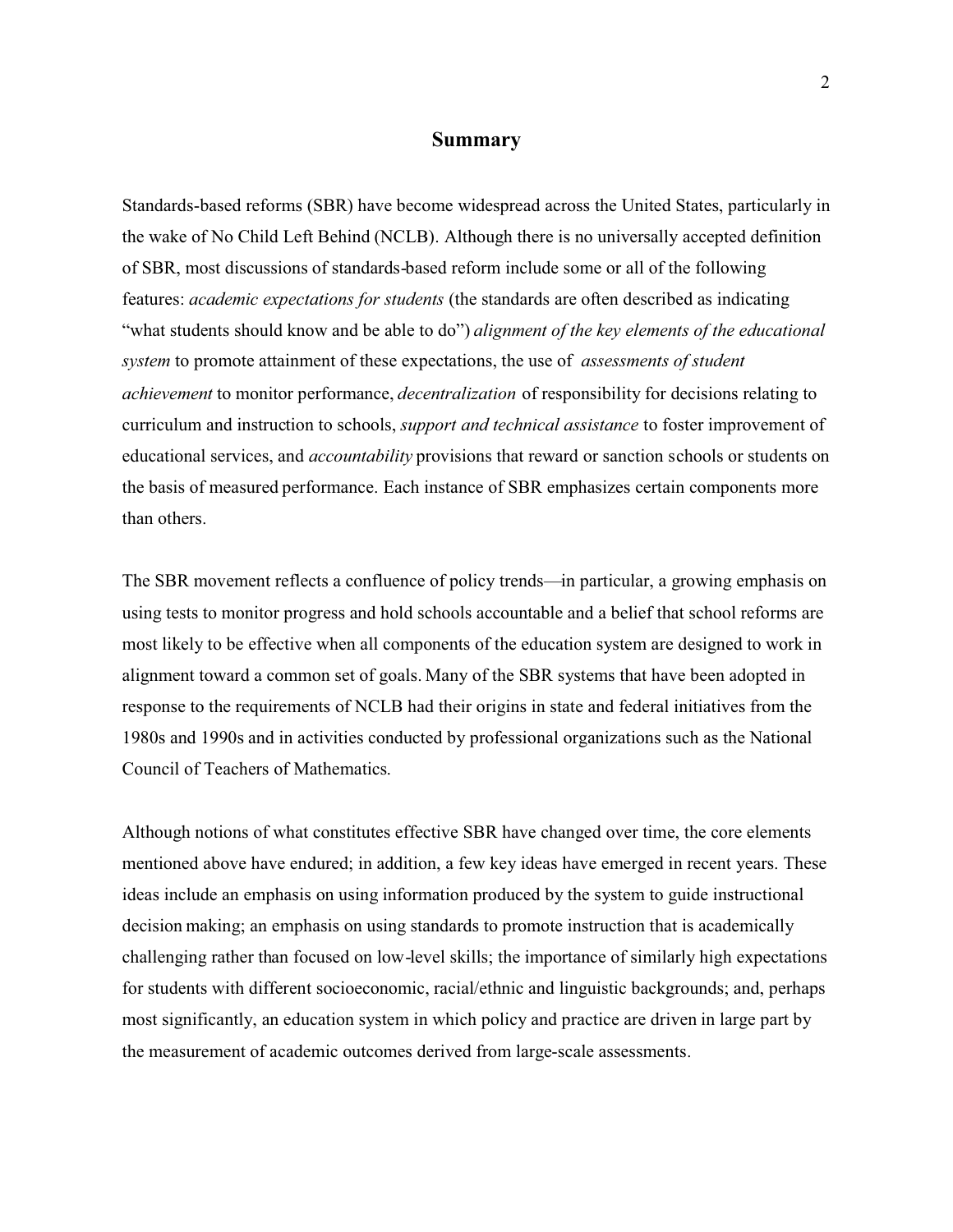#### **What Research Tells Us About SBR**

A large body of research has been conducted over the past few decades to assess the quality and impact of various SBR systems. One line of investigation has examined the quality of the standards themselves. A review of these efforts suggests that there continues to be a lack of consensus regarding the features of high-quality standards; some states find that their standards receive positive marks from one organization and are criticized by another. Regardless of what criteria are used to evaluate quality, the existing reviews suggest that there is room for improvement; relatively few states get uniformly high marks under any set of criteria.

A second collection of research addresses the important question of how SBR affects what educators do. A few studies have attempted to examine how the creation and publication of standards, *per se,* have affected practices. The research suggests that standards accompanied by curriculum reform efforts can change the content of instruction, but that standards alone are unlikely to influence practice in a significant way. The bulk of research relevant to SBR has focused on the links between high-stakes tests and educators' practices. The preponderance of research on the impact of testing rather than the impact of standards reflects the emerging realization that "standards-based reform" has largely given way to "test-based reform," a system in which the test rather than the standards communicates expectations and drives practice.

Studies of relationships between high-stakes testing and school and classroom practices have produced one consistent finding: High-stakes testing systems influence what teachers and administrators do. Some of the changes would generally be considered beneficial (e.g., providing additional instruction to low-performing students; taking steps to align the school curriculum across grades), whereas others raise concerns about possible negative effects on the breadth and quality of instruction (e.g., shifting resources from untested subjects or topics to tested subjects or topics; focusing on specific test item styles or formats). Research also suggests that teachers have maintained a high level of autonomy in how they teach, and that SBR (or its surrogate, testbased reform) typically does not produce fundamental changes in pedagogy. Thus, while SBR does appear to influence educators' practices, it does not always do so in consistent or predictable ways.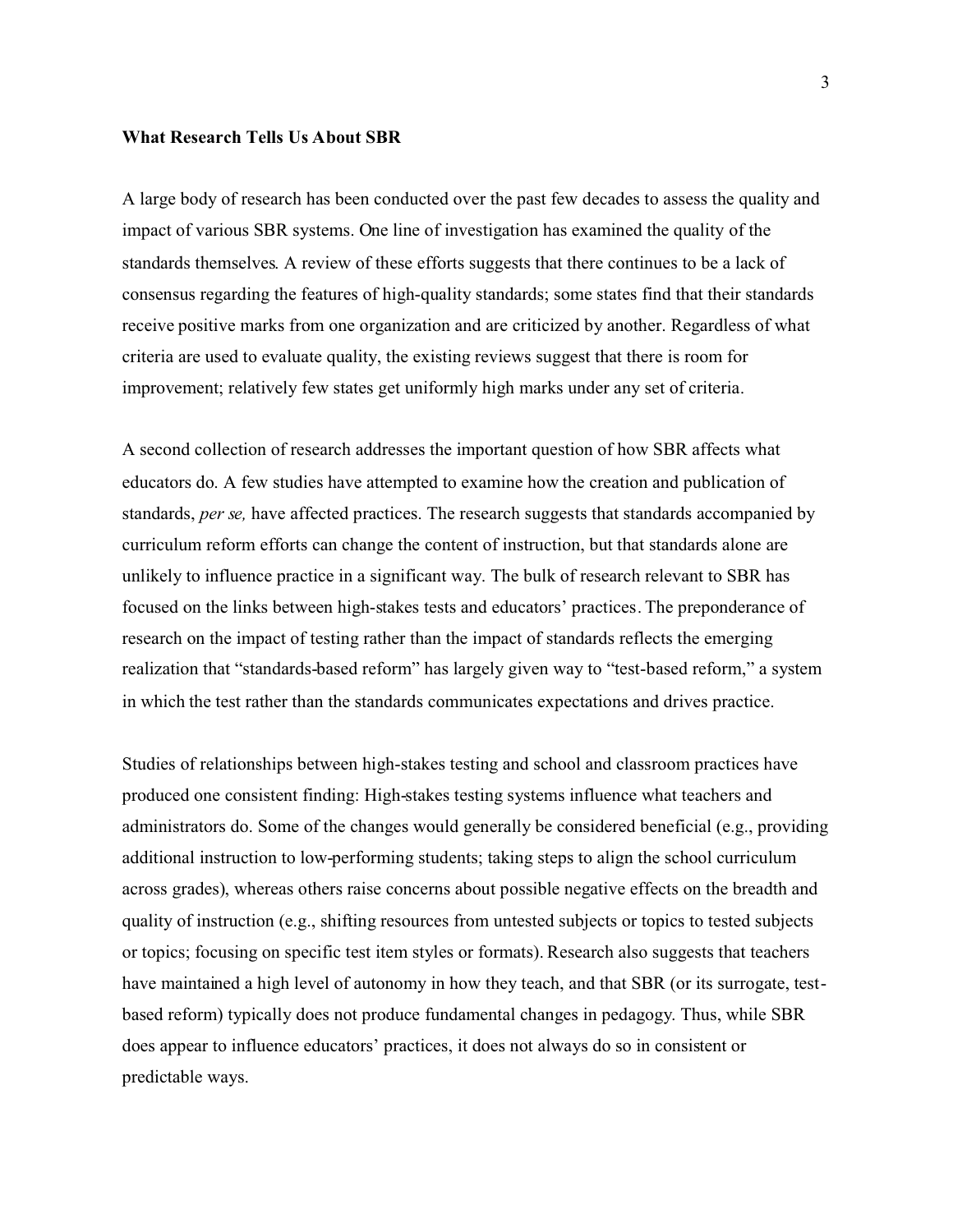Finally, the question that may be of greatest interest to policymakers and the public is whether SBR or the test-based reform that has predominated in recent years has improved student learning. Recent gains on state accountability tests suggest that achievement as measured by those tests has increased since the enactment of No Child Left Behind in some but not all states. However, the reason for these gains is not clear. They could be due to test-based reform, to other reforms taking place at the same time, or to a phenomenon called score inflation (i.e., score increases on high-stakes tests that do not generalize to other measures of the same content, for example, because they primarily reflect narrow test-preparation activities geared toward a specific test).

Past research that examines score gains on low-stakes (non-accountability) tests, such as the National Assessment of Educational Progress, suggests that there has been some increase in achievement associated with state accountability policies, though the gains on low-stakes tests are not as large as the gains on the high-stakes state tests, so it is difficult to know the size of the actual increase. Unfortunately, there is conflicting evidence on this point, and most of the research was conducted prior to the enactment of NCLB. As noted, it is also impossible to disentangle the effects of SBR and high-stakes testing from other initiatives taking place during the same period. Because of the difficulties inherent in trying to link achievement gains to specific policy initiatives, questions still remain about the effects of standards and assessments on student achievement.

#### **What Have We Learned? Tensions and Challenges**

Although definitive evidence regarding SBR's effects remains elusive, the available research does help us identify several lessons that point to challenges faced by those who develop SBR systems and those whose work puts them in the position of responding to these systems:

• When tests have high stakes, standards may take a back seat. As noted above, the tests rather than the standards tend to drive practice, potentially undermining some of the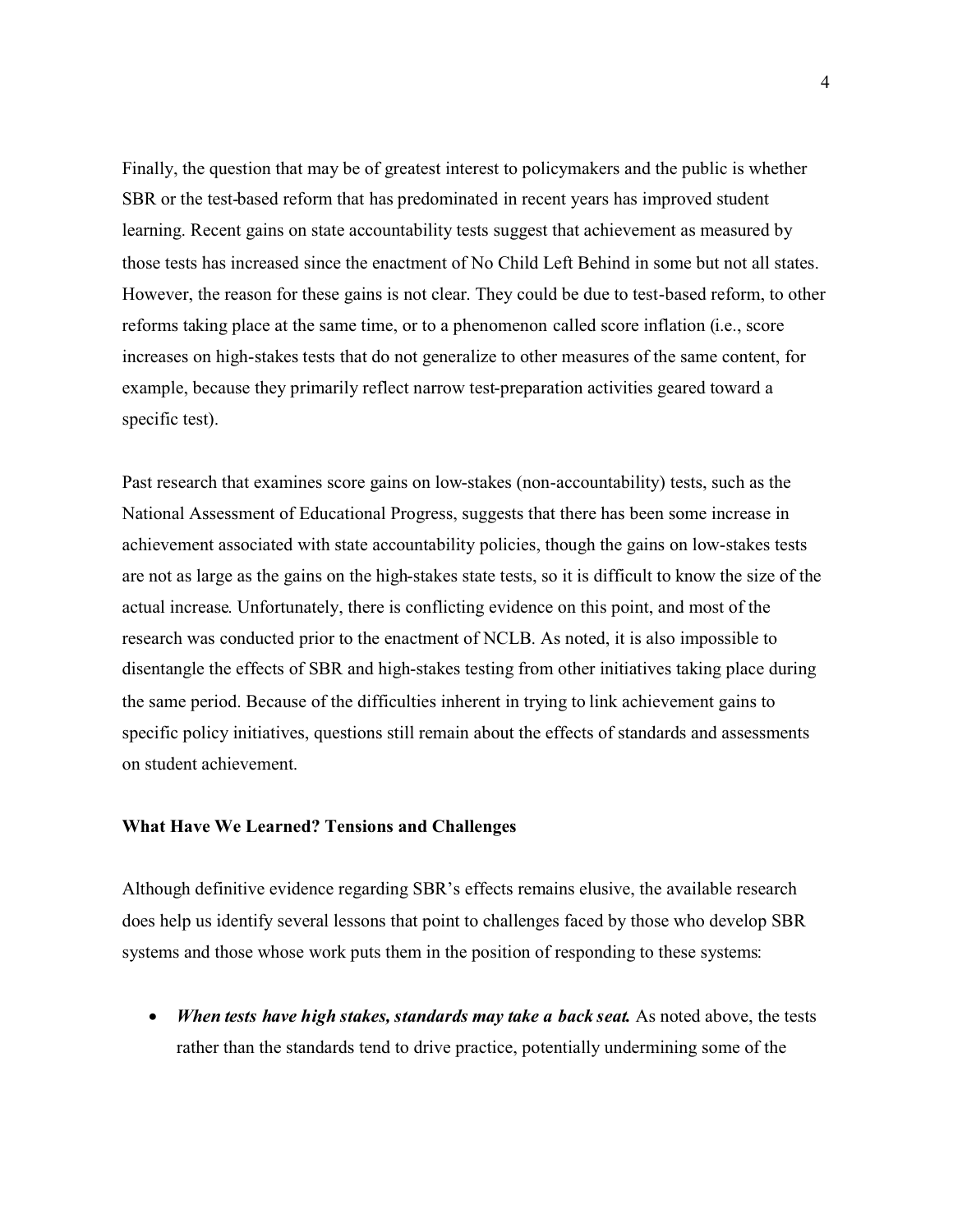benefits that are presumed to accrue from the alignment of curriculum, instruction, and other features of the education system with the state standards.

- $\bullet$  *Existing tests do not adequately measure all standards.* The tests that are currently used in most states do not measure all of the knowledge and skills expressed in the standards. This is a fundamental shortcoming of tests, which are of necessity small samples of knowledge and skills from much larger domains. In addition, there is a tendency for large-scale tests to focus more on low-level skills that are easy to assess through multiplechoice items and to give short shrift to more complex problem-solving and reasoning skills.
- $\bullet$  *When strong sanctions are attached to specific measurable outcomes, practices tend to become distorted.* Because the tests drive responses, the kinds of practices that teachers and administrators adopt in response to SBR tend to focus more on tested material and less on the untested content of the standards than would generally be desired. Excessive test preparation and other practices designed to raise test scores without promoting broader knowledge and understanding are another manifestation of this effect. One of the primary factors contributing to these distortions is the predictability of test content and format from one year to the next, a natural consequence of states' desires to adopt costeffective measures that can be statistically linked to measure progress over time.
- $\bullet$  *SBR allocates responsibility in ways that can conflict with traditional educational governance.* Some early proponents of SBR envisioned a trade-off in which higher-level policymakers established standards, and local educators familiar with the needs of students were given responsibility for decisions about curriculum and instruction. However, this has not always happened in practice, because state administrators, school boards, and others in leadership positions try to exert control over curriculum and instructional decisions, particularly when student performance is low. The resulting lack of clarity about who is responsible for what has led to tensions across levels of the system.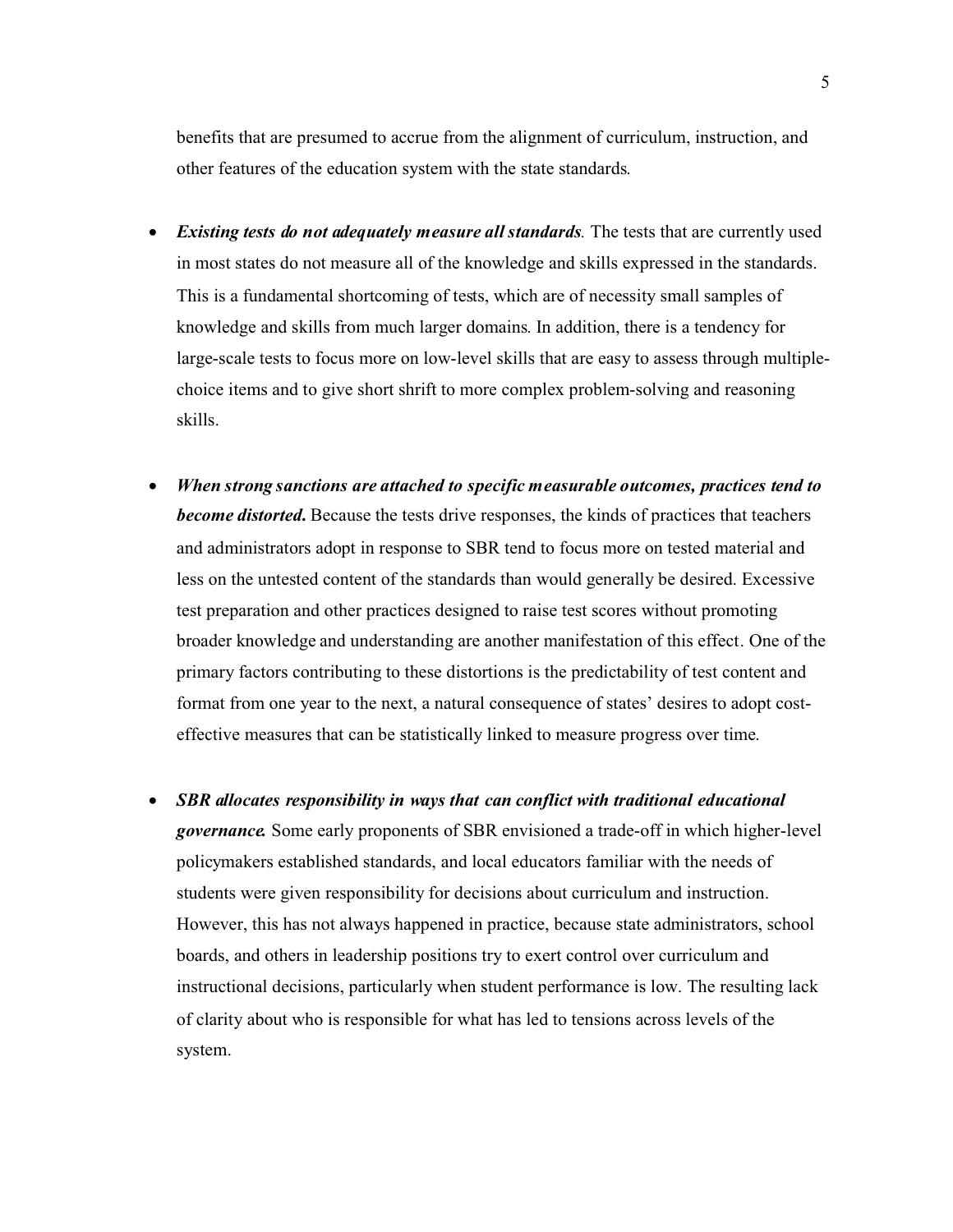- $\bullet$  *Alignment and autonomy may become competing goals.* Some of the lack of local decision-making authority stems from district or state efforts to create an aligned system by developing resources, such as pacing guides and interim assessment systems, that are designed to match the state test. Even if district officials are not telling teachers what and how to teach, the requirement that teachers adopt these tools can constrain what they do.
- $\bullet$  *Federalism continues to pose challenges for SBR.* One of the most frequently heard criticisms of today's SBR systems is the wide variation in features of state accountability systems, particularly the varying meanings of "proficient." There is a clear tension between giving states the flexibility to design SBR systems that suit their needs and creating a set of systems that functions somewhat similarly across states.

### **Where Do We Go from Here**

There are legitimate questions about the appropriate role for the federal government in SBR, especially given the mixed findings to date relating to the implementation and impact of NCLB. The research evidence does not provide definitive answers to these questions. However, if the federal government does continue its involvement in these initiatives, there are some directions that appear promising. History shows that the federal government can influence state and local education policy and practice despite its relatively small share of school and district budgets, so it is worth considering productive strategies it can take to improve the quality of education through SBR. At the same time, the history of the SBR movement demonstrates the importance of the federal government collaborating with states and other entities rather than simply issuing mandates. We identify a few ways in which federal efforts might be beneficial, many of which have been discussed by other groups, as well:

- Improve standards and assessments by convening expert panels, developing mechanisms for cross-state collaboration, and awarding grants to support the development of highquality standards and assessments with an emphasis on promoting cognitively challenging instruction.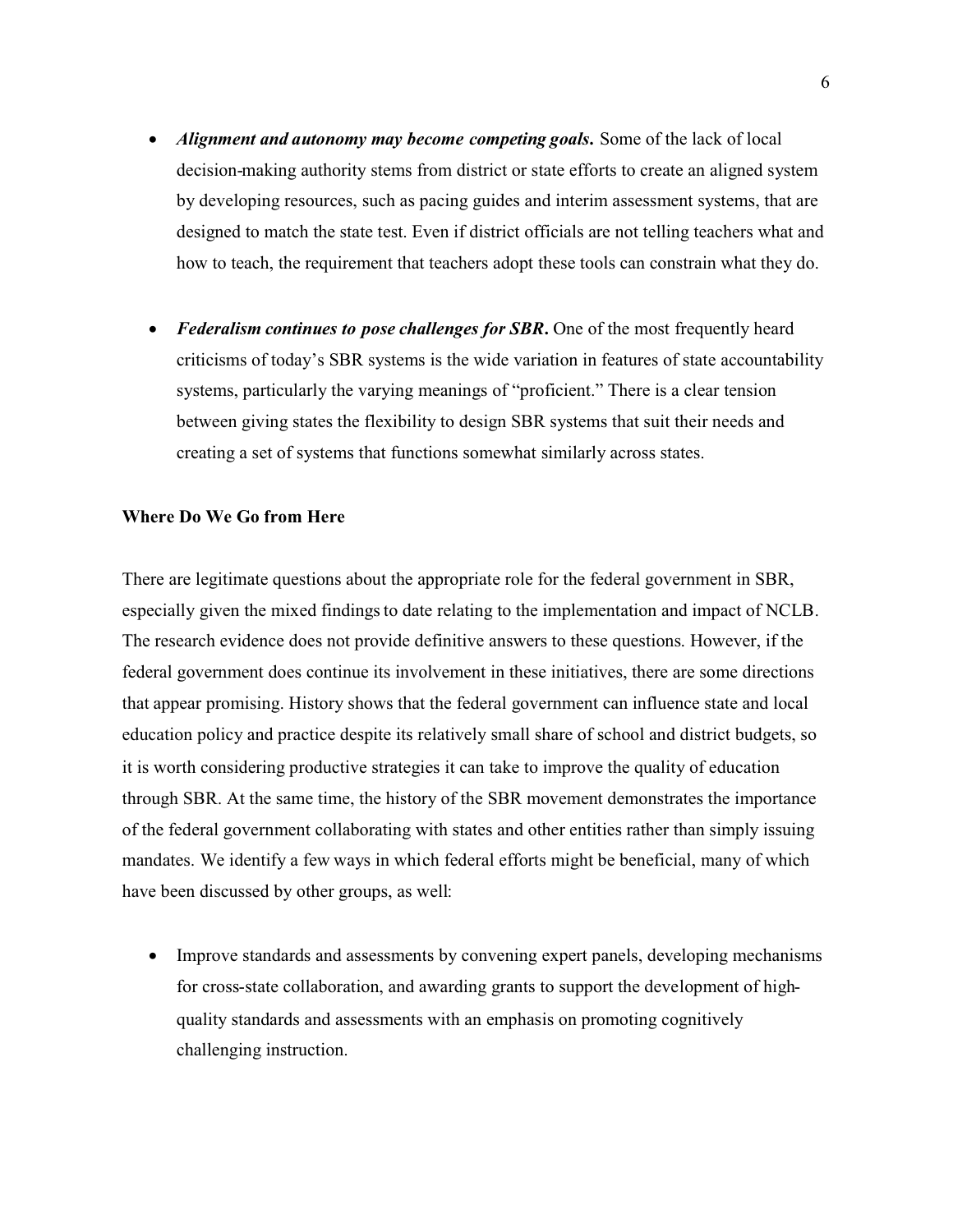- $\bullet$  Develop accountability indices that create more effective incentives by addressing the shortcomings that research has identified in current accountability metrics. For example, indices based on growth in achievement that also take into account performance all along the achievement scale (rather than just whether a student is above or below "proficient") should provide better information about performance, result in higher levels of buy-in from educators, and be the basis for a set of incentives that may be more consistent with public goals for education than the current system.
- - Experiment with alternative SBR approaches to enhance our understanding of the effects of specific features, such as the strength of the incentives or the level of prescriptiveness of the standards.
- $\bullet$  Continue to use and broaden NAEP (National Assessment of Educational Progress), which not only provides a means of comparing student performance across states, but has also allowed us to monitor achievement on subjects not typically included in state accountability systems. In addition, NAEP can provide opportunities to test on a large scale new methods for measuring student achievement, such as new, performance-based item formats.
- $\bullet$  Support the evaluation of SBR efforts. If the federal government takes steps to require or promote SBR, it should also set aside resources for evaluating the effects of these policies. Such evaluations should measure more fully the impact of SBR on the broad goals of the education system. There is a critical need for a better understanding of a broad set of outcomes that may be associated with SBR, including graduation rates, course-taking patterns, and student learning in subjects not included in the high-stakes testing system.

#### **A More Comprehensive Vision of SBR for the Future**

This exploration into the history and effectiveness of SBR makes it clear that the original, comprehensive vision of SBR has never been given a full trial. In this final section we revisit the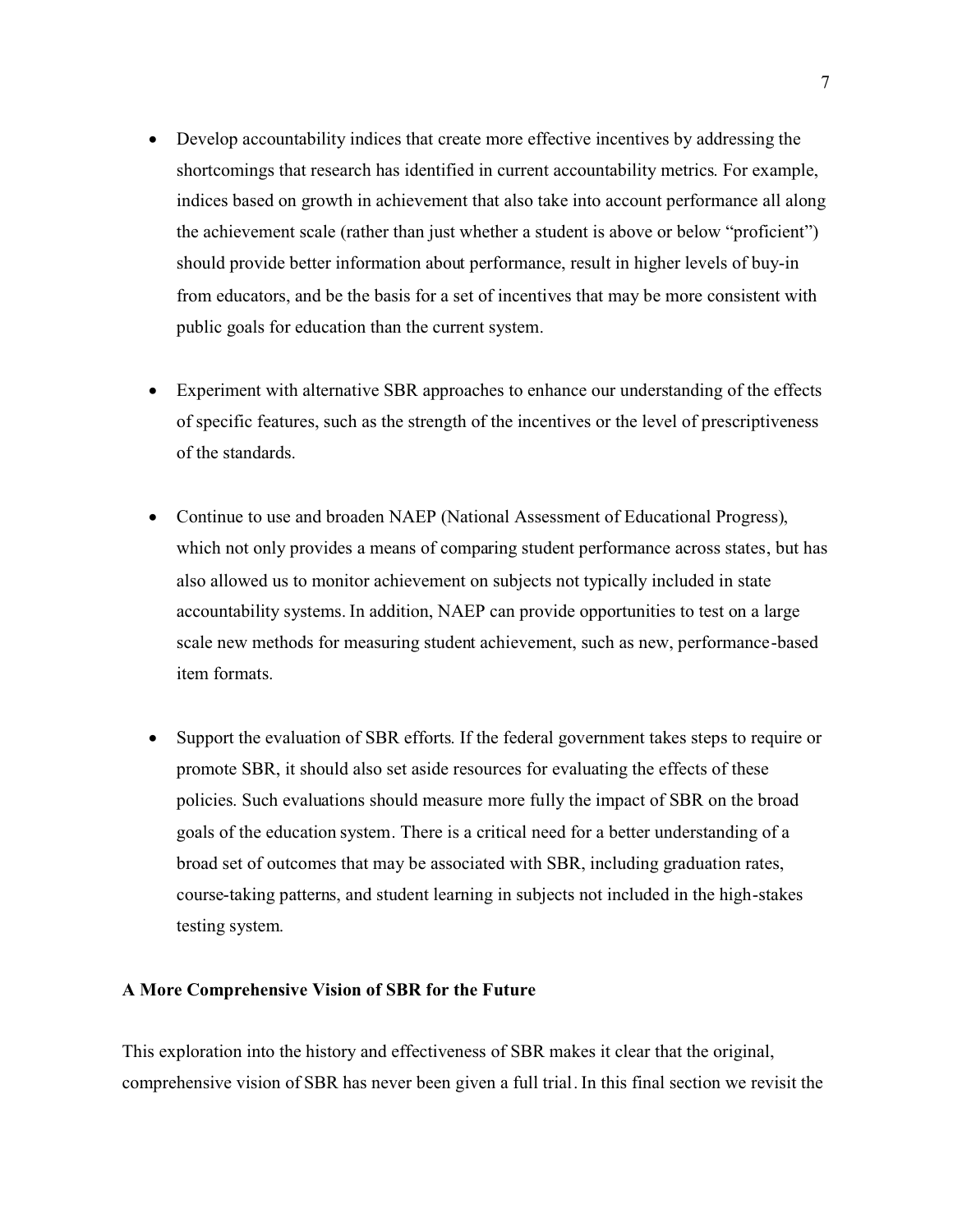key SBR elements listed at the beginning of the paper and present ideas for rethinking some of them with the goal of promoting increased opportunity for all students to receive high-quality instruction throughout their K-12 years.

- $\bullet$  *Standards:* Most states have developed a broad array of standards that address far more than the subject areas for which testing is required under NCLB, including social studies and the arts, as well as topics such as career awareness that span multiple subjects. These non-tested standards should be mapped onto indicators that could be used for periodic monitoring of schools' efforts to promote attainment of these standards, as discussed below. In addition, the standards (as well as the curricula adopted to support them) should allow for multiple postsecondary pathways rather than pushing all students toward the same goal of a four-year college degree. A number of lucrative, stimulating, and rewarding careers are available to students whose interests may not be perfectly aligned with what is required to earn a bachelor's degree. It is critical to promote the necessary skills and knowledge to prepare students for these different paths while not imposing so many specific requirements that students lack the flexibility to explore fields that capture their interest.
- - *Alignment:* Current alignment efforts are often narrow and should be expanded to reflect a more systemic view of the educational system. The current emphasis is on routine matching of the content of standards, tests, and curriculum. This view of alignment should be expanded to more closely reflect the ideas of early SBR advocates who envisioned a system in which teacher preparation, professional development, leadership, and other supports were all aligned to promote instruction toward a common set of standards. Perhaps most important and least well developed among these supports is a set of resources to model and promote high-quality, standards-based instruction. These instructional supports could include sample lesson plans or other materials to help teachers help their students meet the expectations embodied in the standards while avoiding the tendency to focus on a narrow set of skills and question formats included in a specific test. Similarly, better resources are needed to help teachers use data for decision making; such resources would eschew the test-focused use of data and foster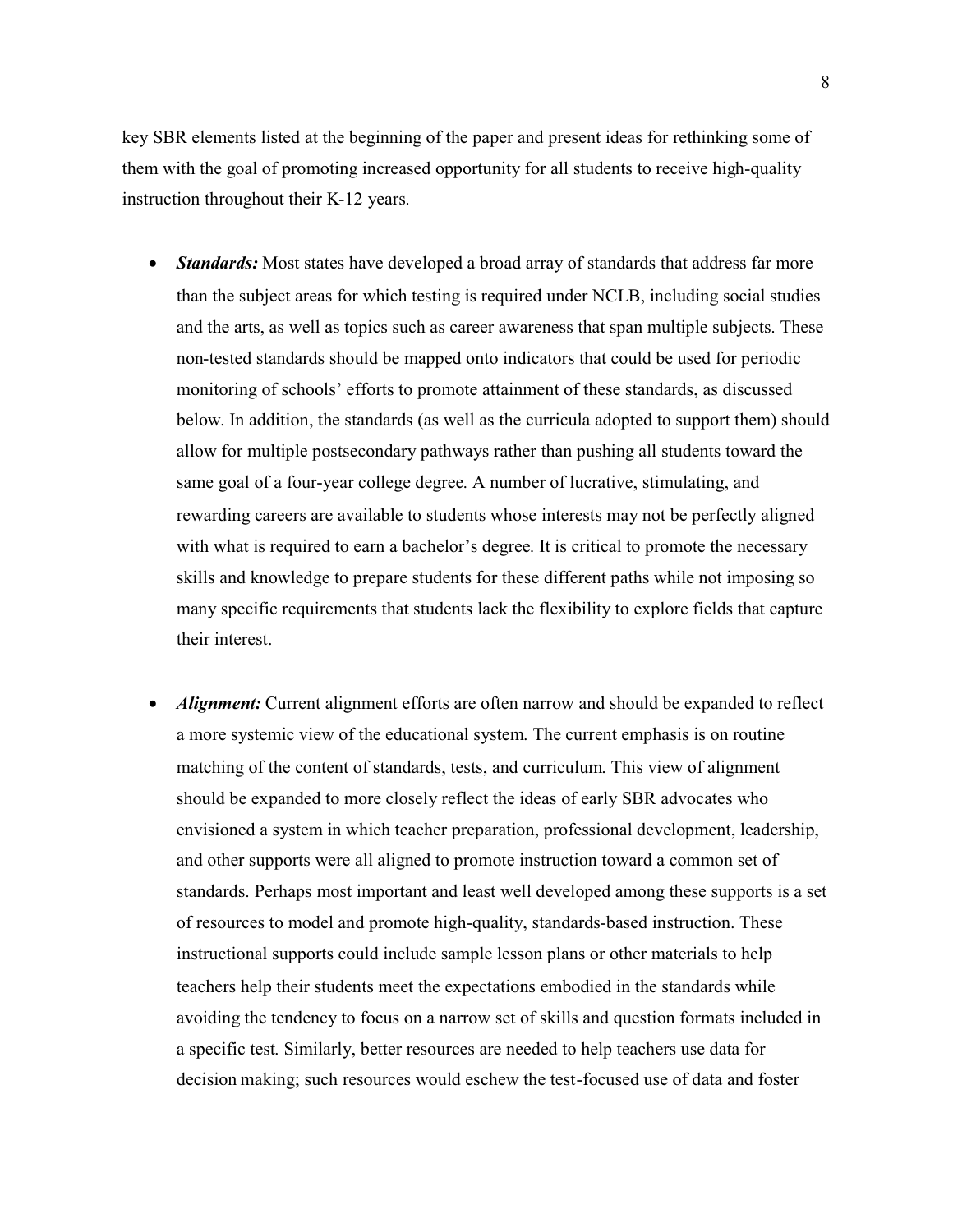student-focused individualization to address students' unique needs and interests. Development of these resources should involve collaboration between the public and private sectors to take advantage of the many innovative ideas currently being generated in both sectors.

- $\bullet$  *Assessment:* Advances in psychometrics and technology offer the possibility of new assessment methods that would tap a broader range of skills and knowledge than today's multiple-choice tests, and do so more efficiently and at reasonable cost. The development of high-quality assessments that require students to apply complex problem-solving and reasoning skills and are relatively immune to test-focused instruction could go a long way toward improving outcomes associated with SBR. Testing systems could be improved by increasing variety in the content and format of tests; lack of predictability is a key to reducing overly narrow test preparation and the resulting score inflation.
- *Accountability:* A comprehensive indicator system could replace today's test-based approach to accountability. The inclusion of non-test outcome measures would provide better information on how schools are performing in a wide range of dimensions, would reduce the pressure to focus exclusively on tested material, and could allow schools to experiment with innovative curricula and programs rather than sending the message that conformity with a narrow set of goals is desired. It is not necessary that the accountability system measure every outcome every year, nor that it provide reliable scores on every student every year in every subject. A blended indicator system in which some outcomes are measured annually and others periodically, and in which some skills are measured at the student level while others are measured at the aggregate (classroom, school, or district) level, holds promise as a way to balance breadth, burden, and cost and produce a better basis for monitoring educational performance and assessing accountability. It could also minimize the predictability that is inherent in today's narrower test-based systems and therefore reduce the likelihood that educators will narrow their instruction to focus on a small number of measured outcomes. Policymakers should consider supplementing outcome measures with a set of process indicators that provide information on what schools are actually doing. Such indicators could further support the goal of reducing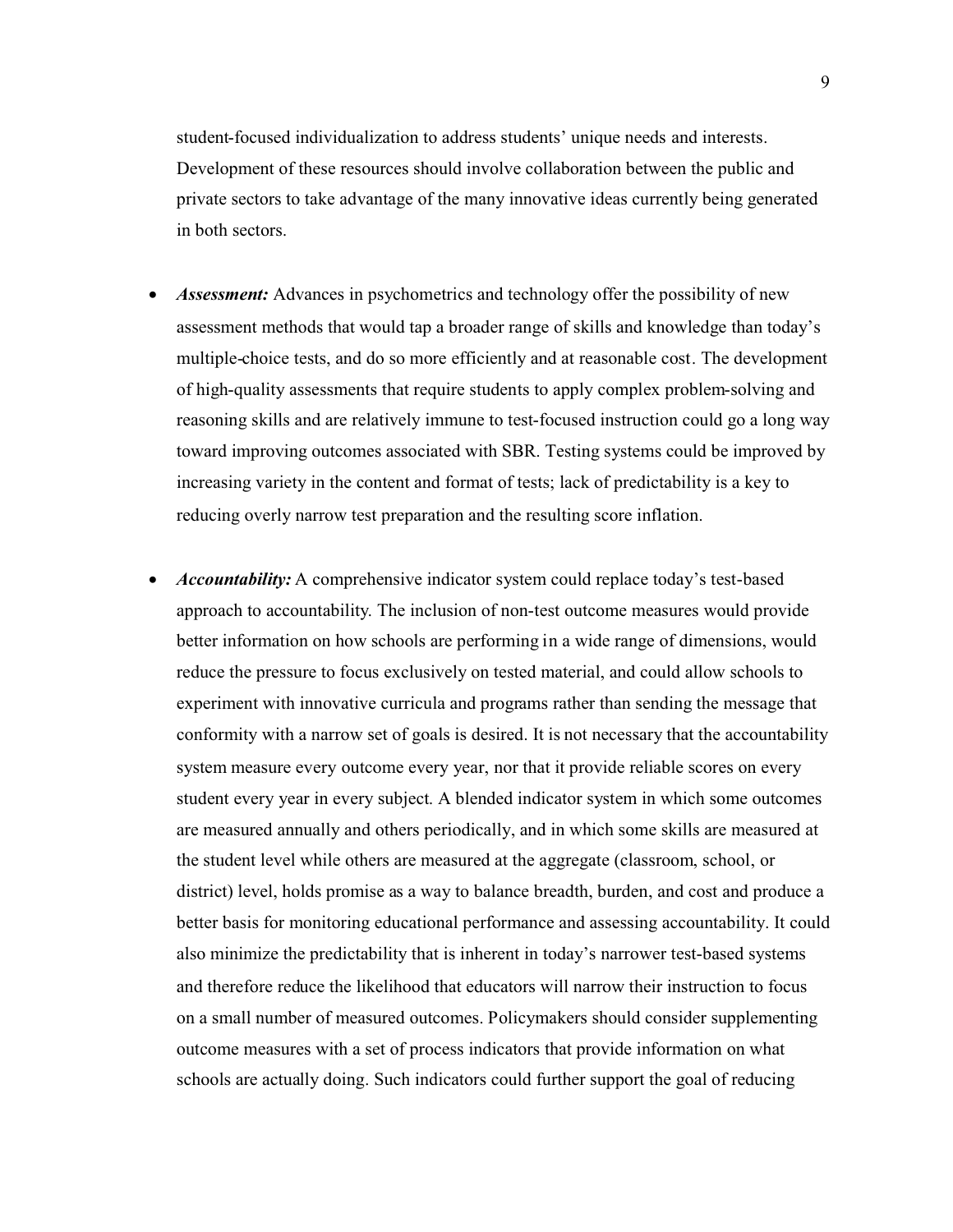excessive emphasis on tested content and could provide information on school practices and opportunities that are likely to promote important but hard-to-measure outcomes, such as civic-mindedness, teamwork, and creativity. Finally, accountability should be expanded beyond the school-focused, regulatory model that dominates current policy discussions and should place more emphasis on rewarding good performance, providing incentives for students, and giving parents expanded options.

SBR has been shown to be a powerful lever for changing practice at all levels of the education system. Some of the hopes of early reformers have been at least partially realized, but some of the fears of early critics have materialized. Ongoing efforts to improve our knowledge of the effects of SBR and disseminate this knowledge to decision makers at all levels will be critical for improving SBR systems that promote high-quality teaching and learning.

## **Introduction**

Standards-based reform is one of the most prominent features of the current educational landscape. Across the nation, states have adopted standards that describe the content that schools are expected to teach and that students are expected to master. The requirement for standards and aligned assessments has been a feature of federal legislation since the Improving America's Schools Act (IASA) of 1994, and it is the centerpiece of the No Child Left Behind Act of 2001 (20 U.S.C. 6311 *et seq*.). NCLB, which was signed into law in January 2002, has exerted a strong influence on state and local decisions about education policy and practice since then. The NCLB requirements represent one important milestone in the evolution of a movement that had been in place for more than a decade prior to the law's enactment. This paper summarizes the history of the SBR movement, discusses what we know about how this movement has shaped educators' practices and student outcomes, and puts forth recommendations for improving these policies in the future.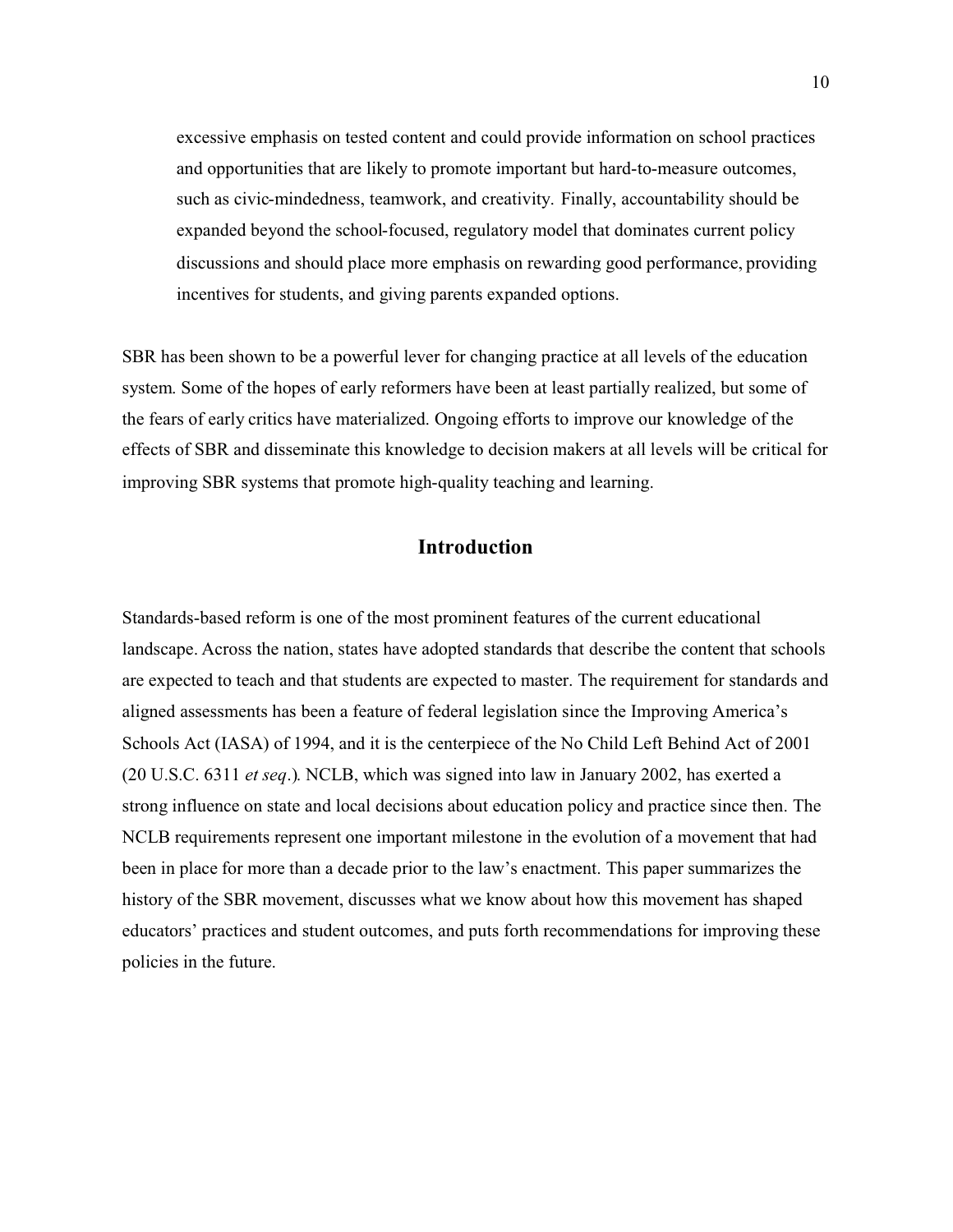# **What Is Standards-Based Reform?**

Since the 1990s, the term "standards-based reform" (SBR) has been used extensively in discussions of educational policy, providing a wealth of material for us to summarize in this paper. However, "standards-based reform" has not meant the same thing to everyone who has used the term. As Wilson and Floden (2001) observed, "The slogans of standards and SBR spread widely in the 1990s, but the meaning varied across contexts" (p.195). We discuss these variations below. Further complicating the situation, educators and policymakers have used other terms, including "systemic reform," "standards-based accountability" and "curriculum alignment" to describe similar ideas that differ somewhat in emphasis or evolution.

All conceptions of standards-based reform incorporate some or all of the following six features: *academic expectations for students*(often described as indicating "what students should know and be able to do"), *alignment of the key elements of the educational system* to promote attainment of these expectations, the use of *assessments of student achievement* to measure outcomes, *decentralization* of responsibility for decisions relating to curriculum and instruction to schools, state and district *support and technical assistance* to foster improvement of educational services, and *accountability* provisions that reward or sanction schools or students on the basis of measured performance. We discuss each component below.

## **Academic Expectations for Students (i.e., "Standards")**

One essential feature of SBR is an emphasis on managing education in terms of student outcomes rather than on inputs, such as the quality of facilities or per-pupil expenditures. As Massell and Fuhrman (1994) stated, "Standards that express desired content and performance play a central role in current reforms, so much so that many refer to prevailing efforts as *standards-based* reform." One of the most prominent advocates of standards has been former Assistant Secretary of Education Diane Ravitch, who has argued that the work of educators should be guided by common, stringent standards, much as is done in other fields, such as construction, and that the adoption of such standards can improve practice (Ravitch, 1995). Thus, the first step in SBR is the adoption of carefully framed descriptions of the knowledge and skills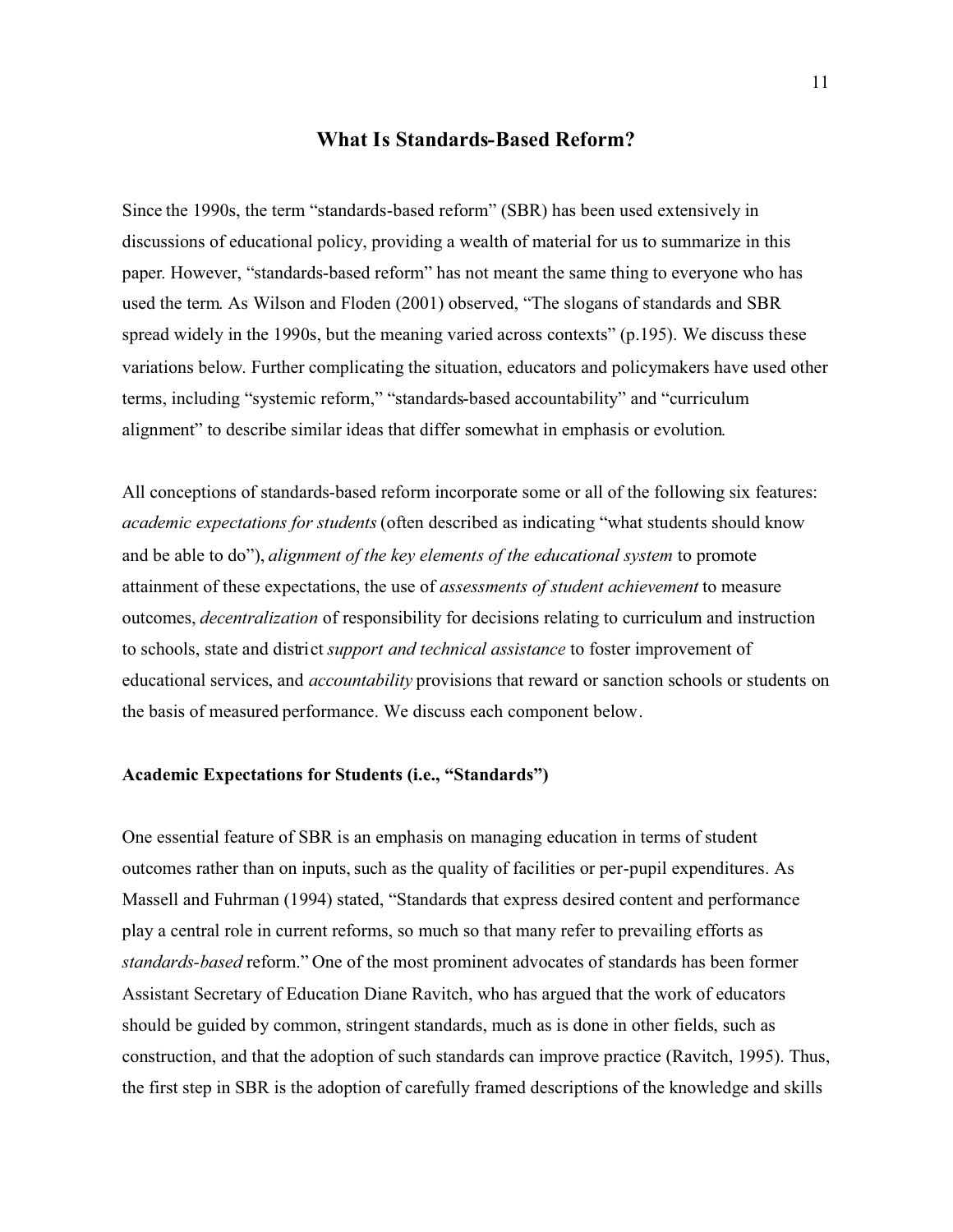students are expected to master at various stages of their education. These "academic standards" (also called "content standards") become the focal point for changing other elements of the educational system.

SBR systems typically require that academic standards be accompanied by "performance standards" (or "achievement standards," as they are called in NCLB) that indicate the *level* of attainment expected with respect to the content standards. Performance standards are usually established through a judgmental process that identifies one or more cut scores on a test that indicates whether a student has attained a specific level of performance, such as "basic" or "proficient."

In this paper we do not address performance standards in detail, but it is worth pointing out that the process of creating performance standards, setting cut scores, and attaching labels indicating the student's level of performance is fraught with technical difficulties and political controversies (Cronin et al., 2007; Linn, 2003). Most notably, the lack of a common meaning of "proficient" across states has hindered efforts to compare the performance of students in different states, and the frequent confusion of the term "proficient" with the phrase "at grade level" (Rothstein, Jacobsen, & Wilder, 2006) encourages inappropriate inferences about students' accomplishments. In addition, the common practice of comparing state proficiency results with those of NAEP is problematic because of the relatively high threshold NAEP uses for proficiency and because of technical problems in both state and NAEP standard-setting efforts (see, e.g., Pellegrino, Jones, & Mitchell, 1999; Rothstein, Jacobsen, & Wilder, 2006).

Although academic standards are central to the idea of SBR, there is disagreement on what constitutes effective statements of desired student performance. In essence, there are no standards for developing good standards. Most advocates of SBR argue that the standards should be *uniform* and apply to all students, i.e., the system should adopt common expectations for everyone it serves rather than expecting higher or lower levels of attainment from some students. Most advocates of SBR also emphasize that standards should be *challenging*; they should stretch educators' beliefs about what students can learn (see, e.g., Resnick & Resnick, 1992). This view stems in part from a belief that only by adopting challenging standards will we ensure that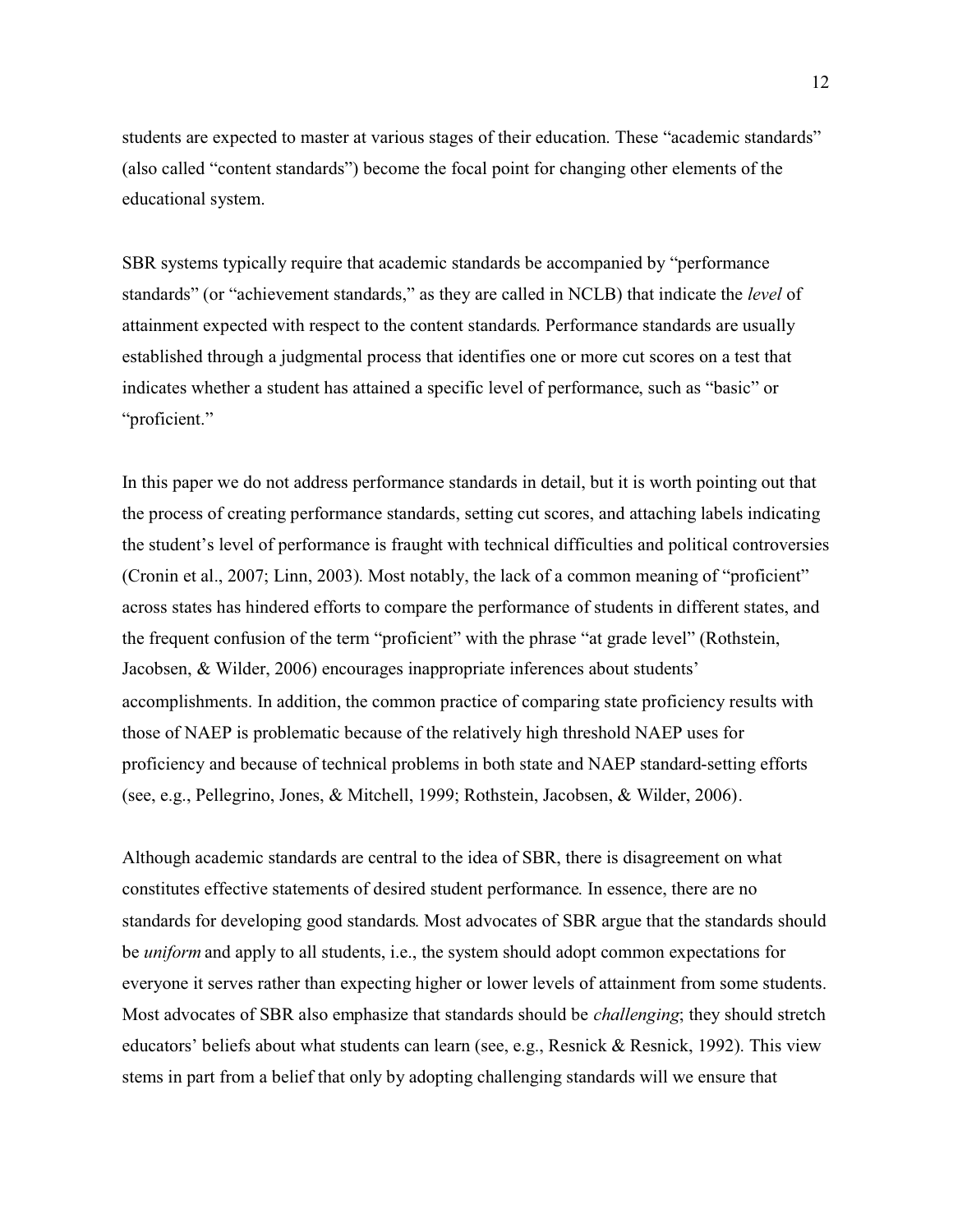students will become productive citizens and the country will maintain its international competitiveness. However, experts do not agree on how statements about student expectations should be formulated to serve their role as the linchpin of SBR. For example, how much should standards reflect our incomplete understanding of typical student learning progressions? How can standards be written to best support the desired educational reforms?

### **Aligned System Components**

The second core element of SBR is the alignment of the rest of the instructional delivery system to promote attainment of the standards. As Clune (2001) characterized it, the central thesis of SBR is that greater alignment or coherence among the policies that affect the content and quality of instruction in schools is the only way to produce greater numbers of schools that will instill high levels of student achievement. Thus, every formulation of SBR calls for alignment of curriculum and materials, instruction, and assessment with the standards. The influence of the idea of alignment is evident today in the large number of textbooks, assessment systems, and professional development materials that are explicitly marketed as being aligned with state standards. Many advocates of SBR promote an even more expansive notion of alignment, recommending that all relevant features of the system be aligned, including pre-service professional development, teacher certification, in-service professional development, afterschool programs, and teacher performance appraisals.

Although the concept of alignment is almost universally endorsed by educators, there is no widely accepted method for aligning standards, curriculum, instruction, and assessments, nor is there a consensus on how to determine if existing components are aligned. All approaches use expert judgment in some form, but methods differ in terms of the size of the conceptual units ("granularity") that are compared, the dimensions on which they are compared, and the extent of agreement that is necessary for components to be considered aligned. Too often the process of alignment consists of merely matching each element from one source (e.g., the test) to a similar representation in another source (e.g., the standards).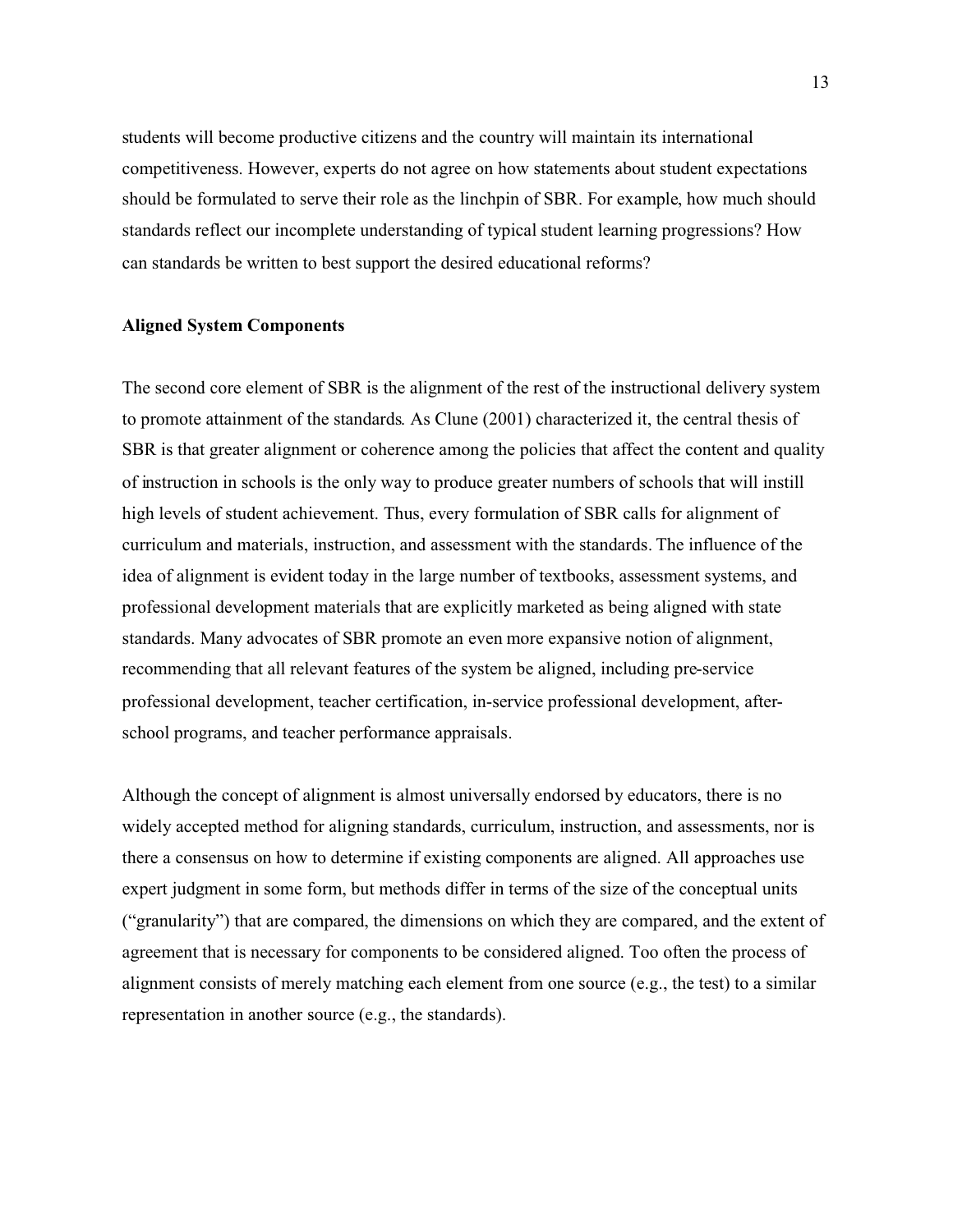#### **Student Assessments**

The third major component of SBR is the inclusion of assessments of student achievement. Public and professional attention to test scores has been growing since the establishment of NAEP in the 1960s, and in the 1970s tests started being linked with consequences for individual students (Koretz & Hamilton, 2006). Spurred in part by the landmark report, *A Nation at Risk,* issued in 1983, the linking of consequences to test scores continued to grow throughout the 1980s. The role of testing in SBR was also influenced by the idea of "measurement-driven instruction" (Popham, 1987)—that is, the notion that assessment can and should shape instruction—which led to experimentation with innovative forms of assessment that would be sensitive to high-quality, cognitively challenging instruction. The SBR movement has fueled further growth in large-scale assessment, accompanied by efforts to develop data systems to track student progress.

There is more research evidence to support specific decisions about assessment than there is to inform the development of standards, yet there are still unresolved issues about assessment that pose challenges for SBR. Perhaps the greatest challenge is the tension between "richness" and "efficiency." Student achievement can be measured in many ways, including oral presentations, group projects, written essays, structured performance tasks, standardized multiple choice tests, and short constructed-response questions, to mention but a few of the possible types of assessment. Each type of assessment provides somewhat different insights into student understanding, and different combinations of types can better serve distinct purposes, e.g., diagnosis of student errors, progress in learning, instructional improvement, mastery to a given level, transfer of skills, etc. Thus, there is a rich palette of assessment options educators can use to learn about student knowledge and skill. At the same time, large-scale, standards-based reform demands a high volume of assessment geared toward a concise, quantitative summary of performance. SBR demands timely judgments about every school or every student, which puts a premium on efficient assessment. Policymakers have to balance the desire for assessments that provide richer information against the need for assessments that provide more succinct, timely information.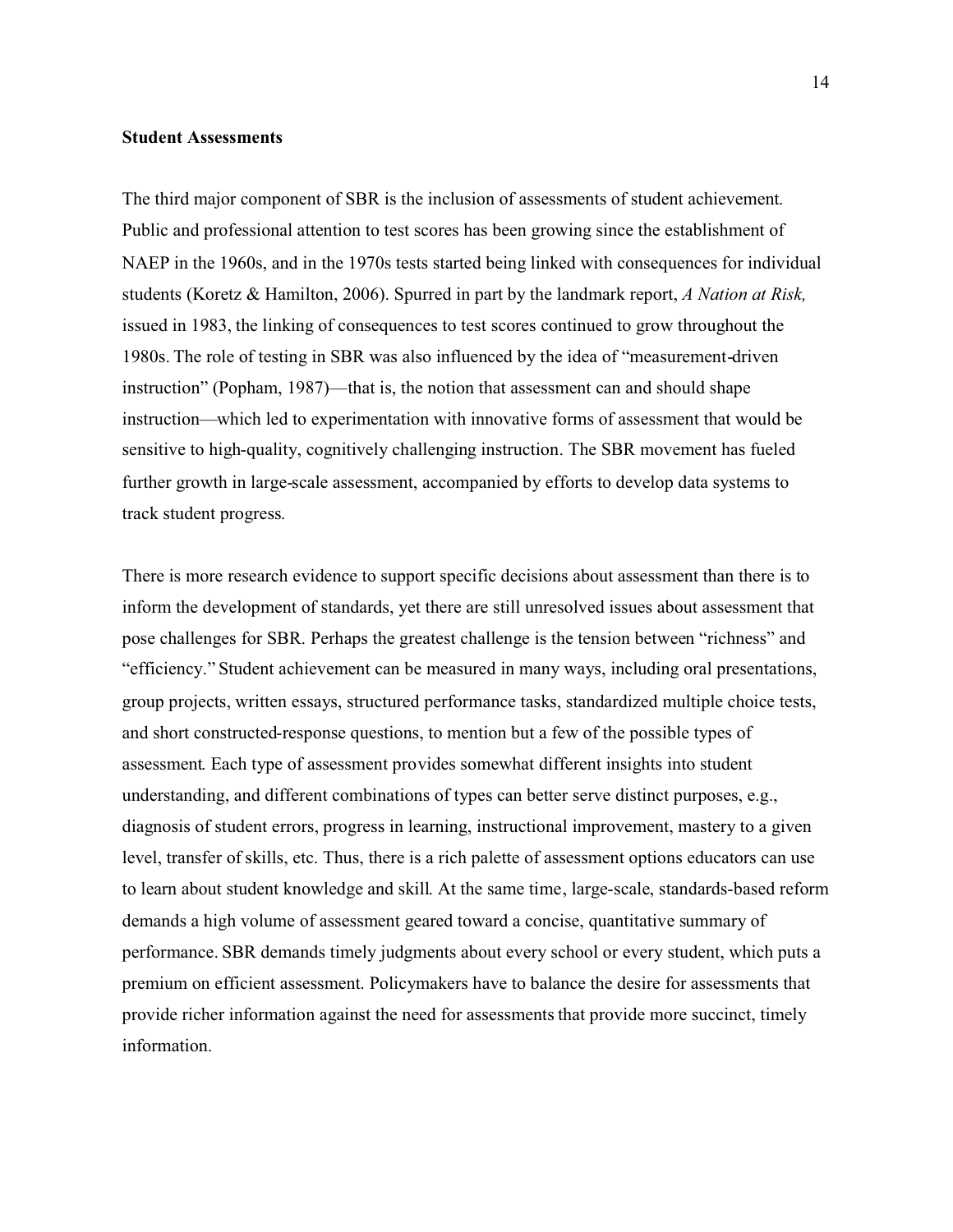#### **Decentralized Authority**

Although nothing in the label "standards-based reform" suggests the need for changes in governance, many advocates believe that improvement in outcomes will only occur if those closest to the teaching and learning process have more authority to change procedures and customize practice to meet the needs of students. Thus, SBR often includes efforts to decentralize authority over the means while maintaining centralized authority over the ends of public education, i.e., SBR includes "restructured educational governance to enable local teachers and schools to decide upon the specific instructional programs they would use to achieve the standards" (Massell, Kirst, & Hoppe, 1997). Such changes in the allocation of responsibility for key curricular and instructional decisions have also been advocated under the names of "school restructuring" and "site-based management."

Policymakers who mandate SBR have frequently emphasized the trade-offs inherent in this new way of managing the education process—teachers, principals, and other educators at the local level receive increased autonomy over their day-to-day work in exchange for increased responsibility for promoting specific outcomes. As will become clear later in the section on the effects of SBR, the actual degree of autonomy experienced by local educators may not be as great as implied in the official policies because of the need for educators to tailor their decisions and actions to the specific goals embodied in the standards and assessments. In other words, the goal of alignment may temper the extent of local autonomy.

#### **Coordinated State and District Support**

Smith and O'Day (1991) are credited by many with first characterizing the elements now associated with SBR, particularly the focus on aligning all components of the education system. (They described their vision as one of "systemic reform.") Their model also emphasizes coordinated support services from districts and the state. For example, technical assistance services would be reformulated to focus on helping schools overcome obstacles to the attainment of standards. Training and consultation would not be centrally planned but would respond to identified deficiencies in local student performance, with the goal of helping schools figure out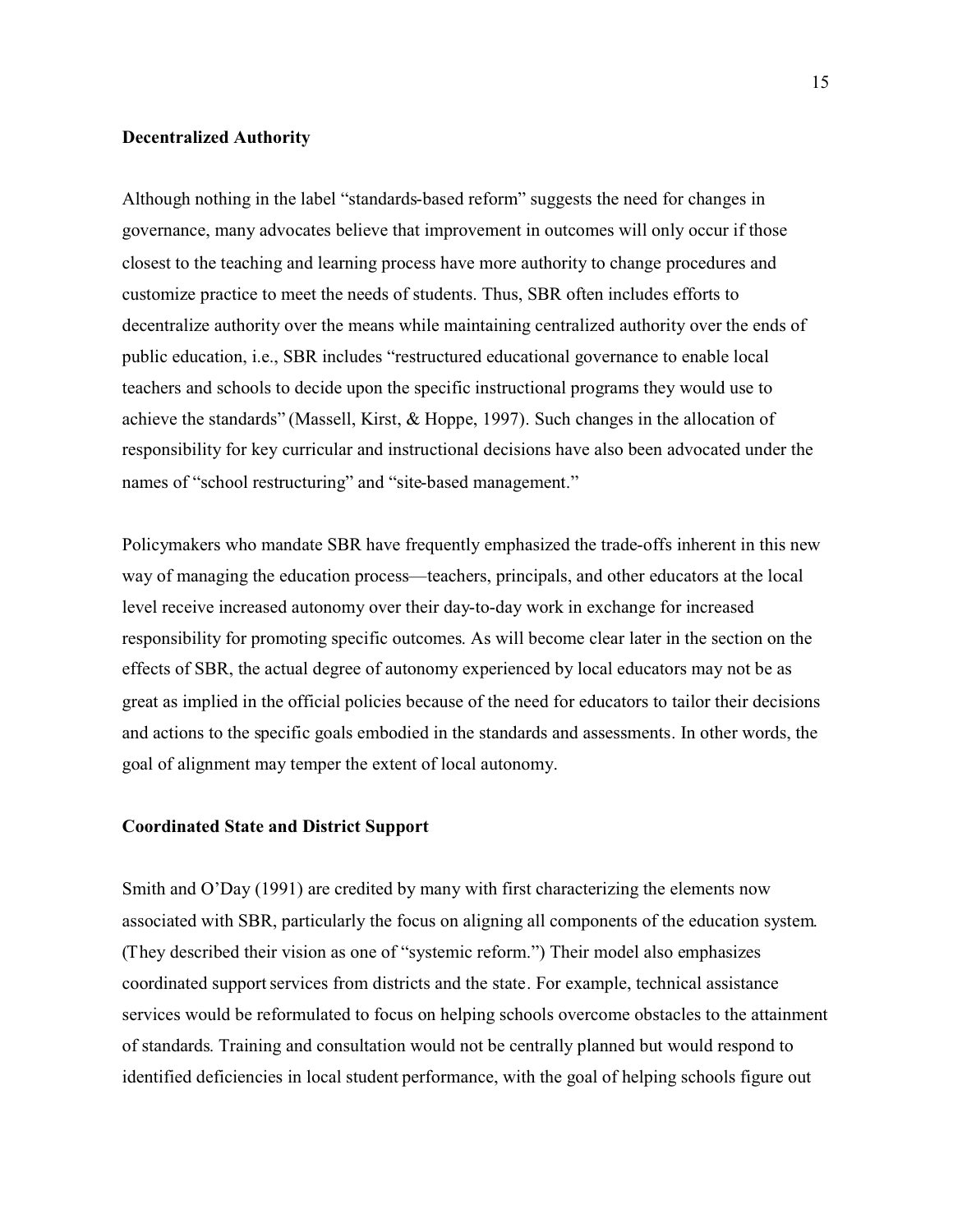how to move students ahead. The emphasis on support reflects a recognition that simply telling educators what is expected of them many not be sufficient to induce change; externally provided assistance may be necessary. Not all SBR efforts encompass support strategies, but state and district support clearly plays a prominent role in NCLB's system of consequences for schools that do not meet their performance targets.

#### **Accountability**

From the beginning, many advocates of SBR shared the view that assessments should be used not only to monitor progress but also to hold educators (and in some cases students) accountable (see, e.g., NCEST, 1992). This perspective was adopted by the framers of NCLB, which includes clear incentives to encourage change: Schools that repeatedly fail to meet their performance targets (called Adequate Yearly Progress or AYP) because students are not attaining proficiency on state assessments face increasingly severe sanctions, including possible reconstitution and takeover. Similar provisions were included in earlier federal legislation and in state systems that predated NCLB, but NCLB ramped up the enforcement of accountability significantly. As we will review later in this paper, evidence suggests that assigning high stakes to test results can have both motivating and corrupting influences on teaching behavior and on test scores.

As this brief overview suggests, SBR does not have a single, commonly understood definition. This vagueness may be expedient, as it is often possible to build political consensus about contentious issues by using language that obscures differences. However, in a given place and time it is difficult to know precisely what elements are present in the minds of those using or hearing the term "standards-based reform." In the next section, we discuss the evolution of SBR over the past two decades, a discussion that reinforces the complex nature of these systems and the ways in which the assumptions and goals of different stakeholder groups helped shape the elements of this reform movement.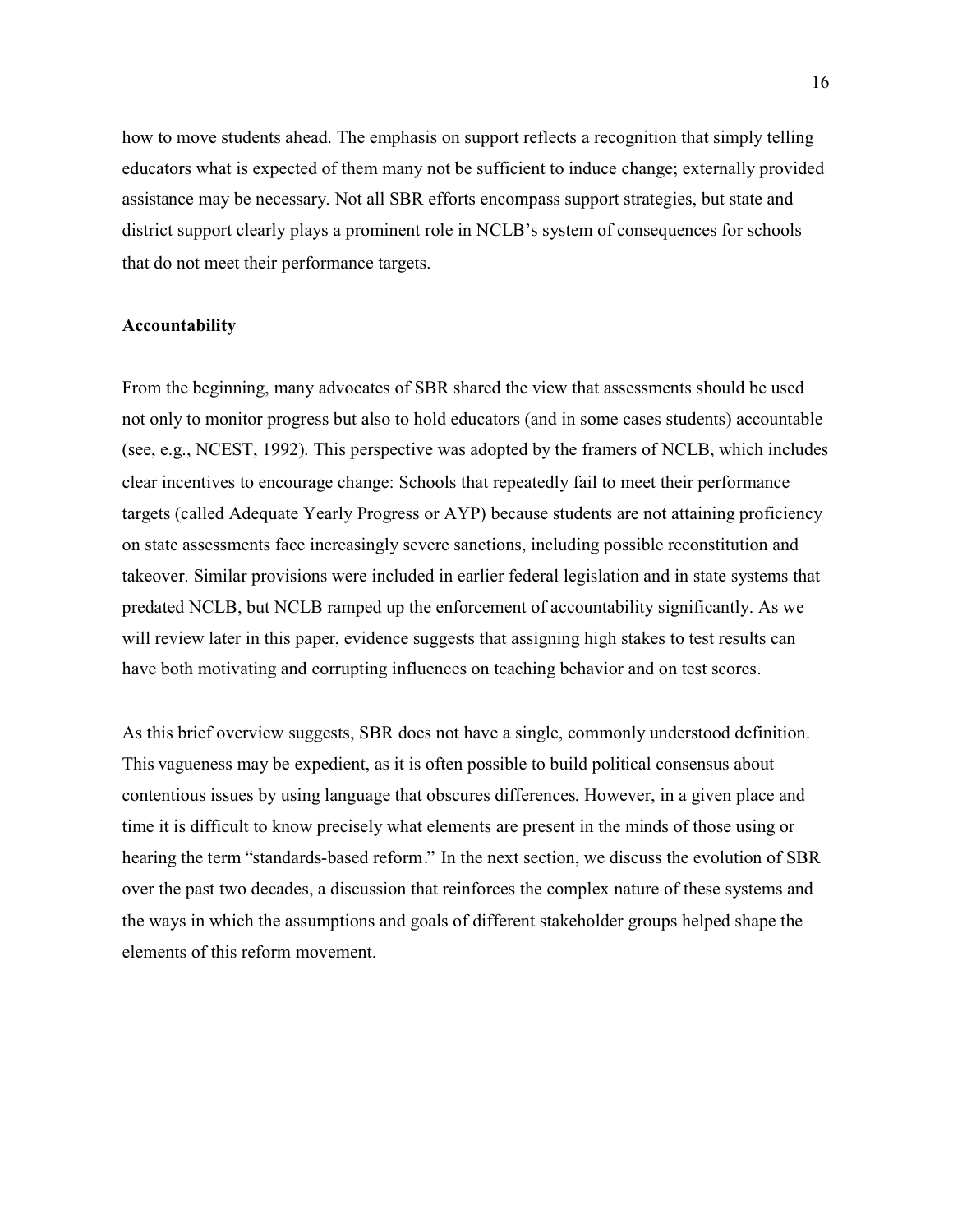#### **History of Standards-Based Reform from** *A Nation at Risk* **to NCLB**

When "standards" and "accountability" are discussed by educators and the public today, the focus tends to be on NCLB's requirements and how these are shaping state policy and local practice. However, the ideas predate NCLB by 20 or 30 years, and both federal and state governments have played an important role in shaping SBR over these past few decades. Although interest in measuring educational outcomes had been growing throughout the 1960s and 1970s, and several states began adopting elements of SBR in the 1970s, many researchers and historians view as a seminal event the publication of *A Nation at Risk* (National Commission on Excellence in Education) in 1983. That document, which used strong and colorful language to deplore the state of American education, led to policy debates about how to raise expectations for both student and teacher performance, and it emphasized the need to monitor student achievement in a systematic way (Wixson, Dutro, & Athan, 2003).

States and districts responded to this policy environment by undertaking a variety of curricular and structural reforms, including raising graduation requirements, offering more advanced courses, and adopting new textbooks or other curricular materials that were intended to improve the quality of instruction. Analyses of the changes that occurred during this time suggest that these reforms failed to produce widespread improvement, in part because they lacked coherence and failed to communicate a common understanding of what content and skills were expected to be taught (Massell, 1994). Several books and reports published around this time, such as Goodlad's influential *A Place Called School* (first published in 1984) documented a lack of clear expectations of student learning objectives that could be used to guide instruction and curriculum.

This concern for coherence and for clear communication of expectations contributed to the growing interest in reforming education through systemwide standards. As discussed earlier, the idea of "systemic reform" was articulated by Smith and O'Day (1991), who described a broadbased approach to reform that included standards for what students were expected to learn; the alignment of other components of the education system, such as assessment and teacher training, to these standards; and a restructured governance approach that emphasized the role of states and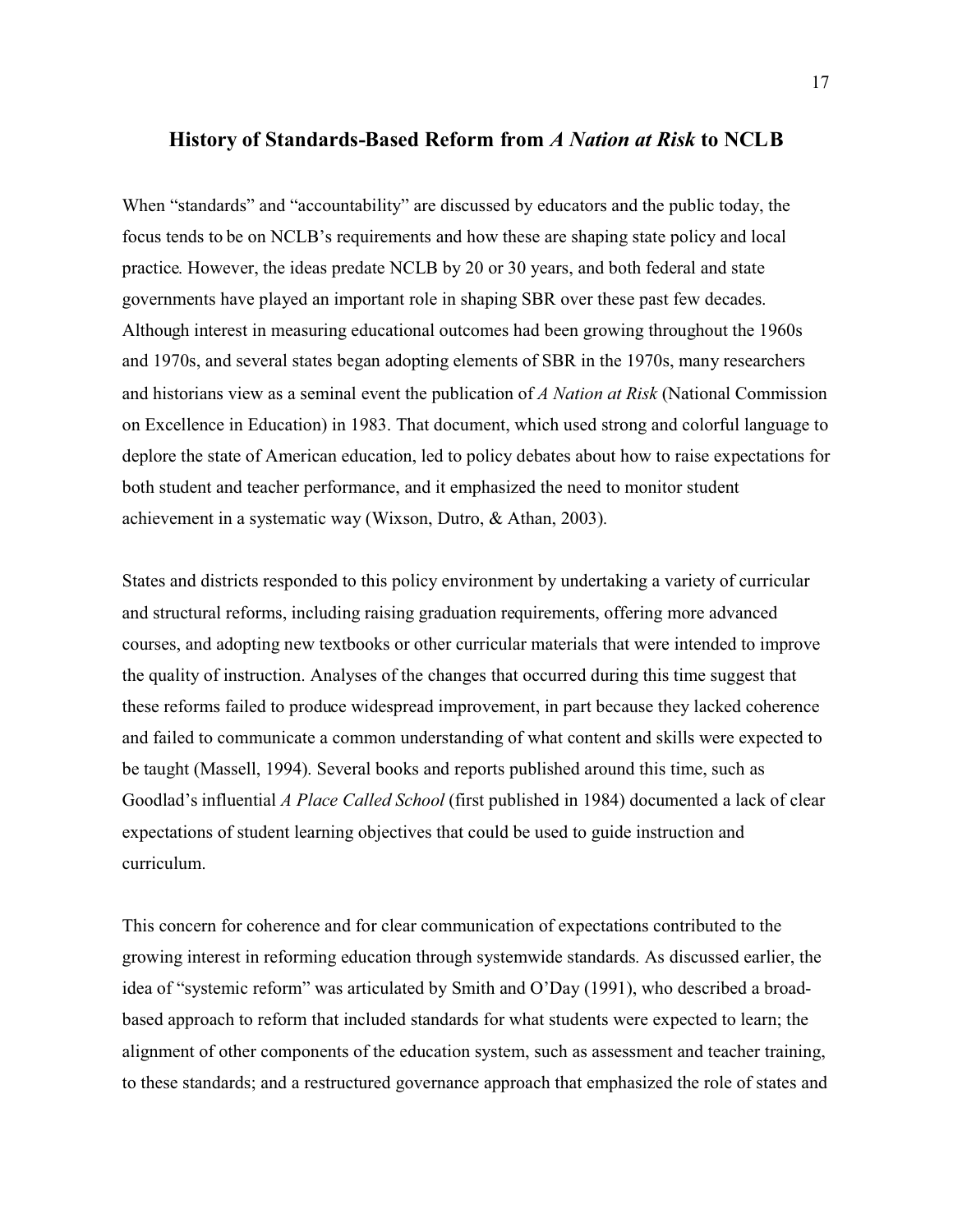national organizations in the standard-setting process but that delegated authority for decisions about how to meet the standards to local districts and schools. This call for a more systemic approach to improving student achievement provided an impetus for districts, states, the federal government, and several professional education organizations to engage in efforts to promote SBR. The efforts undertaken by these groups are discussed below.

A few aspects of these early SBR initiatives are worthy of specific attention. First, discussions of standards often emphasized the importance of promoting cognitively challenging instruction rather than emphasizing basic skills and factual knowledge. The idea was not simply to set *high* standards that required students to master advanced content, but to create standards that would encourage teachers to engage students in rich, complex, multi-step problem-solving activities and to hone their reasoning skills. Resnick and Resnick (1992), for example, articulated the idea of a "thinking curriculum" that would challenge and engage students and promote the development of higher-order skills and processes from an early age.

As noted earlier, discussions of the importance of going beyond basic skills and factual knowledge were grounded in concerns about the U.S. economy and the competitiveness of U.S. students relative to their peers in other nations. The descriptor "world-class" was often applied to standards in policy discussions to signal the idea that standards developed in this country should reflect what is known about educational expectations and attainment in high-achieving nations that compete with the U.S., and many standards developers used other countries' curricula as benchmarks to ensure that standards were sufficiently rigorous. There was also an equity component to these discussions—the idea that opportunities to engage in cognitively demanding activities should be provided to all students rather than being offered only to certain types of students or in certain types of schools. The equity aspect of SBR was influenced in large part by the civil rights movement (O'Day & Smith, 1993).

A second important feature of the early standards discussions was the role that assessment was intended to play. Reformers recognized that standards would be unlikely to lead to desired changes if implemented in the context of existing high-stakes testing programs that emphasized outcomes that were inconsistent with the standards. They also understood that most existing tests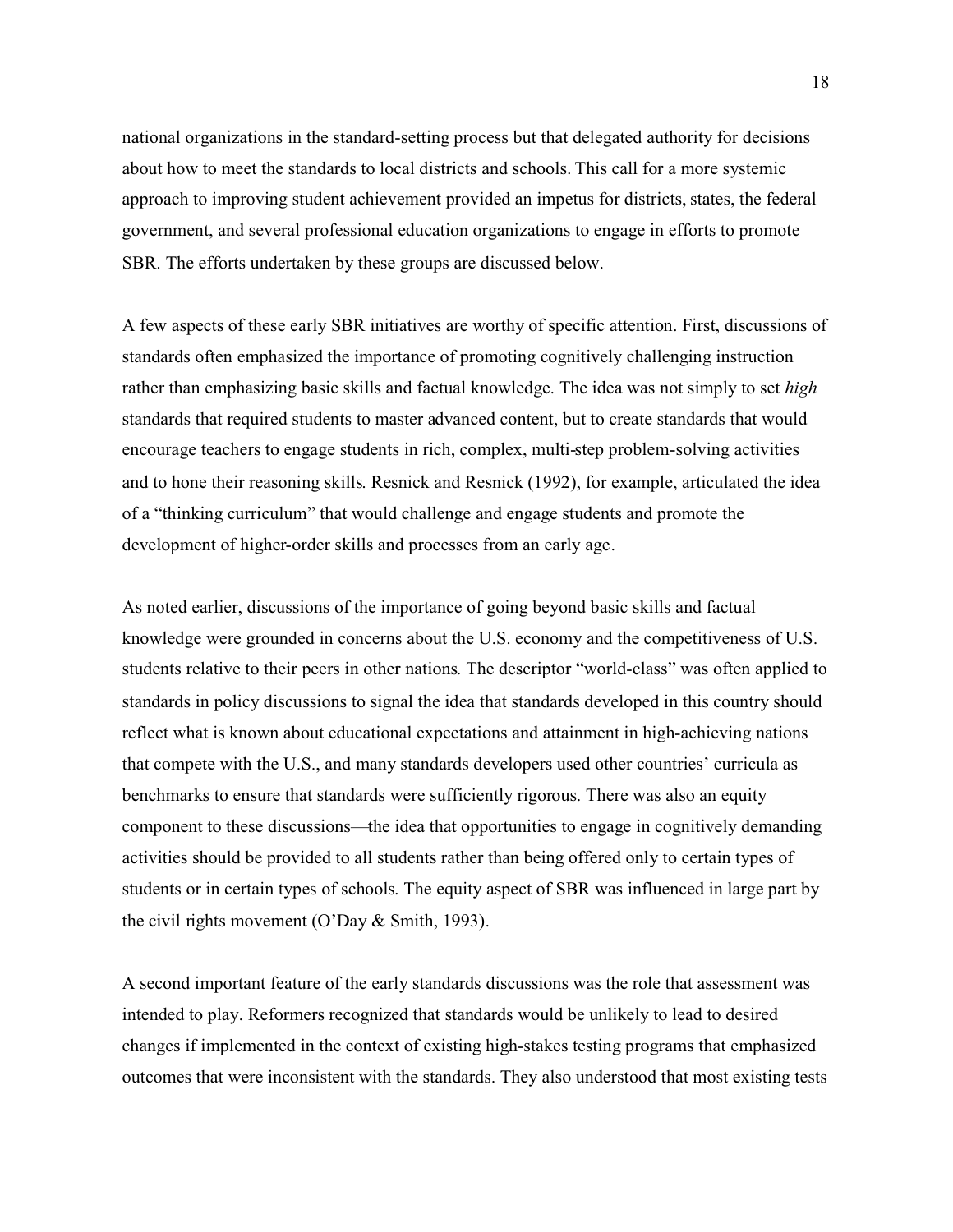were not designed to measure the higher-order skills they envisioned. So the standards development movement was accompanied by efforts to change the way student achievement was measured, particularly through the use of assessments that would require students to engage in complex thinking (Resnick & Resnick, 1992). The notion of "tests worth teaching to" led to widespread experimentation with open-ended, hands-on tasks, portfolios, and other forms of performance-based assessment. One of the most prominent and ambitious efforts to develop new assessments was led by the New Standards Project in the early 1990s and engaged teachers across the nation in developing performance-based assessments and rubrics designed to support an ambitious set of standards. As we noted earlier, SBR advocates did not necessarily argue for the attachment of incentives to test scores, but they understood that in systems in which those incentives were in place, it was necessary to ensure a good match between standards and tests.

# **Federal Initiatives Related to SBR**

The beginning of the federal government's role in SBR is typically traced to the President's Education Summit with the Governors, held in Charlottesville, Virginia, in 1989. The meeting was convened by then-President George H. W. Bush and the nation's governors to devise a strategy to improve student achievement and to make U.S. students competitive with their peers around the globe while also promoting greater uniformity across the states. The meeting resulted in a set of six National Education Goals that were intended to guide policy and practice, and two of these goals proposed ambitious outcomes for student achievement in core academic subjects.<sup>1</sup> These goals were reflected in an education plan called *America 2000*, spearheaded by the first President Bush and his Secretary of Education, Lamar Alexander, to develop voluntary "worldclass" standards and voluntary national tests (McDonnell, 2005). The bill never became law, but some of its ideas were included in 1994 legislation titled *Goals 2000: Educate America Act* (20 U.S.C. 5801 *et seq.* ) and were supported by funding provisions included in the 1994

<sup>&</sup>lt;sup>1</sup> Goal 3, *Student Achievement and Citizenship*, specified that by 2000 "American students will leave grades four, eight, and twelve having demonstrated competency in challenging subject matter including English, mathematics, science, history, and geography…" Goal 4, *Science and Mathematics*, focused on the international context: "By the year 2000, U.S. students will be first in the world in science and mathematics achievement" (NCEST, 1992, p.2).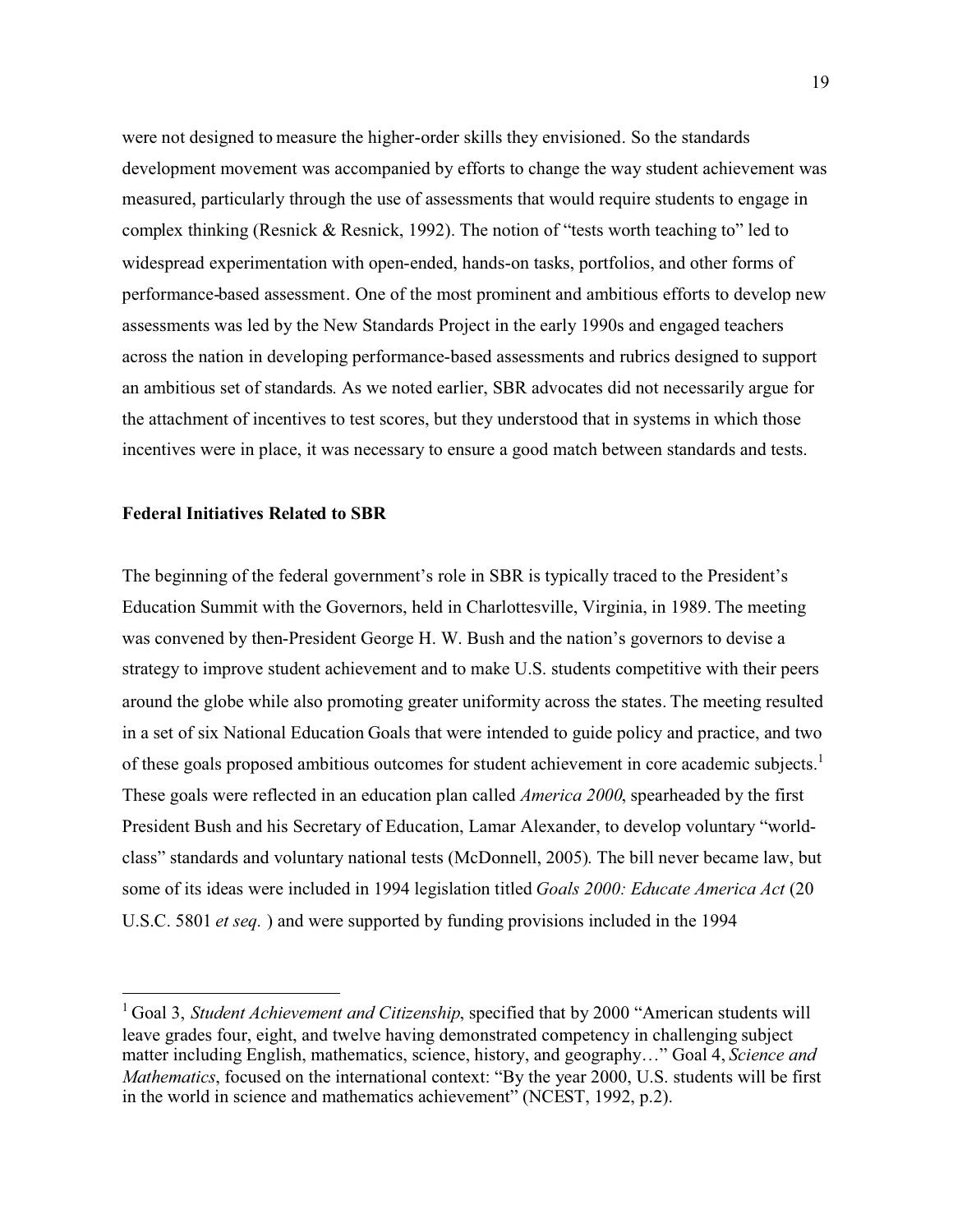reauthorization of the Elementary and Secondary Education Act, called *Improving America's Schools Act* (IASA) (Jennings, 1998).

It is important to note that all of these efforts were significantly shaped by input from governors and other state policymakers as well as from professional organizations; they should not be viewed as purely federal initiatives. This federal-state-professional interaction is evident in the establishment by President George H. W. Bush and the governors of a group to monitor the nation's progress toward the National Education Goals. This group, called the National Education Goals Panel (NEGP) and consisting of governors, administration officials, and members of Congress, in turn called for the creation of a group to advise government officials on whether and how to create a national system of standards and assessments that could be used to promote the goals and measure progress toward meeting them. The resulting group, the National Council on Education Standards and Testing (NCEST), included representatives from the education, business, and policy communities. Its 1992 report, *Raising Standards for American Education,* argued for increased systemwide coherence and alignment, and issued a call for the development of a national system of standards and assessments.

NCEST argued that national standards and tests would serve several purposes. They would provide students and educators with information about what was expected of them; they would give families, policymakers, the business community, and other groups information about how well students were doing; they would help teachers understand students' strengths and weaknesses; and—notably—they could be used to change the education accountability landscape from one focused on rule compliance to one focused on performance (NCEST, 1992). Although this last purpose is not the one that was emphasized in most policy debates at the time, the idea of performance-based accountability has been one of the most enduring and influential ideas from this reform movement.

The system of standards envisioned by NCEST included several components. In addition to recommending an overarching statement to provide a "guiding vision" for each set of standards, NCEST described four distinct types of standards: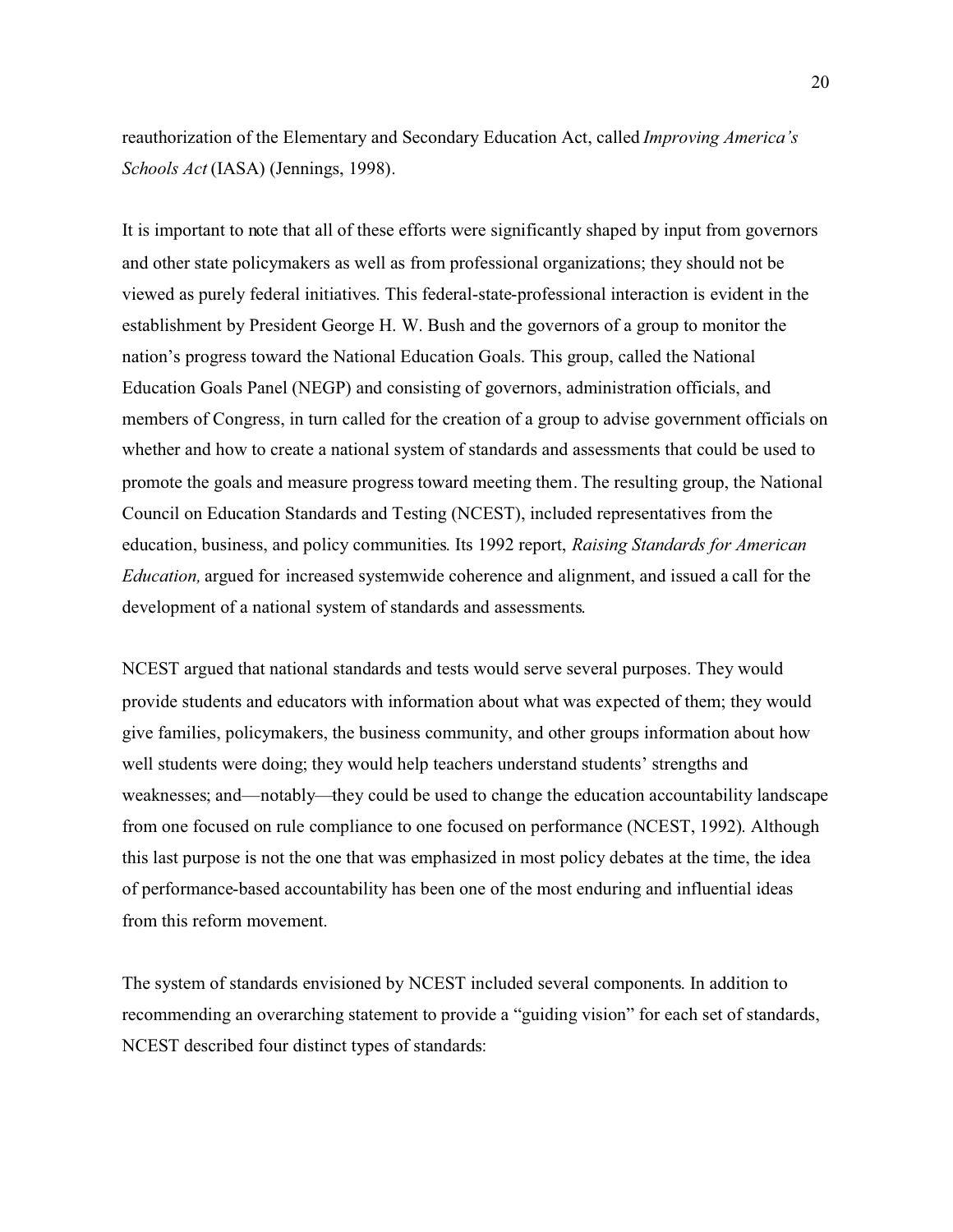- $\bullet$  "*Content standards* that describe the knowledge, skills, and other understandings that schools should teach…"
- "*Student performance standards* that define various levels of competence in the challenging subject matter set out in the content standards"
- "*School delivery standards* developed by the states collectively from which each state could select the criteria that it finds useful for the purpose of assessing a school's capacity and performance"
- $\bullet$  "*System performance standards* that provide evidence about the success of schools, local school systems, states, and the Nation in bringing all students, leaving no one behind, to high performance standards." (NCEST, 1992, p.13)

It is noteworthy that the vision of NCEST and other groups was a system that promoted high achievement for every student, consistent with the equity argument put forth by researchers and others who shaped the SBR debate through the 1980s and early 1990s. The "leaving no one behind" language in the NCEST report is a clear precursor to the NCLB legislation.

This description of a system of standards illustrates the broad way in which SBR was conceptualized by NCEST and other groups at the time. In particular, the notion of standards extended beyond a specification of what students were expected to learn, and included attention to what schools were providing students. The definition of *school delivery standards* alludes to the importance of examining school capacity for delivering high-quality instruction. In the Goals 2000 legislation, school delivery standards were renamed "opportunity to learn" (OTL) standards, which emphasize the monitoring of resources provided to students (in the form of materials, instructional practices, and school conditions) to promote student attainment of content standards.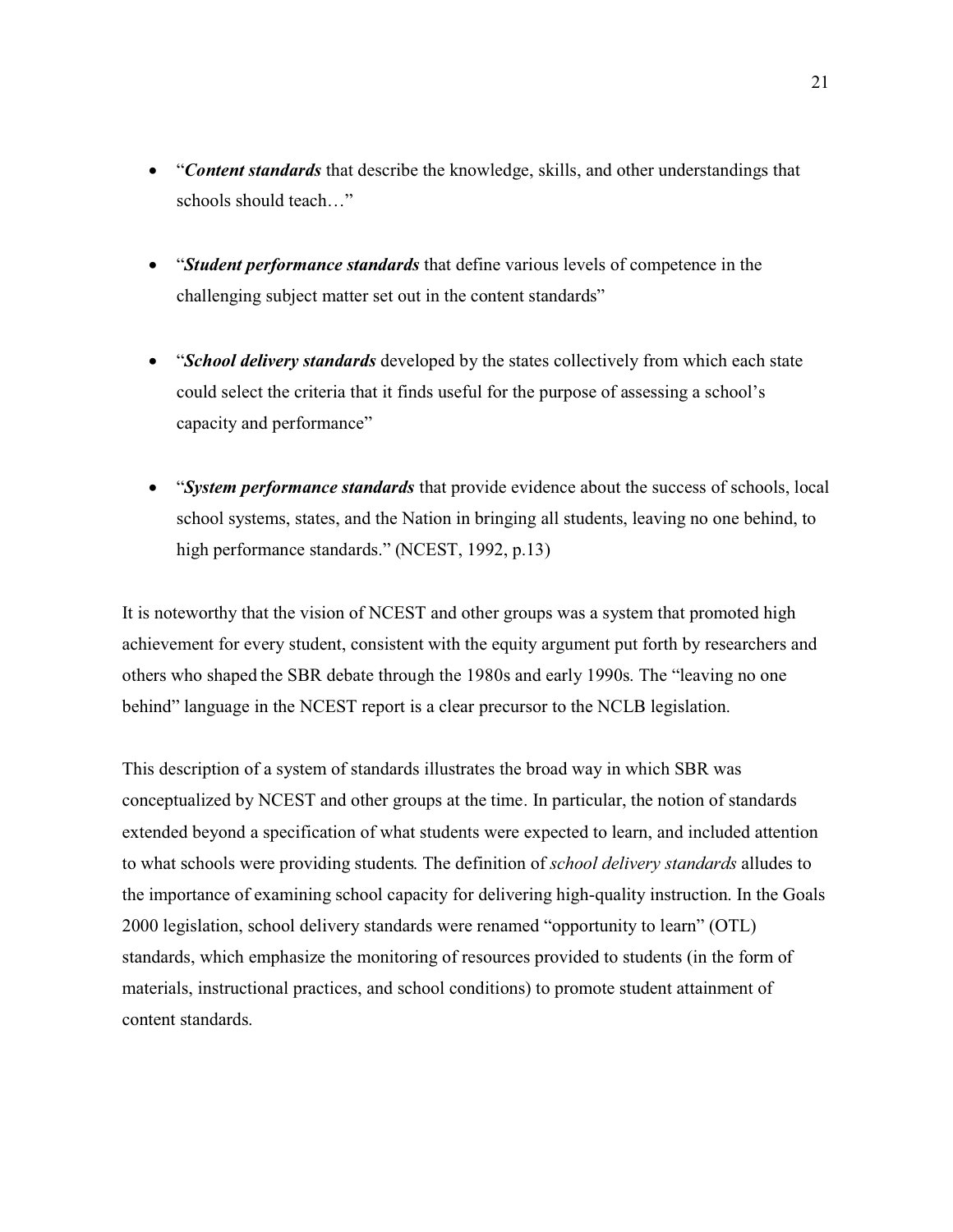OTL standards may be thought of as a way to retain some attention to educational inputs in the context of an accountability system that is primarily outcomes-based. Rather than focusing primarily on funding, most advocates of OTL standards emphasized the inputs that are most directly linked to teaching and learning, such as the materials and instructional processes used in the classroom (McDonnell, 1995). In Goals 2000, however, states' development of and compliance with OTL standards were described as voluntary, and the law did not provide for clear incentives for states to attend to OTL (20 U.S.C. 5801 *et seq.*); see also Porter, 1995). In a later section we explore some of the reasons for the failure of OTL standards to take hold.

NCEST made several other recommendations related to an SBR system. According to the 1992 report, standards should reflect high, world-class expectations rather than minimum competency; provide direction to schools but not impose a national curriculum; be created through input from a wide variety of stakeholder groups rather than being a project of the federal government; be voluntary rather than mandatory; and be open to refinement over time (NCEST, 1992). Similarly, the assessment system developed to align with the standards should be voluntary and open to change over time, and should include multiple assessments. The voluntariness was in part a concession to the desire of states to retain autonomy over their education systems. The goal, of course, was to achieve universal participation by states so that students and schools in different states would ultimately be held to similar standards.

NCEST recommended that the development of national education standards build upon work that was already being undertaken by some states and by various professional organizations, such as the curriculum standards developed by the National Council of Teachers of Mathematics (NCTM). The mathematics content frameworks developed in California in the 1980s and the 1989 NCTM *Curriculum and Evaluation Standards for School Mathematics* were viewed by the U.S. Department of Education as models of how to create standards that reflected widespread consensus at both the national and state levels (Wixson, Dutro, & Athan, 2003). In the early 1990s, the U.S. Department of Education awarded funds to various groups of educators and scholars to develop voluntary national standards in other subjects, with the expectation that the process would be similar to that used in mathematics, particularly with respect to the engagement of various constituencies (Wixson et al., 2003). The subjects for which standards were to be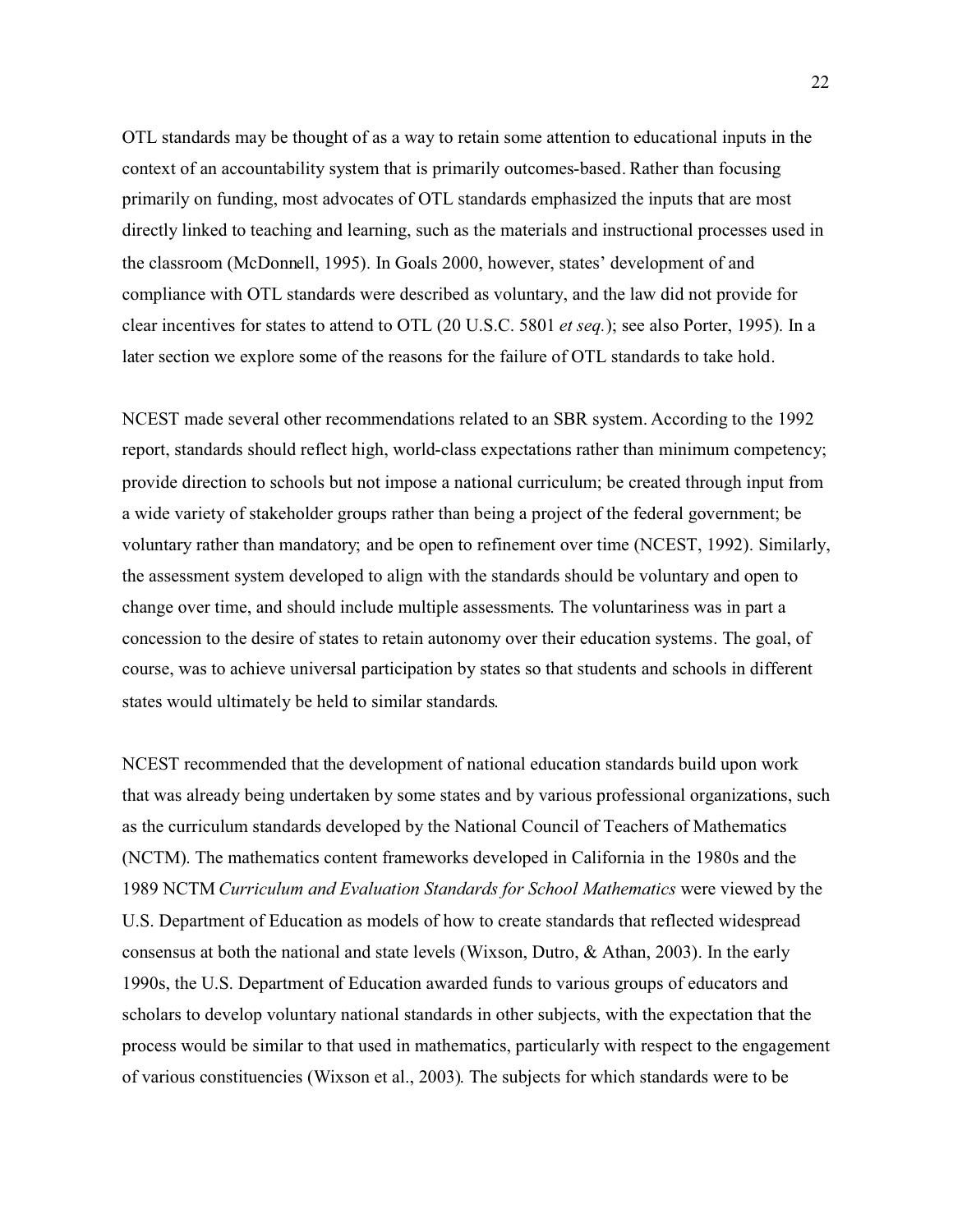developed included English language arts, science, history, civics, geography, foreign languages, and the arts. In addition, the New Standards Project, mentioned earlier, supported standardsdevelopment activity and supplemented it with the development of performance-based assessments.

As it turned out, the level of consensus around voluntary national standards anticipated by many standards advocates did not materialize. There was more disagreement about the mathematics standards than was apparent at the time, and other subject areas experienced even greater disagreement. One of the main issues on which standards developers disagreed was the level of prescriptiveness that should be built into the standards documents—whether standards should be viewed as a guide to help educators develop local curricula or whether they should be written using language that was specific enough to eliminate local discretion over curriculum. Although the latter approach would reduce local discretion, it was viewed by some SBR advocates as a way to ensure that all students received instruction consistent with the standards. A related disagreement stemmed from differing philosophies of teaching and learning in the various subject areas. A somewhat oversimplified description of this conflict is that some reformers espoused a view that knowledge in a particular subject could be seen as consisting of a discrete set of skills and content that could be clearly delineated and mastered incrementally (reflecting a primarily behaviorist perspective), whereas others believed knowledge was constructed within the social setting of the classroom and could not easily be assessed outside a specific context or decomposed into separate pieces (reflecting a primarily constructivist perspective).

Reformers also disagreed on what subjects should be the basis for a set of standards—whether, for example, standards should be written for social studies or for sub-disciplines such as history and civics. Within disciplines there were also more specific areas of disagreement, such as the inclusion of evolution in science standards or the recommended use of calculators in mathematics standards. These disagreements became more pronounced as the standards development process expanded to include a variety of stakeholder groups, such as business leaders and parents, and ultimately led to a decision by the governors at the 1996 National Education Summit to continue the state-level standards-development activities that had been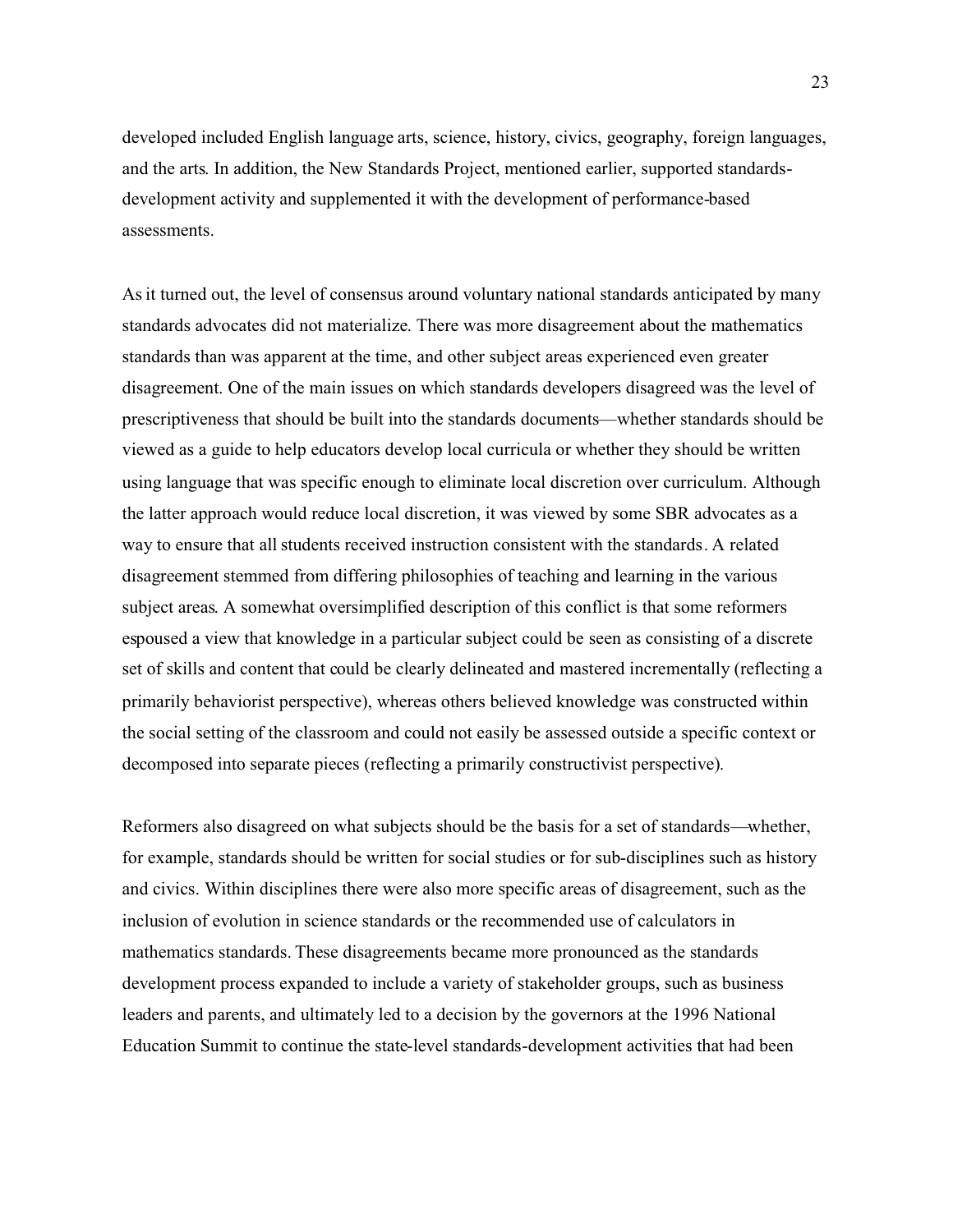launched in response to earlier federal legislation rather than pursue the national efforts (Wixson et al., 2003).

Meanwhile, a related assessment initiative was headed down a similar path. In the mid-1990s, the Clinton administration proposed the development of "Voluntary National Tests" (VNT) in mathematics and reading that would be based on the NAEP frameworks but that, unlike NAEP, would provide individual- and school-level scores. This proposal generated a great deal of controversy, in part as a result of the plan to impose oversight by a board appointed by the secretary of education, which suggested (especially to conservatives) that the process would be politicized. Some of the areas of disagreement that characterized the standards-development efforts were applicable to the idea of a national test, as well. In addition, probably more so than the national standards development, the proposal for the Voluntary National Tests raised objections about excessive federal involvement in education (Armour-Garb, 2007). The plan to create the test was ultimately rejected by Congress. With the demise of the VNT, states continued to be the primary units responsible for developing large-scale assessments to measure students' performance, as they had become the primary entities creating academic standards.

## **Standards-based Reform in the States**

Even before the federal government scaled back its efforts to promote SBR, the states were playing an important role in the evolution of the reforms. Many states' initiatives predated the federal efforts. States such as California, Kentucky, Maryland, Massachusetts, North Carolina, and Texas had all begun to implement SBR in the 1980s using their own funds. Later, the Goals 2000 legislation funded state efforts to develop standards, and as a result of this funding almost all of the states embarked on standards development if they had not begun this task already (Armour-Garb, 2007). In the following paragraphs, we describe SBR in three early-adopting states to illustrate the evolution of SBR that was occurring incrementally in large numbers of states during this period (Massell, Kirst & Hoppe, 1997). If we had more space, we could tell interesting stories about SBR implementation efforts in many more states, as well as a number of districts that launched their own SBR initiatives. These three brief histories are not intended to be representative but to provide examples of some of the steps states took and some of the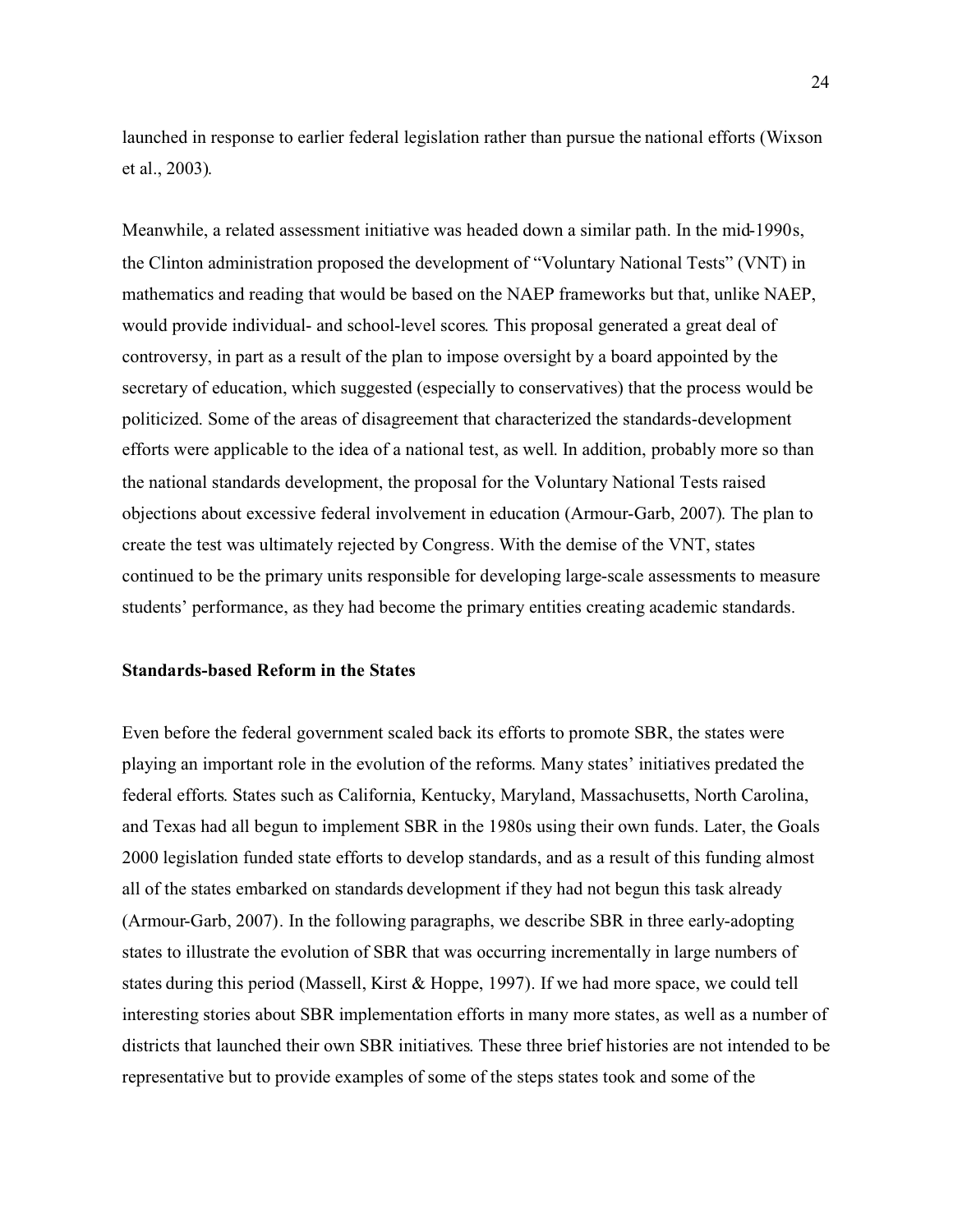challenges they faced. The summaries draw on the work of the Consortium for Policy Research in Education and others (Goertz, Floden & O'Day, 1995; Massell & Fuhrman, 1994; Fuhrman, 2001).

# *California*<sup>2</sup>

California was one of the first states to enact policies that incorporated key elements of SBR in the 1980s. Initially under the leadership of Superintendent Bill Honig, California adopted new curriculum frameworks that embodied more rich and rigorous content, focusing on "big ideas" and general principles rather than lengthy lists of factual information. For example, the 1992 mathematics framework called for greater attention to mathematical problem-solving and multiple representations of relationships, and was seen as more demanding than the previous state framework. As noted earlier, this framework served as a model for the national standards development efforts later promoted by NCEST. During this same period the state invested heavily in the development of new, more challenging assessments. It replaced the old California Assessment Program (CAP) with the California Learning Assessment System (CLAS). CLAS not only reflected the contents of the new frameworks; it also pushed the boundaries for largescale assessment by including many extended-response and performance tasks.

California was also a leader in terms of controversy, and many of the efforts undertaken in the early 1990s were modified or eliminated over the next few years. For example, CLAS was abandoned by 1994-95 in favor of a more efficient, commercial, multiple-choice test. However, efficiency was not the primary motivation for the change; CLAS was ridiculed by some parents who objected to writing prompts that strayed too far from traditional content, scoring systems that were unfamiliar, and a decreasing emphasis on basic skills. During this period, the mathematics framework was also challenged by parents, mathematicians, and educators, who questioned its mathematical soundness and demanded more attention to fundamental understanding and computation. The resulting "math wars" led to a compromise revision of the framework a few years later. Nevertheless, the underlying vision of a system built on challenging standards, with aligned curriculum and assessments, remains a core element of the California

<sup>&</sup>lt;sup>2</sup> This summary is drawn in large part from O'Day (1995).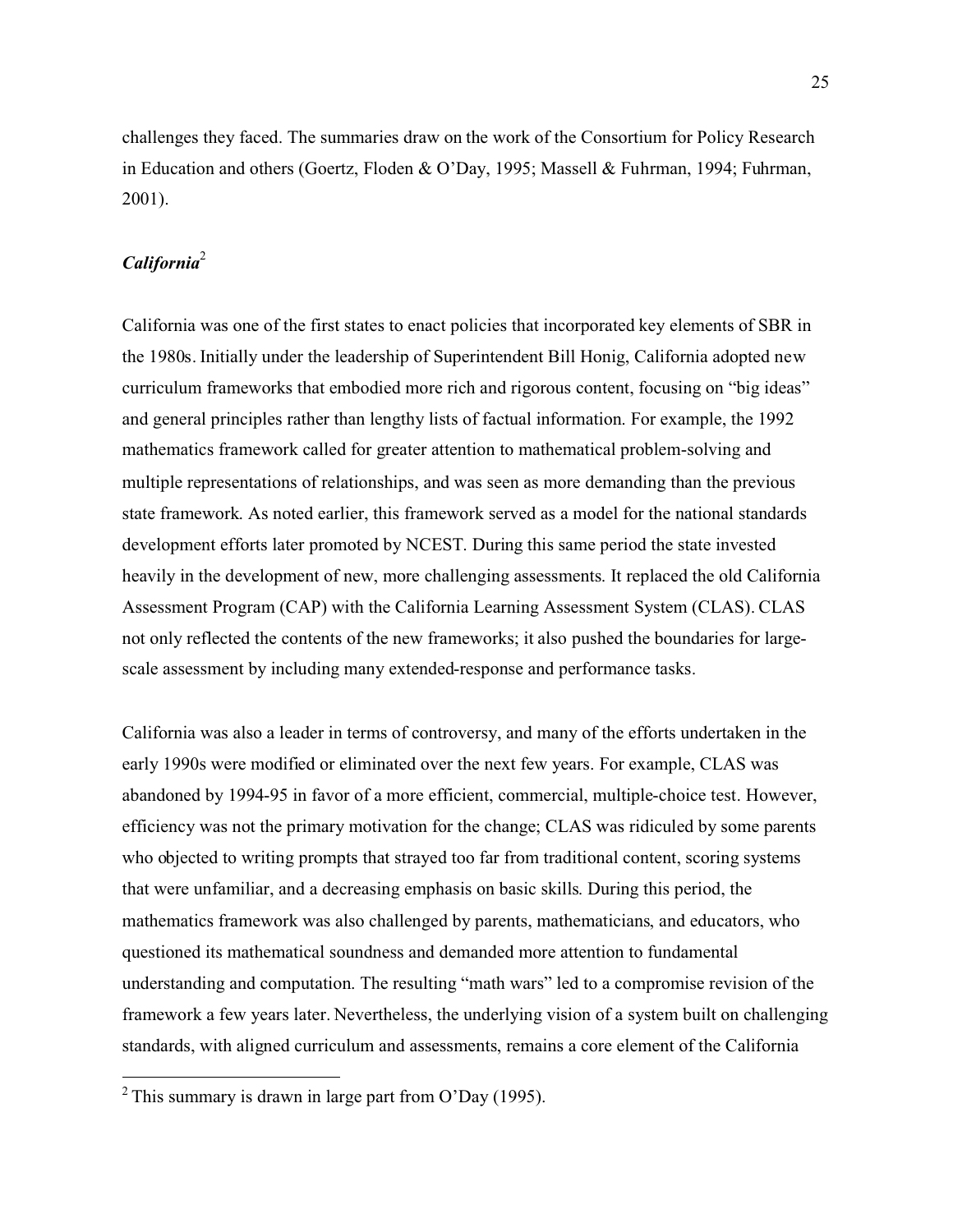educational system. Other elements of SBR were adopted by the state prior to NCLB. For example, in 1998, the Immediate Intervention/Under Performing Schools (II/USP) program was enacted to provide support to low-performing schools in the form of external evaluators and other additional resources.

# *Kentucky*<sup>3</sup>

In 1989, the Kentucky Supreme Court overturned the state's system of public education, and the legislature responded by passing the Kentucky Educational Reform Act of 1990 (KERA). While the lawsuit that prompted the court's action dealt with educational finance, KERA was much broader, calling for reforms of curriculum, assessment, and governance, as well. The curriculum and assessment reforms were consistent with the growing national interest in standards-based reforms and high-stakes assessments, and Kentucky's long-term goal that all schools would be proficient predated the similar formulation in NCLB. KERA established six extremely broad learning goals for all students, including communication and mathematics for daily living; application of principles from mathematics, science, the arts, the humanities, social studies, and practical living/vocational studies; self-sufficiency, thinking and problem solving; and the acquisition, connection, and integration of new and old knowledge. Subsequently, the Department of Education elaborated these into 57 Academic Expectations that identified what students should know and be able to do as they progress through schooling. Student performance was measured by a new assessment system called the Kentucky Instructional Results Information System (KIRIS), a novel approach to assessment that included multiple-choice testing, constructed-response questions, and portfolios in the subjects of writing and mathematics. KIRIS was used to hold schools accountable for student progress, and high stakes were attached to changes in each school's biennial accountability index.

Unfortunately, there were problems using the innovative assessments included in KIRIS for accountability purposes. The mathematics and writing portfolios demanded a lot of classroom time and a lot of scoring time. Further, the state had difficulty scoring the mathematics portfolios with sufficient reliability to use the results in a high-stakes context. Efforts were made to

 $3$  This summary is drawn in large part from Kannapel et al. (2001).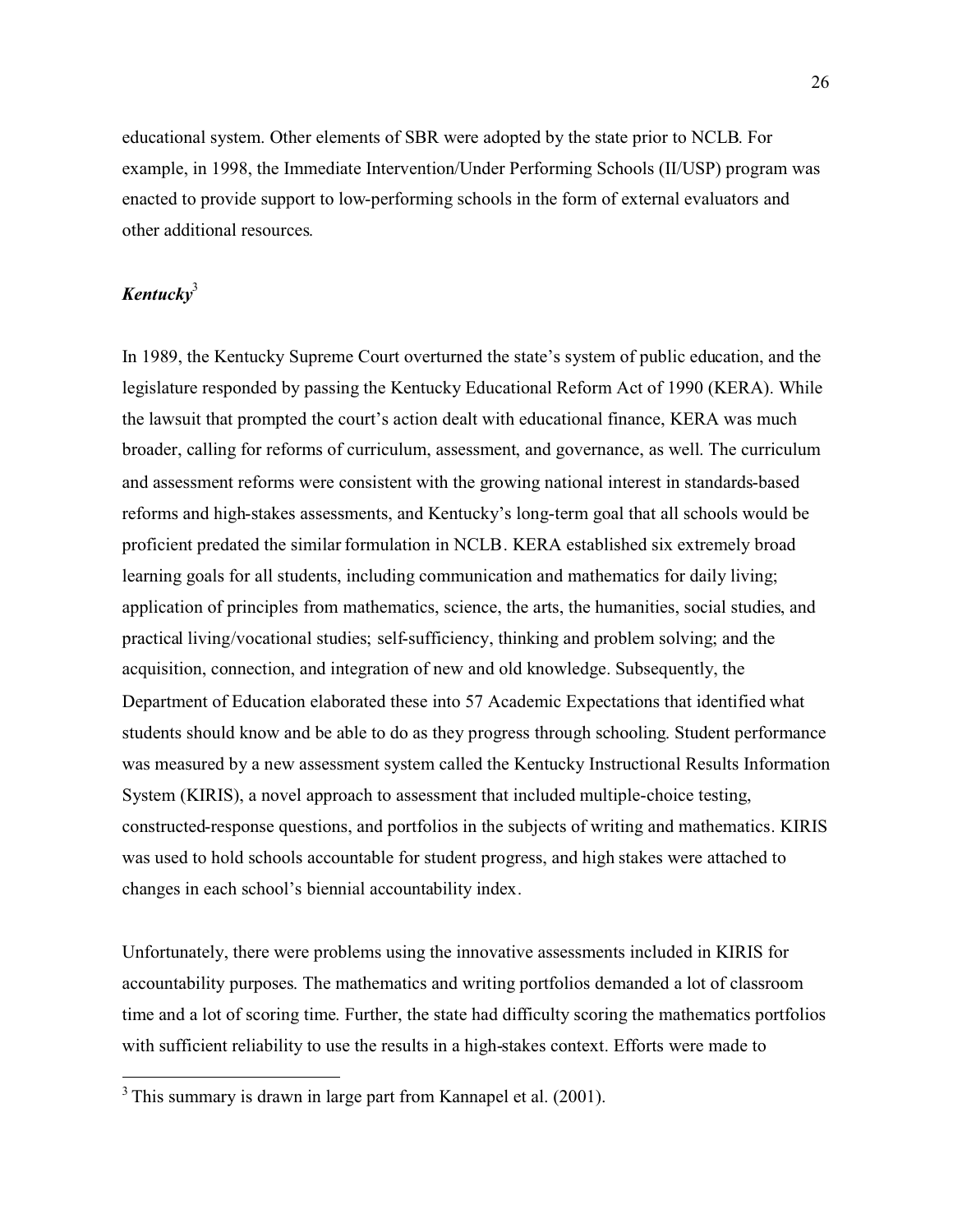improve the portfolios, but in 1998, the legislature decided to abandon KIRIS in favor of a more traditional assessment, called the Commonwealth Accountability Testing System (CATS) (Catterall et al., 1998). This change to a more traditional assessment is similar to what occurred in California, though concerns about technical quality were probably more important in the Kentucky case. Although there have been many changes since the enactment of KERA, the basic framework of standards, assessments, and accountability has been maintained.

# *Texas*<sup>4</sup>

Educational reforms relating to standards and assessments began in Texas in the 1980s. Early on, the state adopted two minimum competency tests, the Texas Assessment of Basic Skills (TABS) and the Texas Educational Assessment of Minimal Skills (TEAMS). In 1983, Governor Mark White appointed a commission of business leaders (chaired by H. Ross Perot) to recommend educational reforms. The commission's recommendations led to the passage of House Bill 72 in 1984, which included learning standards for student achievement, assessments for teachers, and a new funding formula for schools. The standards took the form of "essential elements" teachers should try to convey in 12 areas of knowledge. In the early 1990s, the Texas Assessment of Academic Skills (TAAS) replaced the minimum competency tests.

In 1992 the legislature tried to address weaknesses in the standards by transforming them into descriptions of what students should know and be able to do. This work was put on hiatus when leadership changed in the statehouse, but it was begun again under a new governor in 1996. These new standards, called the Texas Essential Knowledge and Skills (TEKS), were completed soon thereafter, and they have been the basis for subsequent student assessment. During this same period, under further prodding from the business community, Texas created a student information system to track student attendance, performance, etc. The state also began using test scores as the basis for rewards and sanctions, including the Texas Successful Schools Award System (TSSAS).

<sup>&</sup>lt;sup>4</sup> This summary is drawn from Achieve (2002),  $A+$  Education Foundation (2003), Massell, Kirst, and Hoppe (1997), and Texas Education Agency.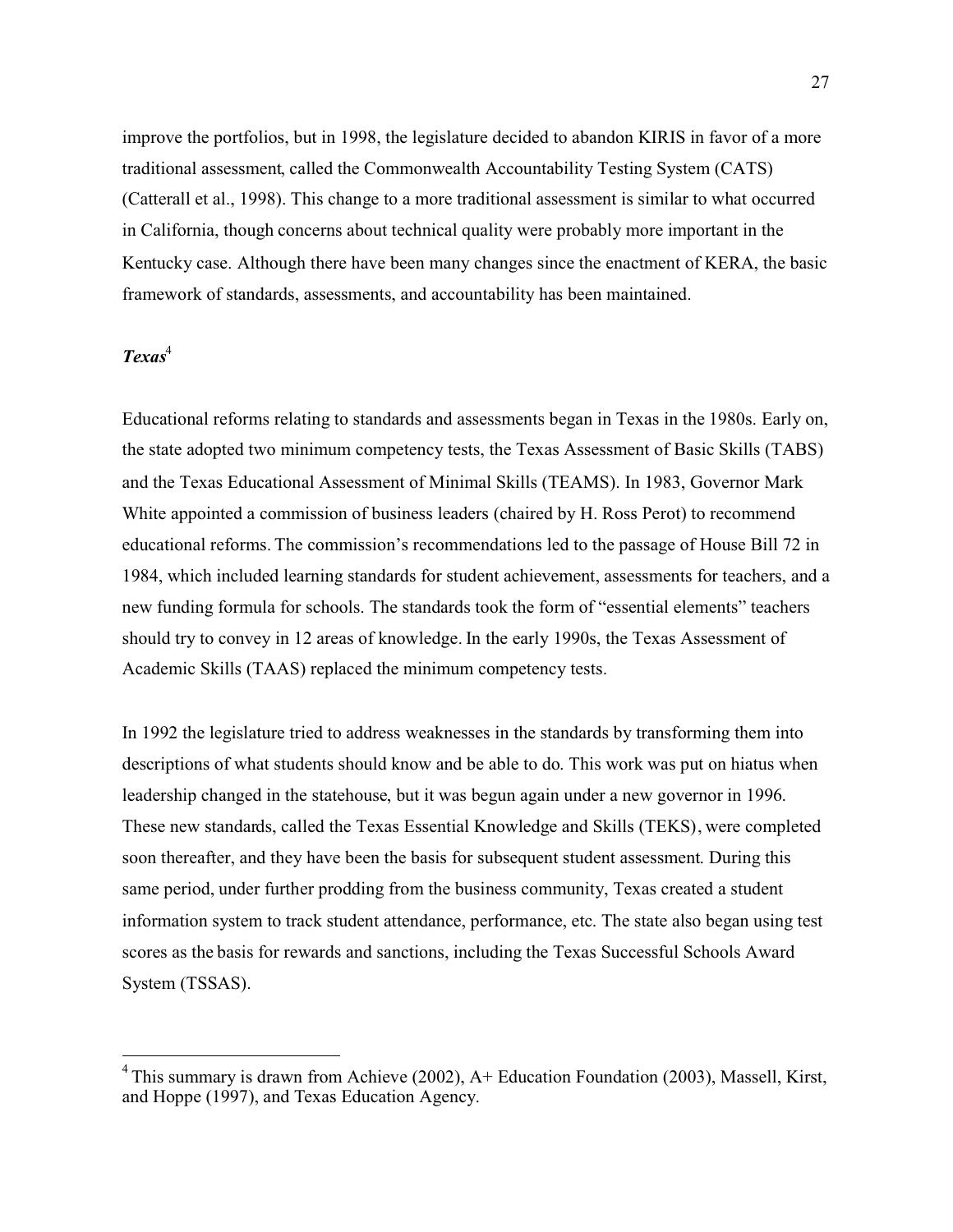Thus, at the time of the education summit in 1996, Texas was one of the few states that could claim to have an operational SBR system, with standards, assessments, and incentives. The state has continued revising its policies to promote stronger alignment and higher expectations, such as through the adoption of a new, more difficult testing system, the Texas Assessment of Knowledge and Skills (TAKS), which includes items measuring students' analytical and reasoning skills. Throughout this period, groups like the Business Education Coalition and other voices from the private sector have be instrumental in moving the SBR agenda forward in Texas.

These three state summaries illustrate the complex processes through which elements of SBR were incorporated into state educational systems during the 1990s. Despite this complexity, the speed with which standards-based reform spread among the states during the 1990s was "without historical precedent" according to Massell, Kirst and Hoppe (1997). The authors contend that the rapid uptake of these ideas was due to a coincidence of factors, including the development of model standards by professional organizations like the National Council of Teachers of Mathematics, support for national standards development from the U.S. Department of Education, the Statewide Systemic Initiatives projects launched by the National Science Foundation, and endorsement of these ideas from diverse advocacy groups, including the Business Roundtable, the National Governor's Association, and the American Federation of Teachers. Although the situation in each state was unique, it was common to find alliances among the education and business communities that sustained reform efforts in the face of competing priorities, changing administrations, and other challenges.

The model standards created by professional organizations also helped states tackle the difficult task of developing standards, and the support provided by these bodies made the process easier. These early efforts to implement standards frequently failed to address issues that would later challenge effective implementation, including building capacity among teachers and administrators to present more challenging curriculum, addressing equity concerns—particularly the needs of students with limited English proficiency and students with disabilities—and, in states that took more innovative approaches to curriculum and pedagogy, resolving the objections of small but well-organized Christian and conservative groups.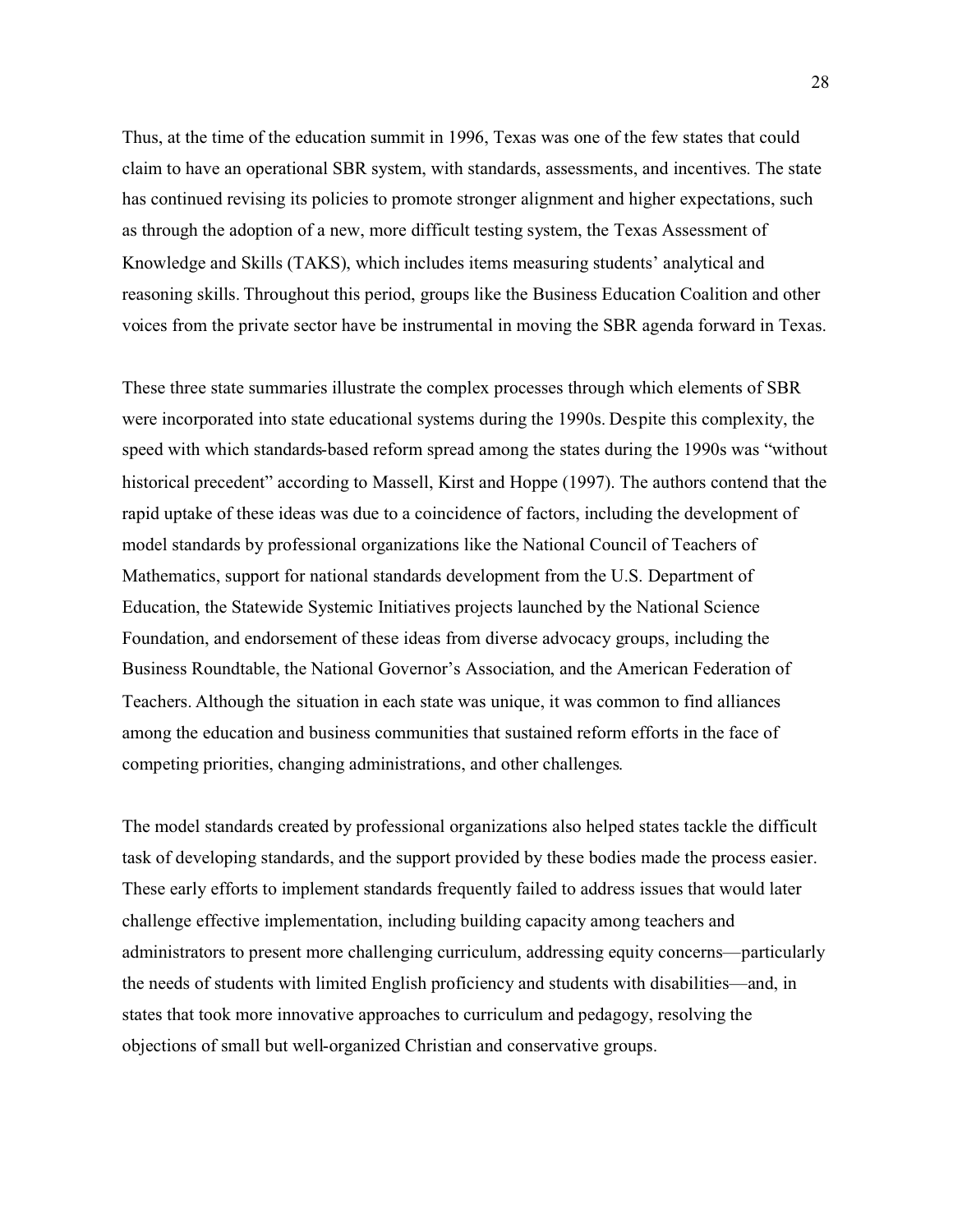#### **Standards-based Reform Today**

By the early 2000s, every state in the U.S. had adopted a system of standards and assessments and was using this system as an accountability mechanism to promote school improvement, though fewer than one-half of these systems were in full compliance with the IASA standards and testing requirements at the time. Much of the recent SBR activity can be attributed directly to NCLB, which, like previous legislation, requires each state to establish a system of standardsbased accountability that includes standards, assessments, and annual targets for performance, but which imposed stricter requirements for testing (e.g., a requirement that all students in grades 3 through 8 be tested annually) and for the creation of performance standards based on proficiency cut scores. Despite these additional requirements, today's state systems under NCLB retain many of the features of previous state SBR systems. Perhaps most importantly, "standardsbased reform" has, in the wake of NCLB and other high-stakes testing policies, morphed into what might be called "test-based reform," a system in which educators and others rely primarily on the test rather than the standards to communicate expectations and to inform practice.

#### **Beyond NCLB: SBR and High Schools**

It is important to recognize that NCLB is not the only factor affecting state and local SBR efforts. In particular, there have been extensive efforts to promote increased accountability and uniformity of expectations at the high school level, but most of these efforts take place outside the realm of what is required under NCLB (especially since NCLB imposes its heaviest testing requirements on the elementary and middle school grades). Under NCLB, states are required to develop standards in core subjects at the high school level and to administer tests to all students in mathematics, English/language arts, and science in at least one high school grade. Many states have taken their own initiative to impose additional accountability requirements at the high school level, most notably through high school exit exams and end-of-course exams that students must pass in order to receive a diploma. In 2007, approximately two-thirds of high school students were being educated in states that administered high school exit exams, and this number is expected to increase (Center on Education Policy, 2007b). The stated purposes of these exams vary, but in most states the primary purpose is to evaluate student mastery of standards or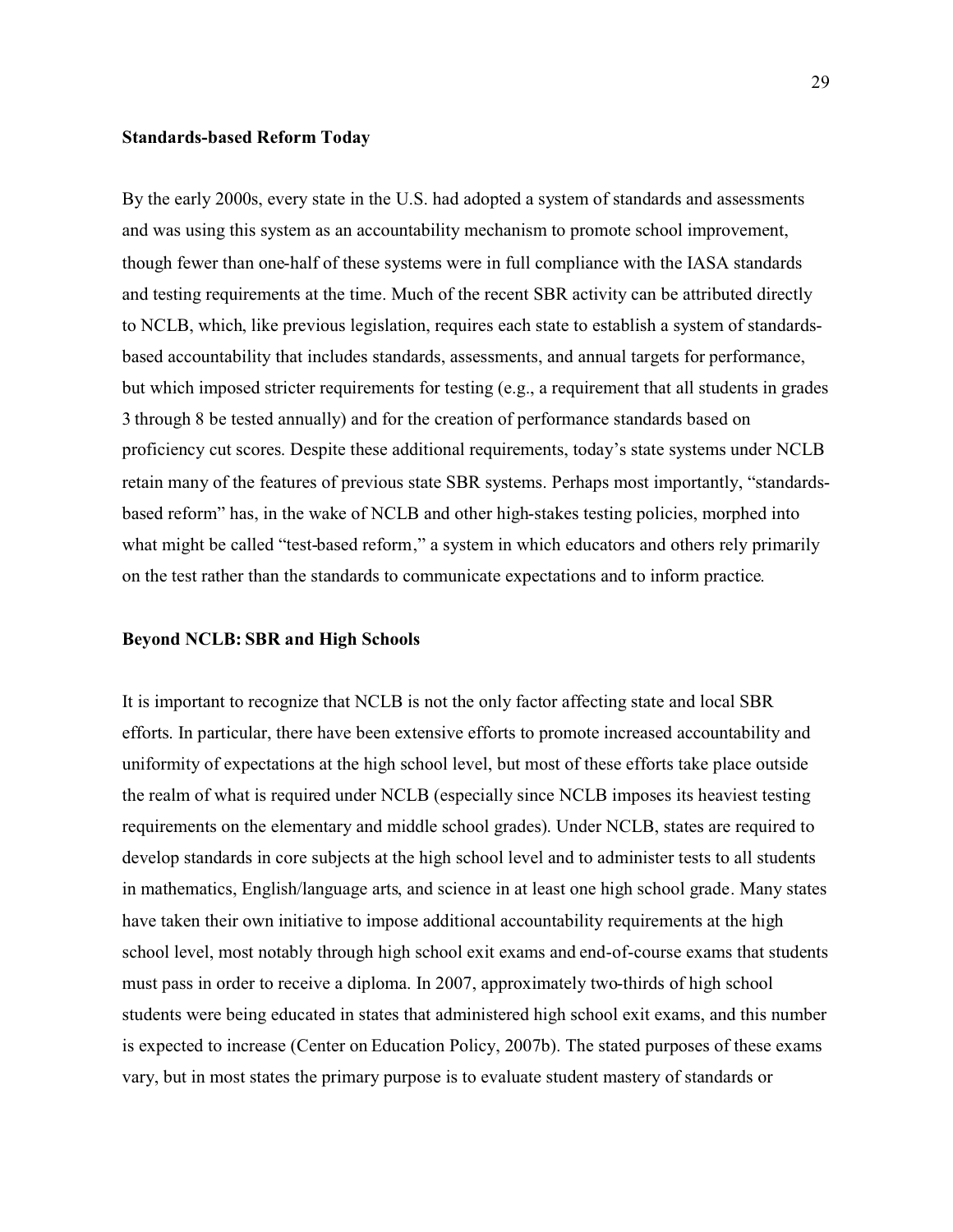curriculum frameworks (Center on Education Policy, 2007b), which suggests that state policymakers have adopted a standards-based approach to preparing students for what comes after high school.

A few states have adopted policies requiring end-of-course (EOC) exams; for such tests states develop standards and assessments tied to the content of specific courses rather than covering the broad range of content that might be covered across high school (e.g., an EOC exam might focus on introductory chemistry compared with the NCLB science tests, which might cover all of the science content that might be taught at the  $10^{th}$ -or  $11^{th}$ -grade levels). One prominent initiative to develop EOC exams is being led by Achieve, Inc. as part of its American Diploma Project (ADP). The ADP initiative, which Achieve is undertaking in partnership with the Education Trust and the Thomas B. Fordham Foundation, involves a consortium of 33 states working with Achieve to "align high school standards and assessments with the knowledge and skills required for success after high school" ([http://www.achieve.org/files/AboutADP.pdf\).](http://www.achieve.org/files/AboutADP.pdf)

The impetus behind ADP reflects the arguments that led to the SBR movement years ago: concerns about poor preparation of graduates; lack of equity in both expectations and outcomes; and a perception that the solution to these problems is to develop high-quality, challenging standards that are aligned with the skills and knowledge needed for success after high school and measure attainment of those standards with aligned assessments. One of the ADP's recent initiatives is the Algebra II Consortium, a group of 14 states that joined together to pilot a new, common Algebra II EOC exam. The exam is intended to be aligned with a set of standards that would be used to guide course development across the participating states. Its purposes are to "to improve high school Algebra II curriculum and instruction; to serve as an indicator of readiness for first-year college credit-bearing courses; and to provide a common measure of student performance across states over time [\(http://www.achieve.org/node/842\).](http://www.achieve.org/node/842) This effort is likely to be expanded to other courses and states over time, and reflects one of the latest initiatives in the now decades-old SBR movement intended to raise student performance by specifying clear expectations and measuring progress toward them.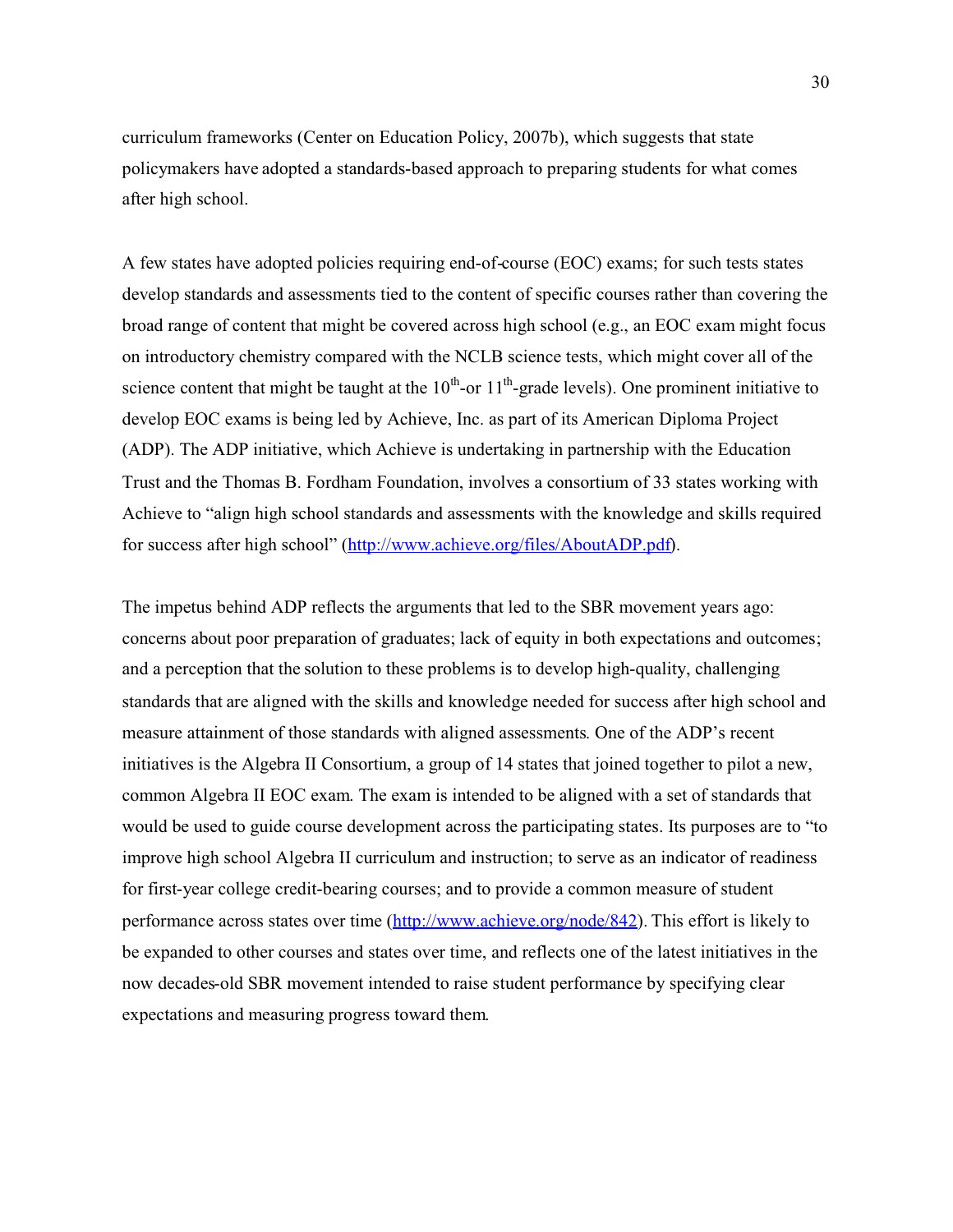Aspects of the SBR movements can also be seen outside the K-12 system. Efforts are under way to create measures of performance at the university level (Klein et al., forthcoming) and, at the other end of the spectrum, to measure academic outcomes of preschool children (Rothman, 2005). This paper focuses on the K-12 sector, but it is important to acknowledge the widespread influence that the SBR movement is exerting on education outside that grade range.

#### **What Happened to OTL Standards?**

One of the central ideas in earlier SBR efforts—the inclusion of opportunity to learn standards has all but disappeared in current policy debates. McDonnell (1995) outlined a number of political, practical, and technical challenges to implementing and monitoring progress toward OTL standards, including the costs and measurement issues associated with trying to collect the necessary data from schools and districts. There were also concerns about excessive state or federal control over what schools do and about the costs of equalizing school and district offerings if OTL information demonstrated inequalities. As McDonnell noted shortly after Goals 2000 passed, "The political history of OTL in the NCEST and Goals 2000 deliberations and its technical limitations suggest that, at least in the short-term, the uses of OTL standards for policy purposes will be primarily hortatory. They will help define a vision of equitable, high-quality schooling, and will serve to persuade educators and the larger community to buy into that vision" (pp.317-18).

OTL never did take hold as an accountability mechanism, but the idea of trying to identify the features of high-quality schools and teachers and find ways to help unsuccessful schools and teachers adopt these features is still central in the accountability debate. In particular, under NCLB schools are directed to provide high-quality teachers for all students. In addition, the consequences for failing to meet AYP targets are intended in large part to further improve students' access to high-quality instruction, either through opportunities provided to individual students via supplemental education services and transfers to higher-performing schools, or through technical assistance and other interventions that attempt to improve the conditions in low-performing schools. In addition, one of the fundamental assumptions behind OTL standards—that holding students accountable for performance requires assurance that they did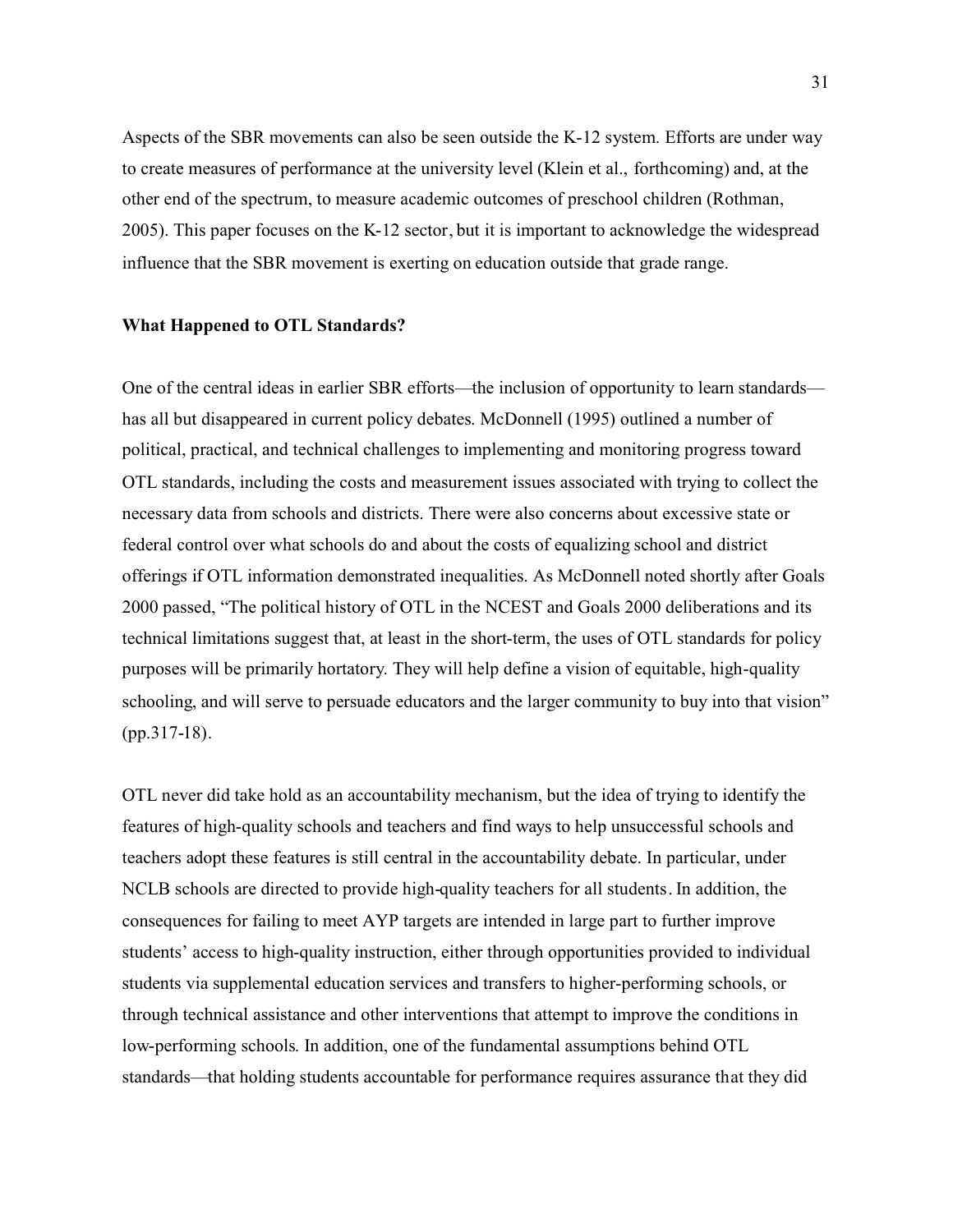have the opportunity to learn the material—has been a guiding idea behind a number of lawsuits concerning adequacy of education resources (O'Day & Smith, 1993).

#### **How SBR Is Shaping Today's Debates about Public Education**

Despite the extensive changes that have characterized federal and state SBR initiatives over the past few decades, a few core ideas have endured and are likely to continue to shape these reforms in the future, regardless of what happens with specific legislation or programs. In addition, a few ideas that are likely to influence the next generation of reforms have emerged more recently in the wake of widespread SBR. These ideas, which have affected not only the development of specific SBR programs and policies, but also have shaped the broader public debate on what constitutes high-quality education at the K-12 level, include the following:

- $\bullet$  *Emphasis on better information for improvement.* Standards are primarily intended to provide information about what is expected of teachers and students, and they are typically linked with assessments that provide information about students' attainment of those expectations. If it can be analyzed, assimilated, and acted upon, this information has potential value for improving educational practice. The recent growth in availability of tools and services to promote "data-driven decision making" in education is an outgrowth of the SBR movement and is influencing how teachers and administrators carry out their day-to-day work and their strategic planning.
- - *Attention to academically challenging content.* Despite the rancor that characterizes some of the debates surrounding how to teach math or reading, there is broad agreement on the value of ensuring that students participate in cognitively challenging activities. International comparisons of curriculum and achievement test scores have provided fodder for these discussions, as have numerous reports documenting the need for students to develop strong problem-solving skills to be successful in college or the workplace (see, e.g., Partnership for  $21<sup>st</sup>$  Century Skills, 2008). These results have been used by policymakers as justification for raising standards and curricular requirements. The current system, with its reliance on standardized tests that often emphasize easy-to-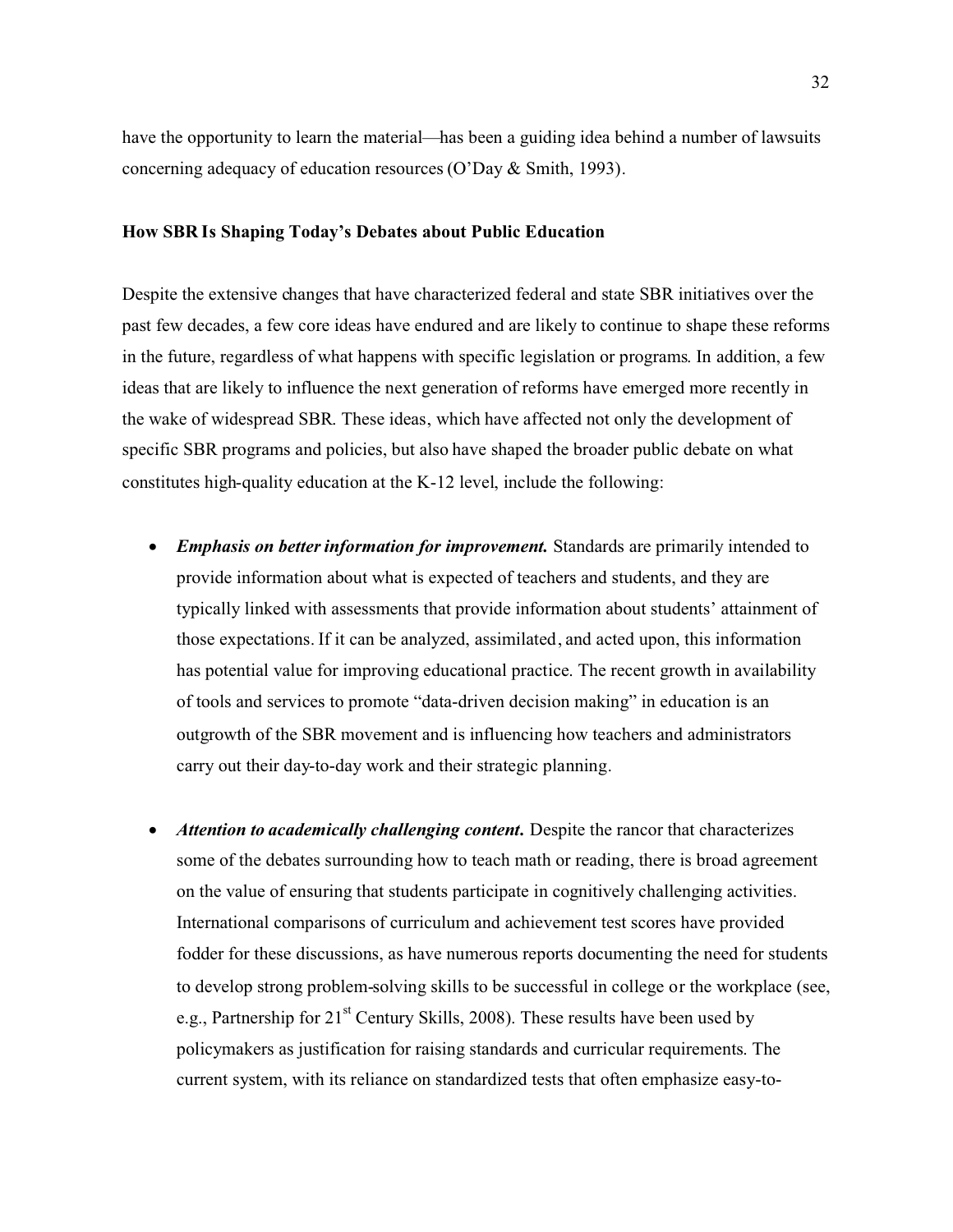measure skills and knowledge, may hinder rather than facilitate efforts to adopt more cognitively challenging approaches, but the goal is still evident in policy discussions and in some states' efforts to improve the quality of their standards and tests.

- $\bullet$ *Importance of promoting equity*. Inequities in opportunity continue to plague the education system, but the SBR movement has led to increased efforts to remedy the problem by directly addressing the content of instruction and the equity of outcomes rather than simply worrying about funding. Both the requirement to calculate AYP for significant subgroups and the requirement to measure the English language development of students with limited English proficiency are manifestations of equity concerns in the context of NCLB.
- - *Significant role of the private sector in facilitating alignment of standards, assessments, and other components of the education system.* The emphasis on ensuring that everything from textbooks to professional development is carefully designed to promote specific instructional goals has been a focus of school and district improvement efforts and has influenced not only public education but private providers of goods and services, including test developers and textbook publishers. For example, textbook publishers have marketed their texts as being aligned with specific states' standards and tests, and in some cases have published state-specific editions. They also provide resources such as benchmark assessment systems that are intended to align with state standards. While the availability of aligned materials and support systems from a single supplier may make life easier for districts trying to figure out how to raise test scores, it may also exacerbate the score inflation problem by promoting test-focused activities that drive out other curricular content. The growing injection of the private sector into educational delivery systems also raises concerns about conflicts of interest that may stem from publishers' desires to demonstrate that their materials raise scores on state tests (the same tests that those publishers are sometimes involved in developing). At the same time it is important to acknowledge that the private sector has been the source of a large number of innovations that have the potential to transform the delivery of education, such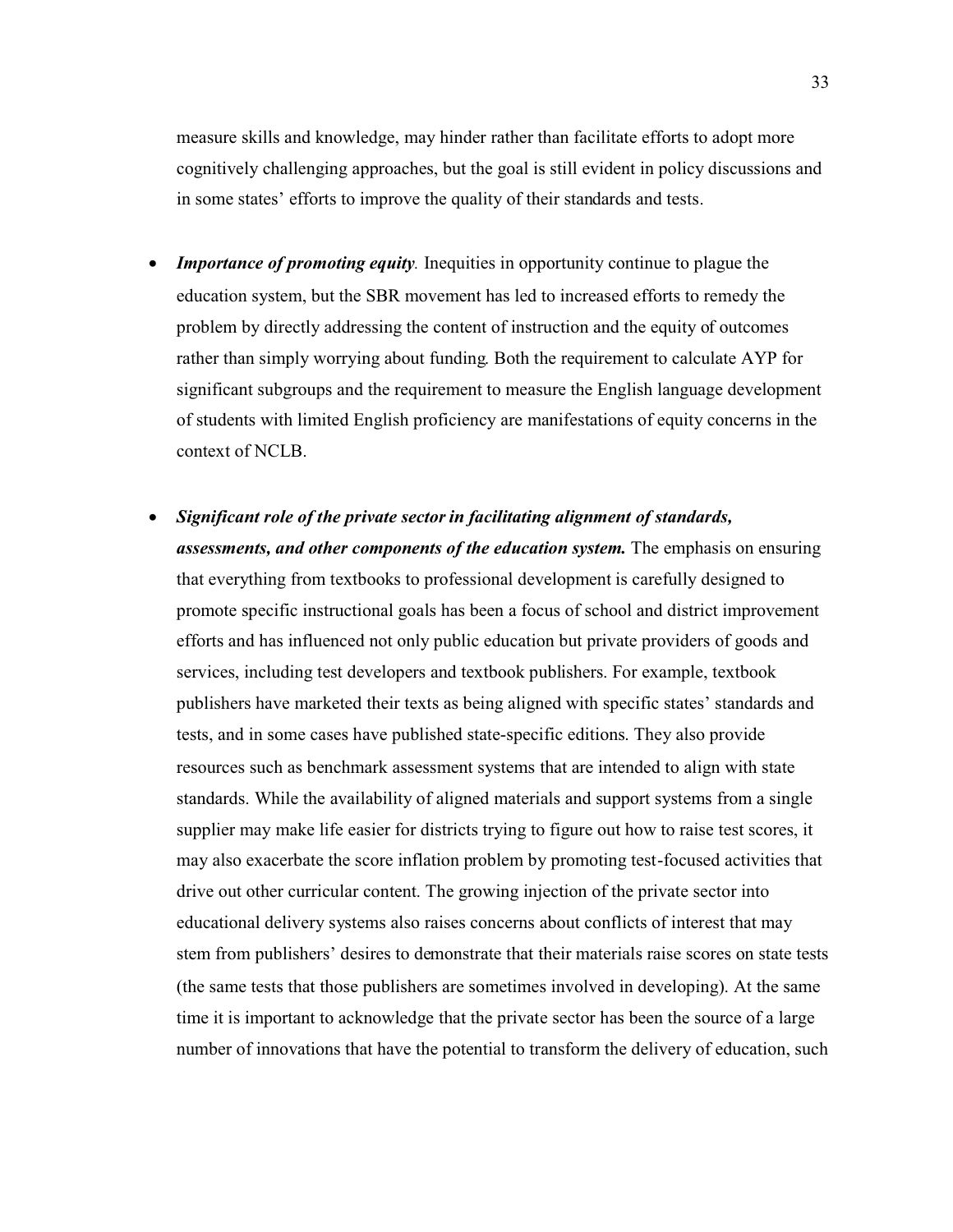as tutoring and distance-education programs that allow students to access help and course content outside of school.

 $\bullet$ *Primacy of tested outcomes.* Perhaps most significant is the extent to which the measurement of outcomes using achievement tests drives education policy and practice today. Concerns about specific effects of high-stakes testing systems are likely to lead to changes in the details of those systems, but all signs point toward a continuing emphasis on evaluating the quality of education in terms of student attainment of knowledge and skills as measured by tests.

SBR has clearly influenced the actions of educators at all levels of the system. The broad themes listed above suggest that how we think about public education has changed as a result of SBR, but they do not provide a clear indication of whether the quality of instruction and the achievement of students have improved because of this movement. The next section summarizes the research on standards and how they influence educational practices and outcomes.

# **What Do We Know About the Effects of SBR?**

Despite the near-ubiquity of standards and other elements of SBR today, the question of whether SBR has benefited students is still hotly debated. Concerns about possible adverse consequences of SBR date back to the movement's beginnings. Porter (1994) captured some of the main fears expressed by critics: "Those who believe that national standards in education, accompanied with student performance assessments, are not an appropriate strategy for educational reform, fear that standards will trivialize education and de-skill teaching by being too prescriptive. They fear that one-size-fits-all approach of national standards setting will create an inflexible delivery system that will be incapable of coping with differences between poor schools and rich schools, able students and weak students, well-prepared teachers and teachers teaching out-of-subject." He also noted that "virtually all of the arguments, both for and against standards, are based on beliefs and hypotheses rather than on direct empirical evidence" (p. 427). Although a large and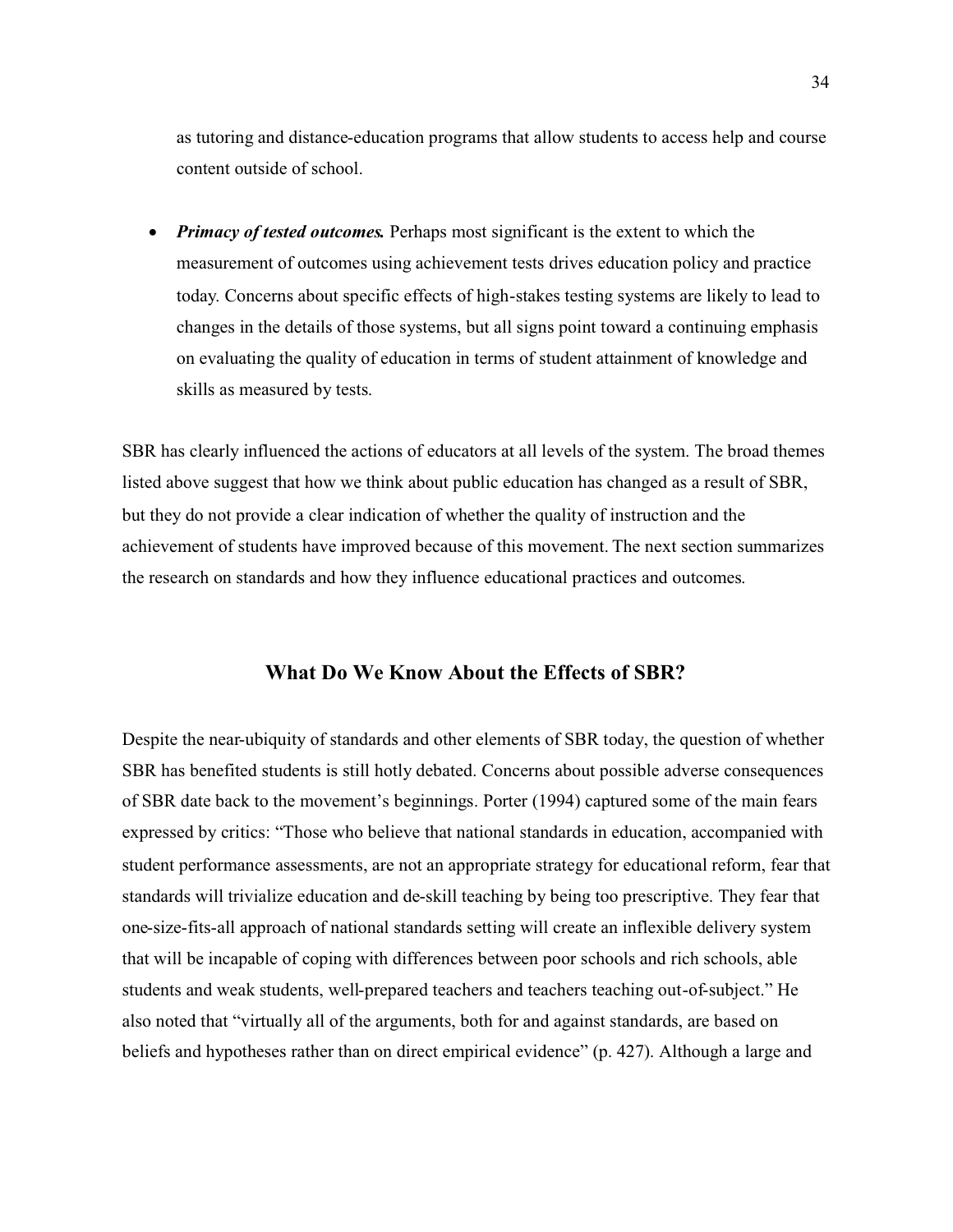growing body of research has been conducted to examine the effects of SBR, the caution Porter expressed in 1994 about the lack of empirical evidence remains relevant today.

The focus of research on SBR has evolved along with the movement itself. In the early 1990s, much of the research examined the quality of the standards and the standards creation process. With the nationwide adoption and enactment of SBR and the growing availability of large-scale data on school practices and student achievement, the emphasis has shifted to investigating associations among SBR, school and classroom practices, and student achievement. Some research has also examined other components of the education system—such as professional development—that were intended to be aligned with the standards; we do not review that research here.

The ambiguity associated with defining SBR creates challenges for identifying the relevant research base. A number of studies have focused on instructional practices or curricula that are aligned with specific standards (such as the NCTM mathematics standards), but most of these studies did not systematically examine the effects of the SBR context in which the use of standards was embedded (see, e.g., Le et al., 2006). A review by Lauer et al. (2005) discusses much of this research and finds that standards-based curricula and standards-aligned instructional practice are both associated with positive achievement outcomes. Although much of the reviewed research focuses on so-called "reform-oriented" approaches that may not align well with most states' current standards, this research suggests that the publication of standards can, when accompanied by supports such as professional development, exert a small influence on what and how teachers teach. A number of these studies have examined SBR initiatives that predated today's NCLB accountability-focused SBR and that often lacked aligned assessments (see, e.g., Clune, 2001). In addition, there have been studies of the effects of SBR in other countries (e.g., Bishop, 1998; OECD, 2007). All of this research is relevant to thinking about SBR, but for the purposes of understanding the likely effects of SBR today, we focus on research that examines standards-based reforms that involved high-stakes assessment in the United States.

High-quality research on the effects of SBR is difficult to conduct for a number of reasons, including challenges associated with measuring practices and outcomes, obtaining a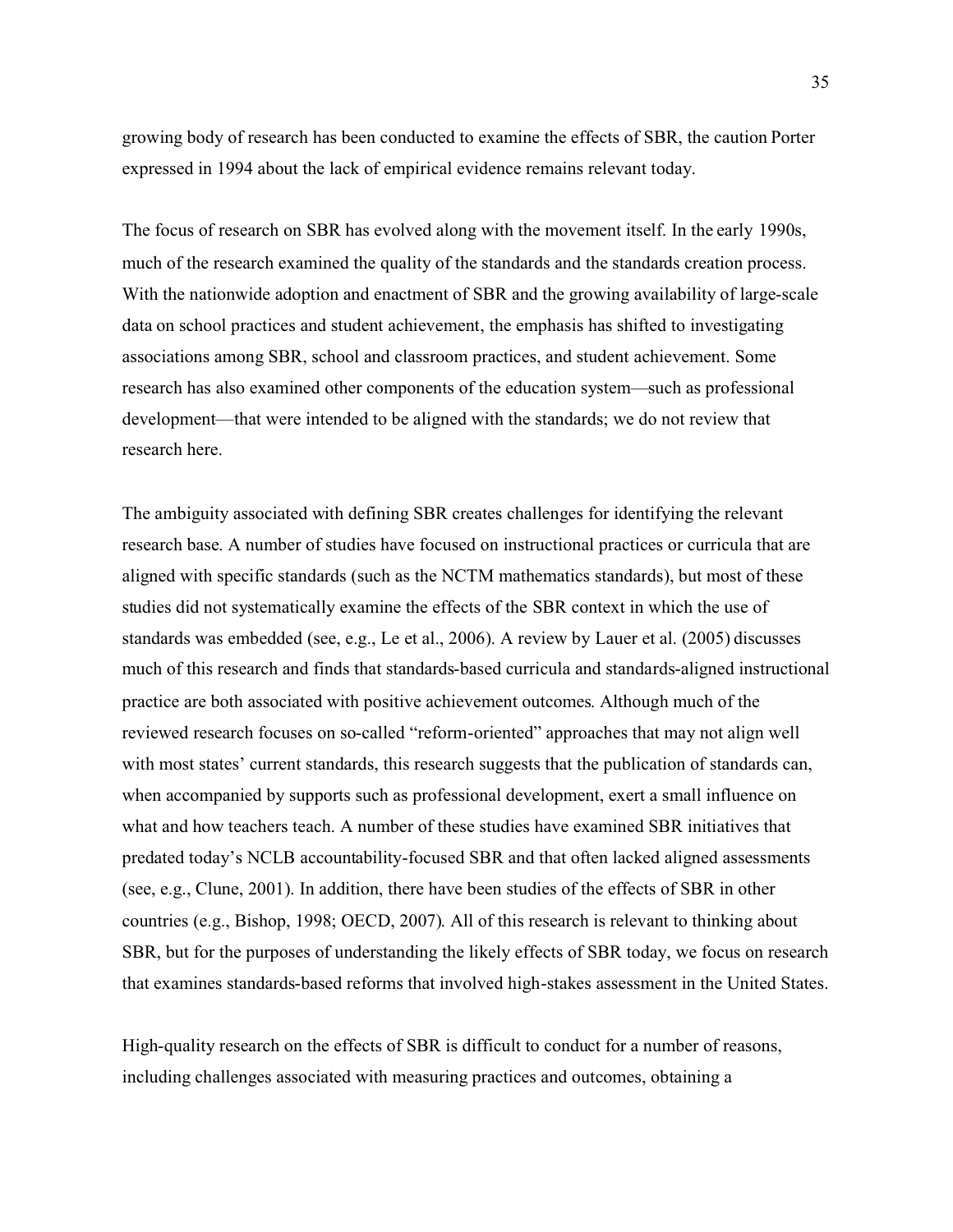representative sample and adequate data, setting up the needed experimental design to study the causal effect of SBR, and addressing the diversity in the assessment programs and accountability policies in different states and districts. Thus, the amount of rigorous analysis is limited. Nevertheless, the existing body of research provides some valuable information in three areas: studies of the quality of standards themselves, studies of links between SBR and school and classroom practices, and studies of links between SBR and student achievement.

#### **Evaluations of Content Standards**

Because standards are intended to shape what teachers do in the classroom, the quality of the standards—including breadth, clarity, and emphasis on various pedagogies or content areas—is critical for promoting improved instruction. Reviews of recent evaluations of the quality of standards suggest three overarching themes.

First, there continues to be a lack of consensus regarding the criteria that should be used to evaluate content standards, reflecting, in part, the disagreements that characterized the standardsdevelopment process discussed earlier. Discrepancies in the results of evaluations conducted by different groups of researchers can be attributed primarily to the different criteria used to evaluate the standards and to the subjectivity involved the application of these criteria (Archbald, 1998).

The language describing the features that characterize high-quality standards tends to be fairly vague; in science, for example, a National Research Council committee concluded that standards should be "clear, detailed, and complete; reasonable in scope; rigorous and scientifically correct; and built around a conceptual framework that reflects sound models of student learning" (National Research Council, 2006, p.2). Most evaluators of standards would not disagree with this description, but the process of translating these descriptors into specific criteria and assigning weights to each criterion have led to disagreements in ratings among organizations such as Achieve, the American Federation of Teachers (AFT) , the Council for Basic Education (CBE), and the Thomas B. Fordham Foundation (Valencia & Wixson, 2001). Differences in the importance attached to these dimensions of quality in the evaluation process reflect diversity of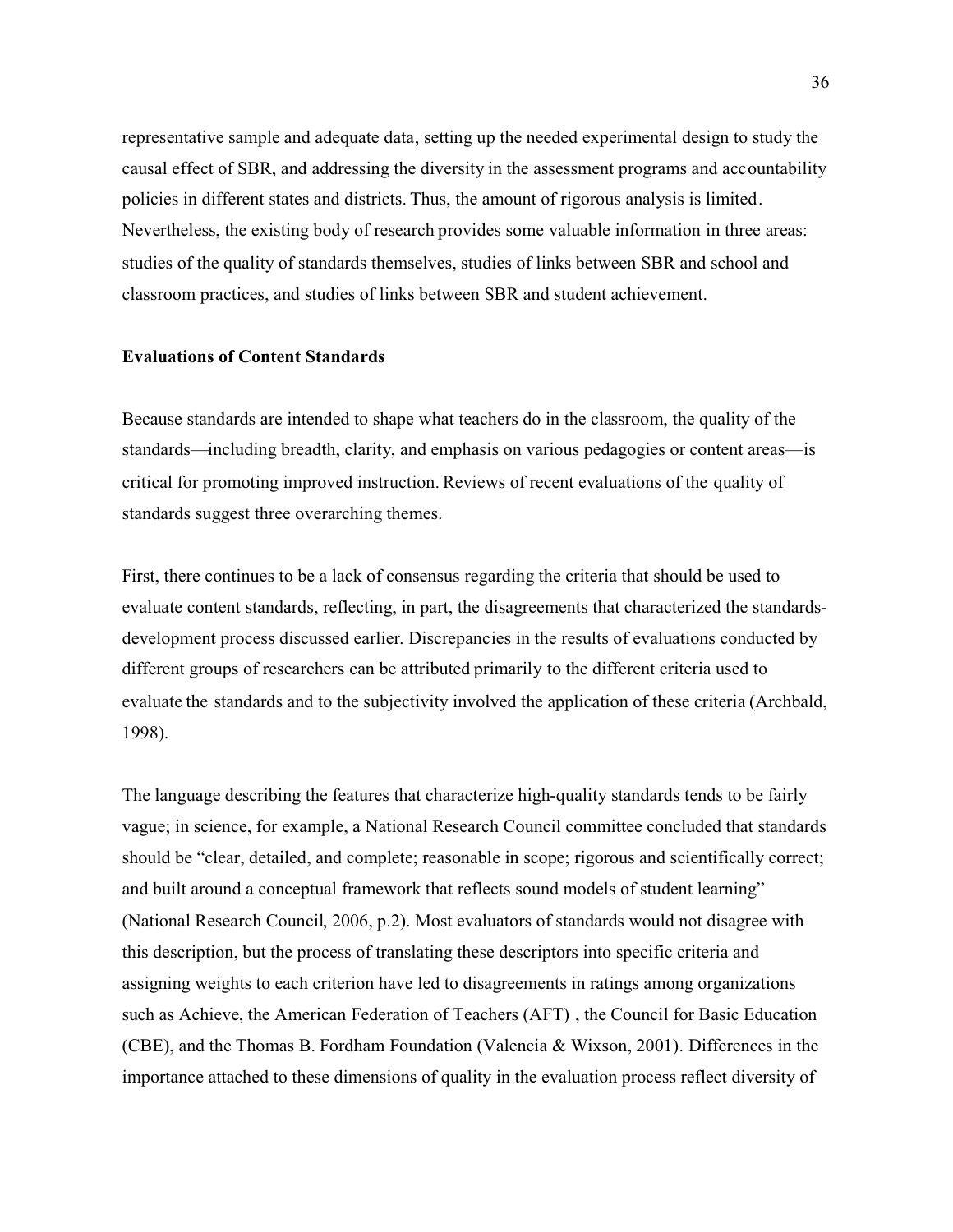understanding about the purposes and roles of standards and diversity of values regarding teaching and learning. Despite the discrepanciesin evaluation results, however, the existing ratings of state standards provide information about the quality of standards from multiple perspectives that might be helpful in efforts to improve standards.

Second, great variability exists in the quality of standards across states, regardless of what criteria researchers used to evaluate standards. Moreover, the quality of standards differs by subject and grade. For example, according to the evaluation report released by the AFT in 2008, the percentage of standards across all grade levels and subjects which reached the criteria for "strong standards" defined by the AFT ranged from 0% for seven states to 100% for one state (Glidden, 2008). The evaluation conducted by the Fordham Foundation in 2006 also showed substantial variation in the quality of standards across states (Finn, Julian, & Petrilli, 2006).

Third, although states have been revising their standards over the years, the results of the various reviews suggest that there is still much room for improvement in the quality of content standards (Finn et al., 2006). Finn et al. reported that 37 states have revised at least one of their state standards since 2000. Yet the average quality of standards across all subjects remained "Cminus," according to the criteria defined by the Fordham Foundation. Glidden (2008) reported that only 16 states had more than 75% of their standards meeting the definition of "strong standards" defined by the AFT.

Taken together, these evaluation findings reveal the challenges inherent in trying to judge the quality of standards. Arguably the most important test of quality is whether the standards promote high-quality instruction and improved student learning, but as we discuss later, there is very little research to address that question. Moreover, the disagreements among researchers who have evaluated standards reflect much broader disagreements over what constitutes high-quality instruction and curriculum, so even if it were possible to conduct rigorous studies of the effects of standards it is unlikely that this work would lead to a consensus regarding how to create good standards.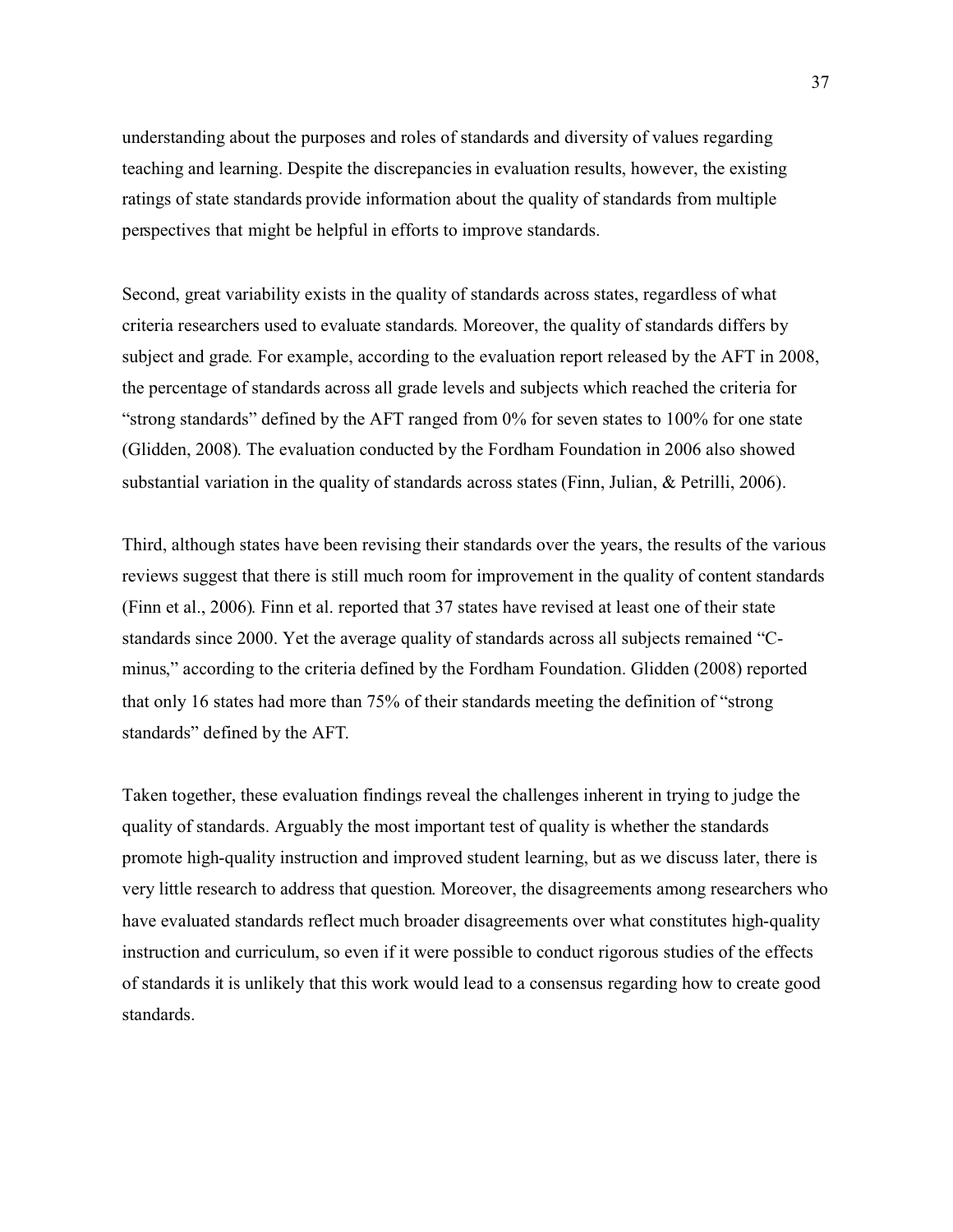### **SBR and School Practices**

SBR can only attain its ultimate goal of improving student performance if it leads to improvements in educational practices. Studies of changes in school practices accompanying SBR should not only help us to understand the mechanisms through which SBR influences learning, they may also help us interpret changes in student achievement objectively (how much "teaching to the test" actually occurs) and develop a more complete picture of the outcomes of SBR. Many of the elements of SBR have been studied independently, and there have been a few studies of SBR as a comprehensive system. For example, there is some research on how the adoption of standards, *per se*, or the alignment of standards with curriculum influences school practices or student outcomes. The research on the influence of standards has tended to focus on reform-oriented approaches to curriculum and instruction, which are not always relevant to today's state SBR systems (see, e.g., Lauer et al., 2005). By contrast, the link between highstakes tests and student outcomes has been studied extensively, and testing and incentives have become important elements of SBR, so much so that in some places tests with high stakes have been implemented without many of the other SBR elements. As a result, this review draws mostly on research examining high-stakes testing.

Because neither SBR nor high-stakes testing has been implemented in a way that allows for experimental investigations of effects (i.e., there are usually no "control" groups that include comparable students or schools not subjected to SBR and testing, and random assignment of schools or students to SBR versus a non-SBR condition is not feasible), most of the research on the impact of SBR and testing on educators' practices is based on surveys, interviews, observations, or correlational methods. Although these approaches do not support strong causal conclusions, the common findings that have emerged from a large number of studies across various SBR contexts lend credibility to the following generalizations.

High-stakes testing does seem to affect school practices; in particular, the implementation of such tests has been accompanied by efforts to improve the quality of curriculum and instruction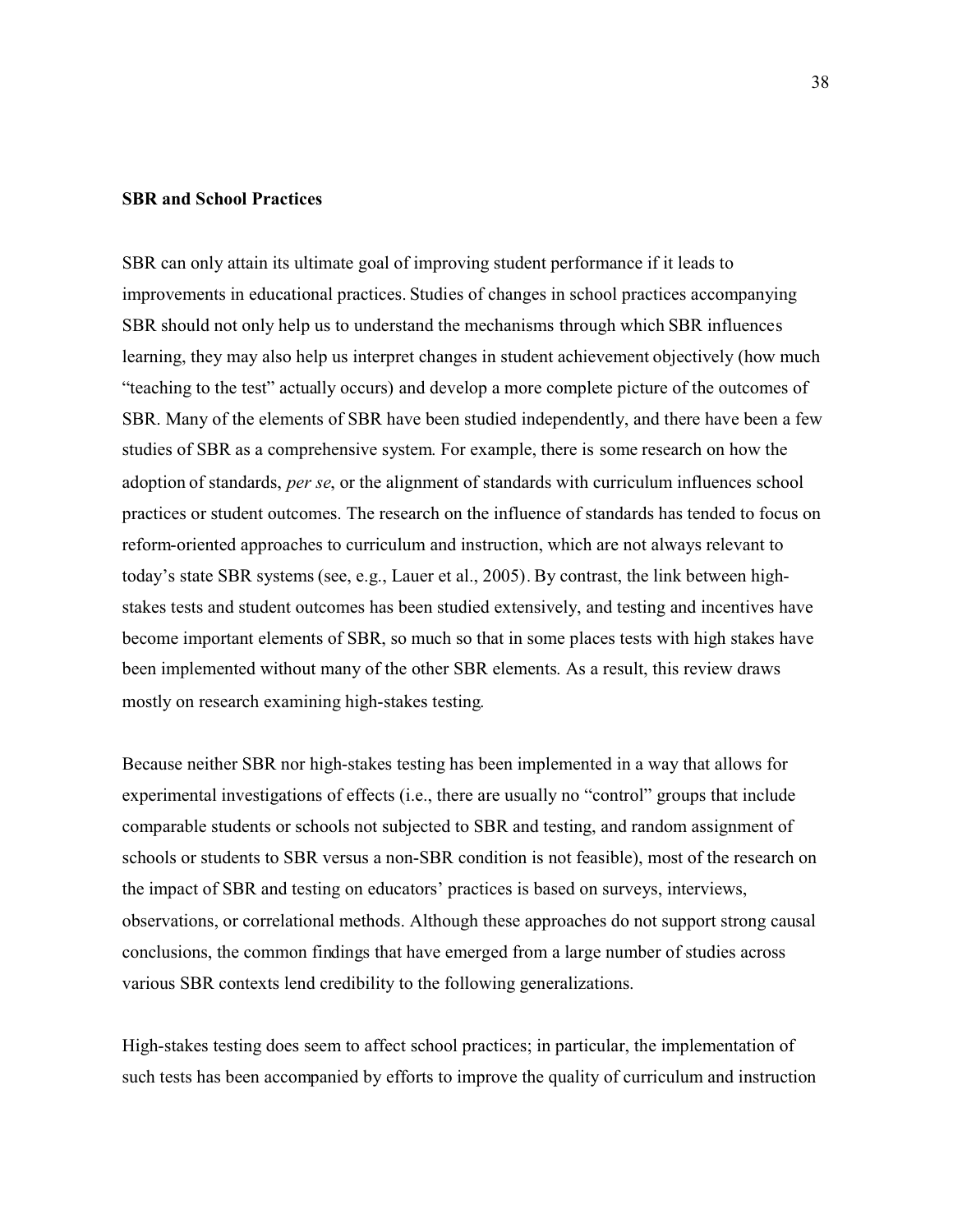(Center on Education Policy, 2006; Goertz, 2007; Hamilton, 2003; Hamilton et al., 2007; Lane et al., 2002; Stecher, 2002). Teachers, as well as school and district administrators, have reported taking a number of steps to improve school performance in response to SBR initiatives that involve high-stakes testing. School and district actions include adopting programs to address the needs of low-performing students, aligning curriculum and local assessment programs to state standards, increasing the use of data to improve decision making, and providing professional development and other supports (e.g., curriculum coaches) to promote improved teaching. At the classroom level, teachers report spending more time on instruction, working harder, seeking ways to improve their practices, aligning their instruction with standards, and using interim test results to individualize instruction. We would expect the same effects to follow from the implementation of SBR policies that include accountability for test results.

However, teachers and administrators have reported other reactions to high-stakes tests that raise concerns about effects of such tests on the quality of instruction. Some of these responses suggest that schools take shortcuts to improve performance on high-stakes tests without necessarily improving student learning more broadly, a class of responses that is sometimes referred to as "test preparation" but that includes a wide variety of activities. For example, schools reported focusing on certain subjects to improve the overall school-level achievement in a short period of time or reassigning more qualified teachers to the tested subjects or grades. Schools were also found to manipulate the composition of test-taking population by assigning low-performing students to special education, retaining them in non-tested grades, allowing more absences on test days, granting exemptions from testing demanded by parents, or increasing dropout rates (see Hannaway & Hamilton, 2008, for a review of these practices). Fortunately, more recent SBR and high-stakes testing policies have been designed to mitigate some of these problems, such as by mandating a minimum test-participation rate.

At the classroom level, teachers have reported reallocating instructional time away from nontested subjects in order to provide more instruction in tested subjects. Reallocation of instructional time was also found across tested and non-tested content and skills within subjects: teachers reported devoting more attention to material that is included in the test and skipping or de-emphasizing material that is not tested (Hamilton, 2003). Although proponents of SBR may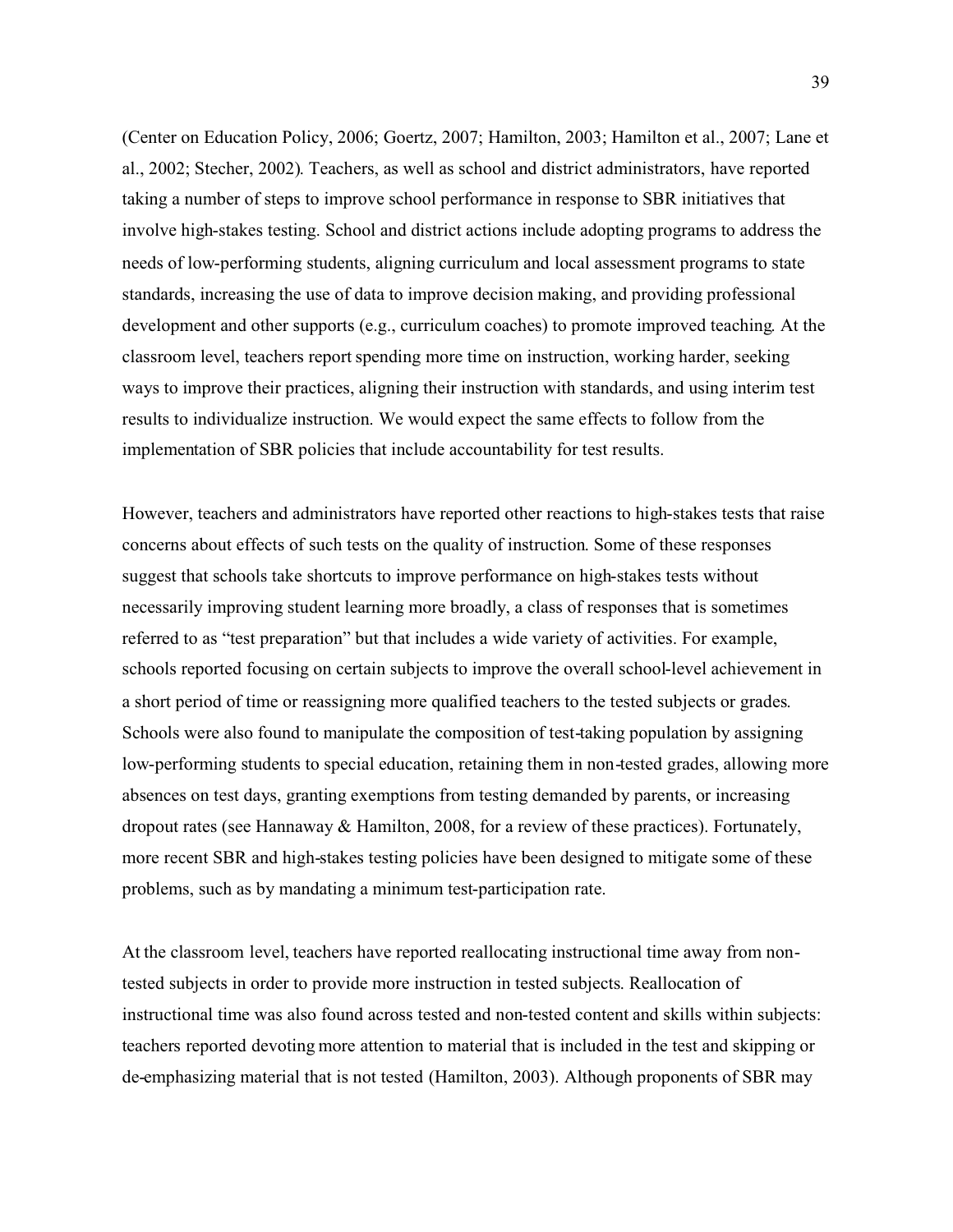view the reallocation from non-tested to tested material as a positive outcome, particularly in the context of SBR systems with high-quality assessments that comprehensively cover the standards, there remains a risk that students will miss important content. This is particularly true in light of studies that indicate a lack of perfect alignment between tests and standards and a tendency for tests to focus on standards with lower cognitive demand that under-represent the more challenging standards (Rothman et al., 2002).

This reallocation effect may be exacerbated by state efforts to make it easier for teachers to "teach to" the standards and state tests. Some states have published guidelines to help teachers figure out which standards are likely to be tested; in Pennsylvania, for example, teachers have access to Assessment Anchors that specify the "eligible content," which enables them to focus on the parts of the standards that will be tested and ignore those that won't. These findings reveal one of the difficulties inherent in trying to judge the benefits of standards and testing—whether one views reallocation from social studies to math or from non-tested math concepts to tested math concepts as desirable or undesirable is largely a value judgment that is likely to be influenced by one's views regarding what outcomes schools should promote as well as by information about current student performance.

Teachers report other actions in response to high-stakes testing that in some cases may improve test scores without improving the underlying achievement the test is intended to measure. These actions range from focusing on specific test item styles and formats (which is common) to outright cheating (which seems to be less common but is difficult to measure) (see Koretz  $\&$ Hamilton, 2006, for a discussion of various strategies for raising test scores). For example, several large-scale surveys indicated that many teachers designed their classroom presentations to resemble the format of the test, used instructional materials that mirrored the format of state accountability tests, drilled students on the same format of questions as those that appeared in state tests, and changed the sequences in which they presented topics to accommodate the testing schedule (Stecher, 2002). The desirability of some of these changes is related to test quality: In some cases, complex, performance-based assessment appears to lead to greater emphasis on problem solving in the classroom (Lane et al., 2002), which may be beneficial, whereas extensive practice with the multiple-choice format would generally be viewed as less desirable.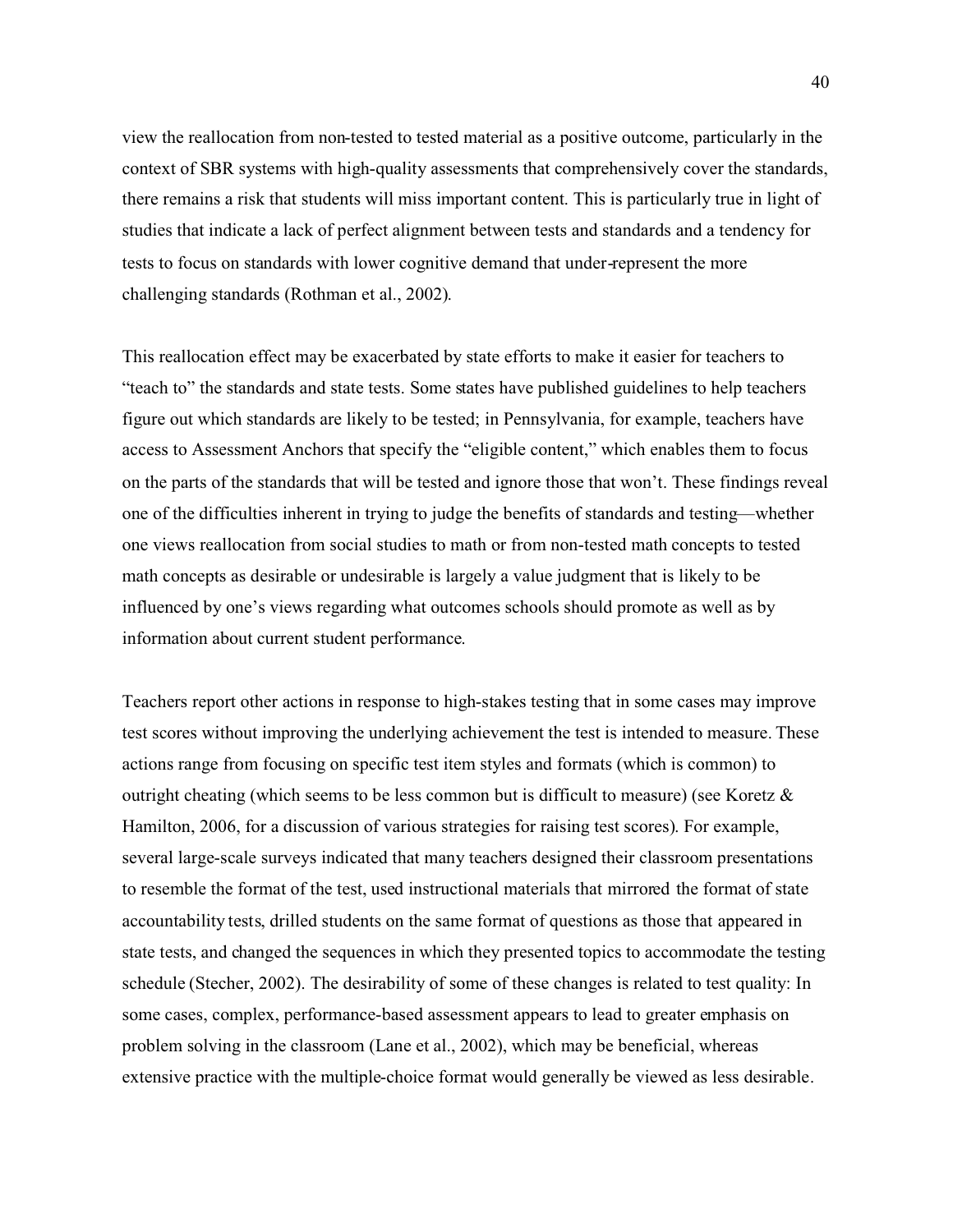Qualitative research on teachers' responses to high-stakes tests provides additional evidence of instructional changes in response to the idiosyncrasies of test formats and accountability metrics. In a study of responses to NCLB, teachers reported actions such as removing novels from the reading curriculum in favor of short passages similar to those on the state test (Hamilton et al., 2007). Additionally, research shows that reallocation of instructional time is reported to occur not only across subjects or content, but also between different student groups. In particular, in response to NCLB's focus on the percentage of students scoring at the proficient level, teachers and other school staff reported increasing their focus on students who had the greatest potential to move from below to above the proficiency threshold (often referred to as "bubble kids"; see Booher-Jennings, 2005; Hamilton et al., 2007; Pedulla et al., 2003). Of course, this response is largely a function of a design feature of NCLB rather than something that would occur simply as a result of SBR, but it points out the importance of carefully designing the SBR system to create the desired incentives while avoiding undesirable ones.

Although most of the behavioral changes discussed so far could be viewed as either negative or positive depending on their specific features and context, an unambiguously undesirable response to high-stakes testing is cheating. Research has revealed several examples of cheating, such as providing the actual test items in advance, rephrasing test questions for students, leaving related materials in view during test administration, providing answers to students, allowing longer test time, or changing students' answers before scoring (Hannaway & Hamilton, 2008). These practices threaten the validity of results on accountability tests, and lead to worries about educators' conduct and its impact on students.

In summary, evidence drawn from studies of standards, alignment, high-stakes testing programs, and broader SBR policies suggests that federal and state SBR policies have exerted a significant effect on the actions of public school teachers and administrators. At the same time, there is evidence that teachers maintain a great deal of autonomy even as they struggle to meet the mandates of NCLB and other SBR policies (Hamilton et al., 2008), and the responses of teachers and administrators have not always been consistent with what SBR advocates envisioned. Moreover, some researchers have found that while high-stakes testing does influence practices in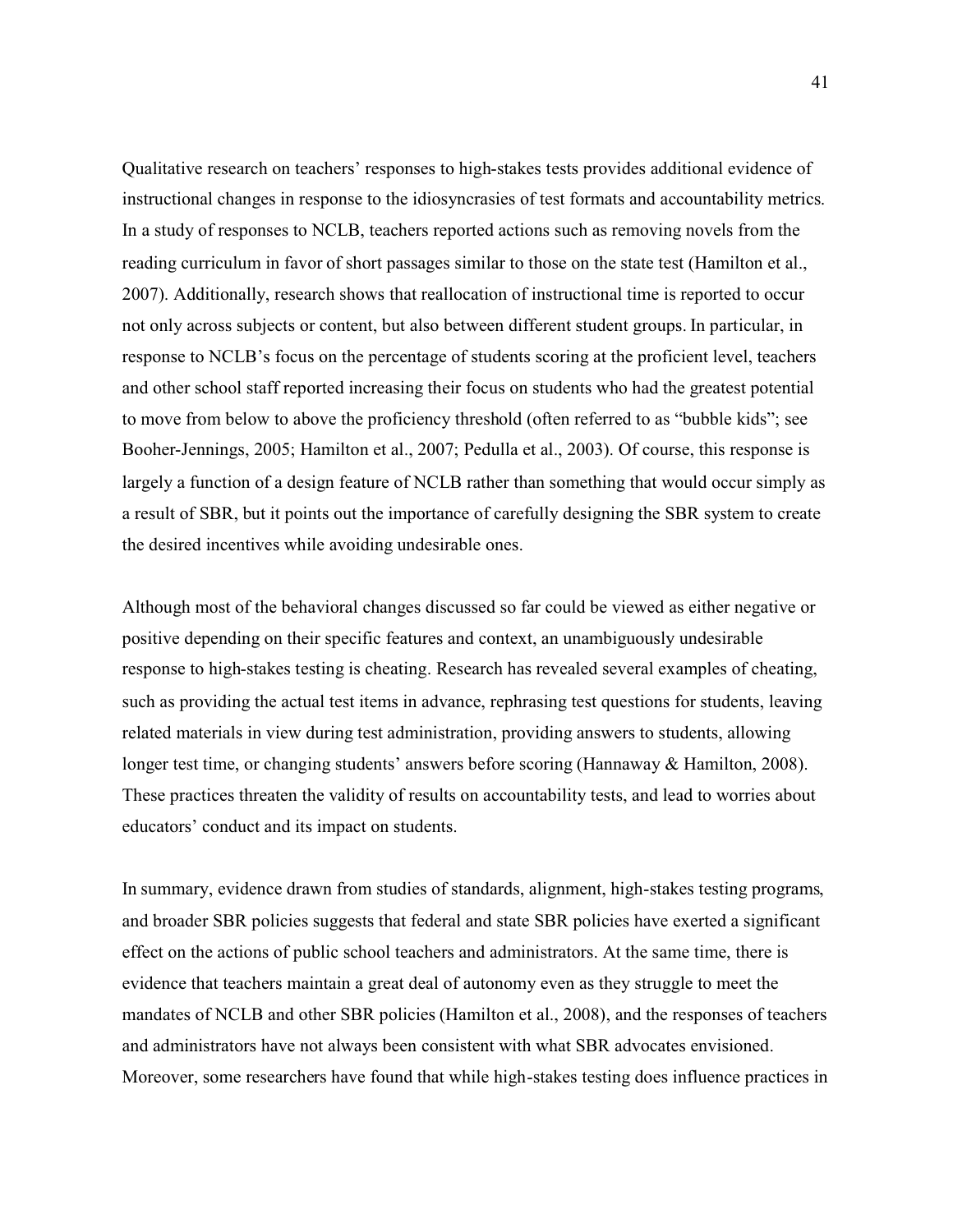ways that reflect attention to the content of the test, most testing programs have failed to induce deeper pedagogical change or fundamentally alter the *ways* teachers deliver instruction (Diamond, 2007; Firestone, Mayrowetz & Fairman, 1998). SBR has led to some beneficial changes in school practices at both the organizational and classroom levels, but it has also led to responses that are less clearly desirable, and SBR has not always produced the kinds of instructional improvement that advocates hoped for. These findings raise concerns about the generalizability of achievement gains (as we discuss in the next section), equity of educational opportunities, and ethical conduct of educators.

### **Effects of SBR on Student Achievement**

Improved student achievement is widely viewed as the primary goal of SBR, but for a variety of reasons it is difficult to measure the impact of SBR on student achievement. One challenge is the variation in state standards and accountability tests that makes it difficult to compare achievement gains across states. Another challenge is the existence of various concurrent education reform efforts, which make it difficult to establish a direct causal relationship between SBR and achievement gains within a state or across states. In addition, achievement trends might be affected by state and district characteristics that influence both achievement and the extent to which accountability policies were enacted, which makes it more difficult to assess the pure effect of SBR on achievement.

Statistical methods can be used to minimize influences from other factors and remove confounding effects of state and district characteristics from estimates of testing effects; yet, great caution should be taken when making inferences from achievement gains to actual learning. It is important to remember that a test contains only a sample of questions designed to represent all the possible questions that could be used to assess students on a certain subject. As a result, the extent to which increases in scores on a sample of test questions support valid arguments regarding a corresponding improvement in overall achievement varies widely, depending on the representativeness of actual test questions and the scope of the inference (Koretz, 2005).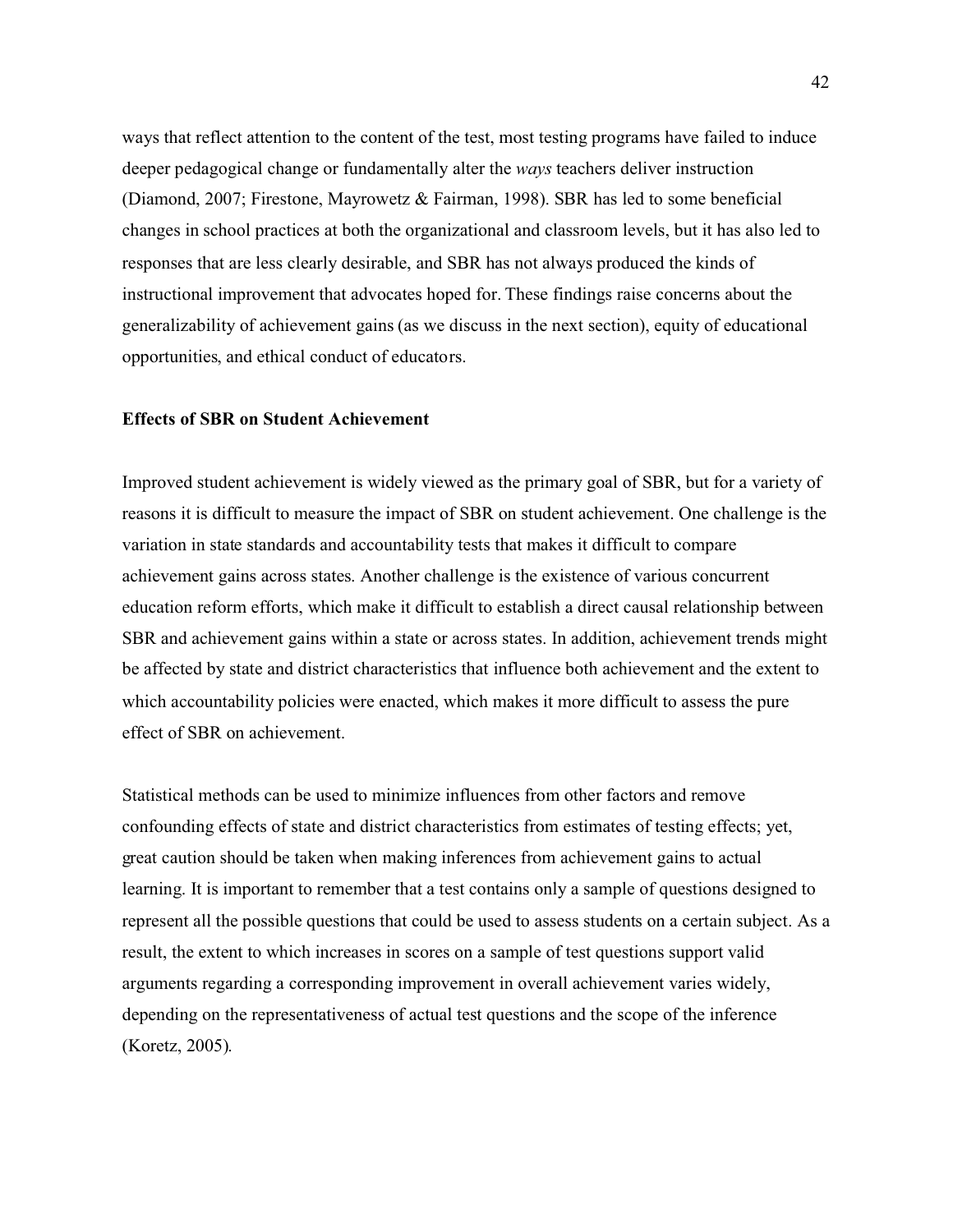A further concern is that many of the actions administrators and teachers take in response to SBR (discussed above) can lead to a phenomenon called *score inflation,* which, as the name suggests, produces inflated gains in scores. Score inflation "refers to increases in scores that are not accompanied by commensurate increases in the proficiency scores are intended to represent" (Koretz, 2003, p. 9). To assess the extent of score inflation it is useful to examine test-score trends on a test that measures the same subject area or content as the high-stakes test but that does not have high stakes attached to it.

Research has consistently demonstrated that gains on high-stakes tests do not generalize to lowstakes tests (see Hamilton, 2003 for a review). In one recent study, Jacob (2007) demonstrated this phenomenon by examining differences in students' performance trends on state accountability tests and the NAEP tests between 1990 and 2002. Among the four states examined—Texas, North Carolina, Arkansas, and Connecticut—Jacob found the rate of improvement on state accountability tests far outpaced that on the NAEP tests. In addition, using item-level mathematics test data from Texas, Jacob analyzed possible reasons for differential performance trends on state accountability tests and the NAEP tests. He found that differences in the skills and question formats across exams might have contributed to differences in students' performance on the two types of tests, especially for  $4<sup>th</sup>$  grade. Specifically, the state accountability test focused more on basic arithmetic skills and lower-level cognitive tasks, and had lower difficulty levels than the NAEP test. The existence of score inflation poses great challenges for valid interpretation of test results and objective evaluation of the effect of SBR on student achievement.

Despite these challenges, available research does provide some insight about the association between SBR and student achievement. First, studies show that by and large students have improved their achievement on both high- and low-stakes tests since the 1990s. For instance, Jacob (2007) examined achievement trends among  $4<sup>th</sup>$  and  $8<sup>th</sup>$  grade students in Texas, North Carolina, Connecticut, and Arkansas on state accountability tests and the NAEP tests from 1990 to 2003. He found that students in all four states had improved their performance on both types of tests, especially in Texas and North Carolina, although the gains cannot necessarily be attributed to SBR. The Center on Education Policy has examined achievement trends in every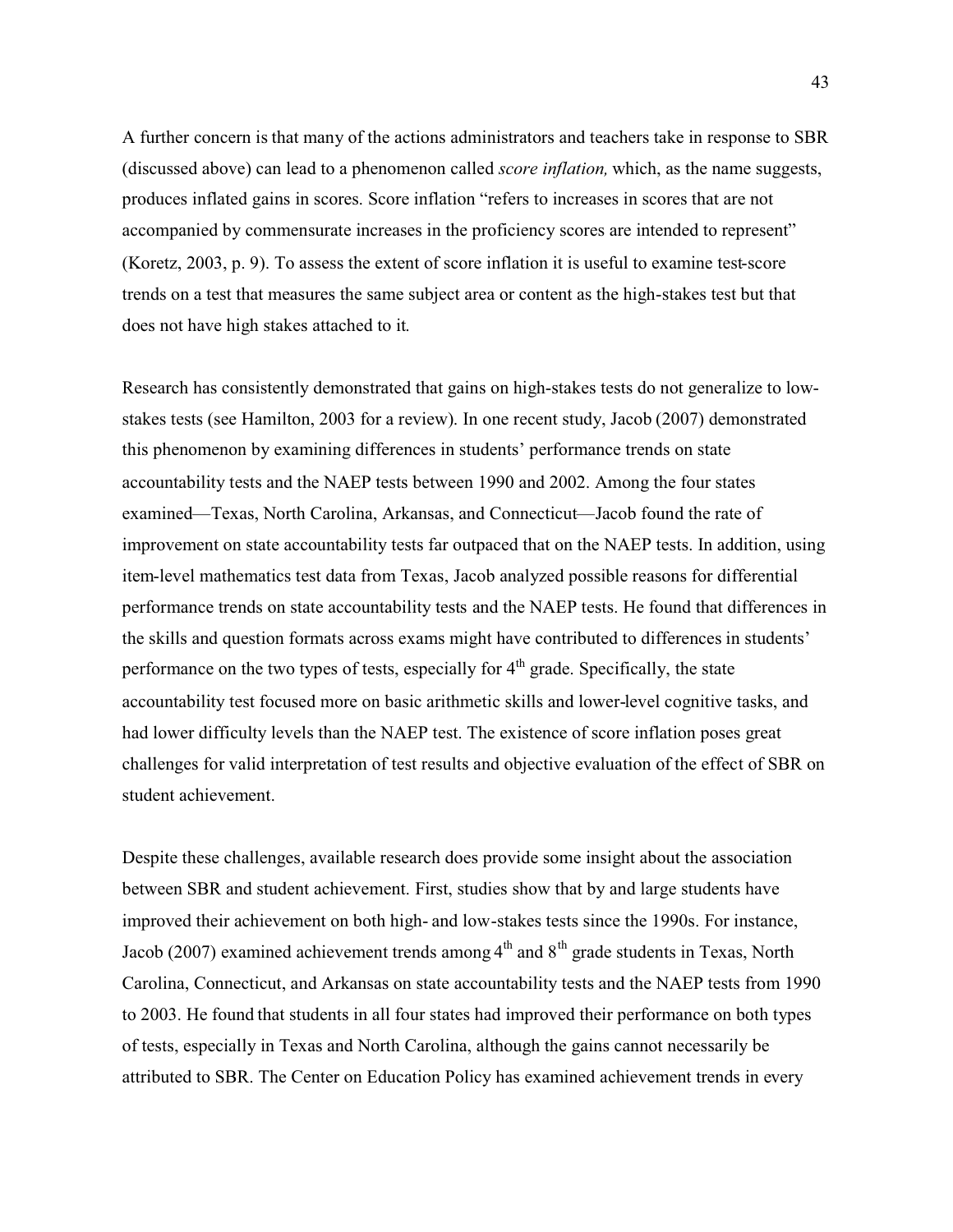state since the enactment of NCLB and has found that achievement on state tests and the NAEP tests have both increased on average since the law's enactment. Although gains on the NAEP tests were not as large as gains on state accountability tests, the fact that NAEP trends tended to move in the same direction as state test-score trends suggests the gains are not exclusively due to score inflation (Center on Education Policy, 2007a, 2008). However, as with the other findings described above, it is impossible to determine whether they are due specifically to SBR. Moreover, there is no evidence that gains have been greater since NCLB than they were during the period preceding NCLB (when the initial SBR requirements of IASA were in effect; see, e.g., Fuller et al., 2007).

Where achievement gains have occurred, researchers have found consistent patterns in scores by subject and grade. Achievement gains in mathematics tend to be greater and more robust than those in reading, and gains at the elementary and middle school level are on average greater than those at high school level. These differences are observed in state accountability tests and on NAEP (Center on Education Policy, 2008; Jacob, 2007).

A more direct approach to examining the influence of SBR is to study relationships between accountability policies and student achievement. Though the evidence is not conclusive, several studies suggest a positive relationship. Carnoy and Loeb (2002) examined the association between the strength of state accountability and achievement gains students made on the NAEP mathematics tests in 1996-2000. They reported that 8th-graders in states with strong accountability systems improved more than their counterparts in states with weak or nonexistent accountability systems on the NAEP mathematics test between 1996 and 2000. Jacob (2005) reported that students in the Chicago Public Schools substantially increased their mathematics and reading achievement after the implementation of an accountability policy in 1996-97. Hanushek and Raymond (2005) also found a positive relationship between the implementation of accountability policy and achievement gains from 1992 to 2002 in 42 states. In addition, international research has found positive relationships between accountability exams and achievement levels (Bishop, 1998; Bishop, Mane, & Bishop, 2001).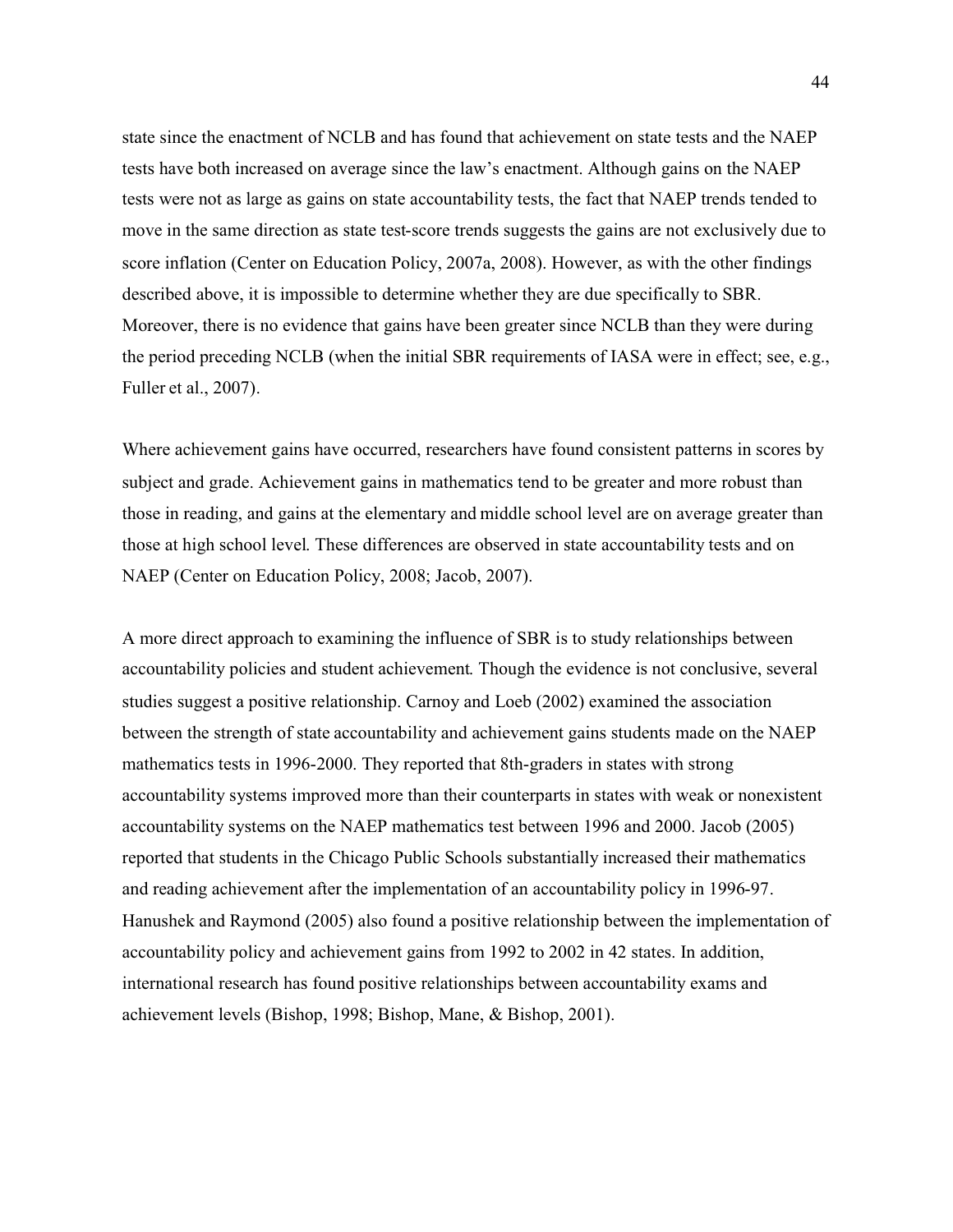While there have been some studies that did not find such a positive relationship (Amrein  $\&$ Berliner, 2002a, 2002b; Nichols, Glass & Berliner, 2006), the earlier two studies have been criticized on methodological grounds (Braun, 2004; Hanushek & Raymond, 2003; Rosenshine, 2003). The later study, however, raises legitimate questions about the relationship. As a whole, the research suggests that there is a positive relationship between high-stakes testing policies and scores on achievement tests, though the findings are far from conclusive and the magnitude of any relationship remains unknown.

Although these findings suggest that student achievement has improved since the enactment of SBR initiatives, caution is warranted in drawing any conclusions regarding the effectiveness of these policies. Despite positive trends on both high- and low-stakes test scores, gains on highstakes tests have been much greater than those on the NAEP or state-administered low-stakes tests, and evidence of score inflation is widespread. Moreover, there are concerns about the differential effect of SBR on achievement by performance level: Evidence from NAEP suggests differences in gains for students at different achievement levels, with initially high-scoring students making much less progress than low-performing students (Thomas B. Fordham Institute, 2008).

There are also differences in the magnitudes of gains between reading and mathematics and between elementary and secondary grade levels, despite the fact that both subjects and grade levels are influenced by SBR policies. Additionally, there is no consistent finding regarding whether SBR contributes to narrow achievement gaps among ethnic groups. Moreover, although NAEP scores provide a good alternative to state accountability tests for examining achievement gains, they have limitations; for example, NAEP scores are only available for a sample of students and for certain grades, and the lack of stakes on NAEP may reduce student motivation to perform well. These questions and measurement issues need to be addressed before any final conclusions can be made about the effect of SBR on achievement.

In summary, nationwide achievement gains since 1990s on both state accountability tests and NAEP tests indicate that students have improved their mathematics and reading achievement over the last two decades. The achievement gains that accompanied the introduction and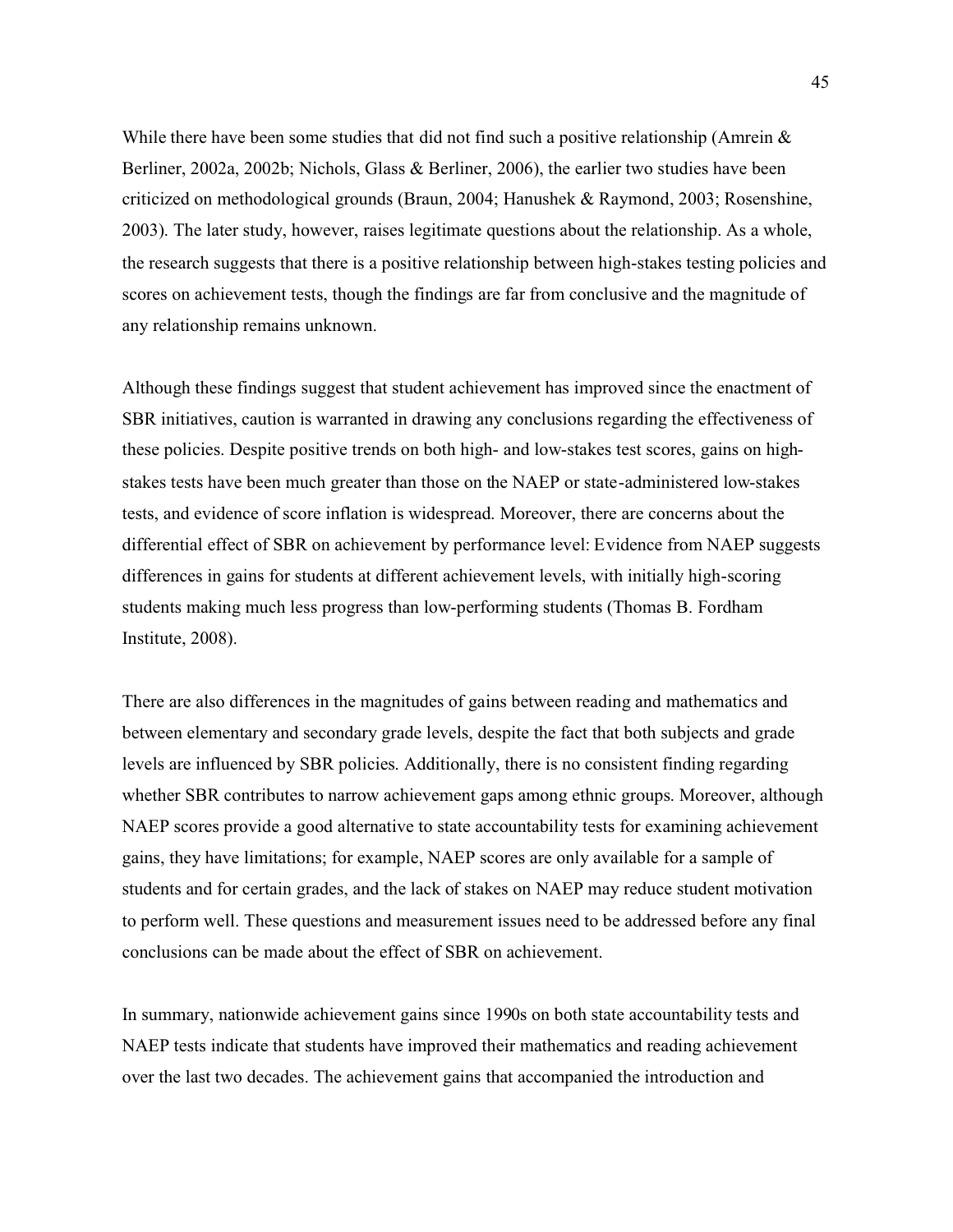development of SBR suggest a positive link between SBR and achievement. However, many questions critical to fully understanding the effect of SBR on achievement remain unaddressed, including how to measure true achievement gains or identify the direct contribution of SBR. There is a need for new research methods that can address these challenges, and for including in accountability systems specific design features—such as an audit test that can be used to validate gains on the high-stakes tests—to provide better information about student learning.

#### **How Has Federal Policy Affected Educator Practices and Student Achievement?**

The research reviewed above cannot distinguish the effects of federally mandated SBR programs from the effects that would have occurred if states or districts had initiated the programs in the absence of federal requirements. Nevertheless, the investigations of responses to the various federal SBR initiatives indicate that despite the nation's tradition of local control over public education and the fact that federal funding represents a relatively small proportion of the total funds used by schools, the federal government's actions can play a substantial role in shaping education policy and practice at the state, district, and school levels, particularly if it adopts policies that include enforcement mechanisms. In particular, a comparison of NCLB with earlier incarnations of the Elementary and Secondary Education Act (ESEA) illustrates the strong influence that strictly enforced, test-based accountability policies exert on educators: Although SBR was a part of the 1994 legislation, the absence of strong enforcement mechanisms resulted in much weaker responses than we have observed since the enactment of NCLB.

The research also shows that the specific details of the SBR and accountability policies affect what happens in schools and classrooms. For example, the NCLB requirement that school performance be measured according to the percentage of students scoring proficient led some states with pre-existing accountability systems to modify their measurement strategies, regardless of whether the existing strategies were working well in that state, and it also appears to have influenced teacher and principal decisions about allocation of time, effort, and other resources. Similar consequences follow directly from other features of NCLB, such as the definition of a highly qualified teacher, or the rules regarding inclusion of subgroups. Of course, some states might have adopted some of these features in the absence of NCLB's requirements,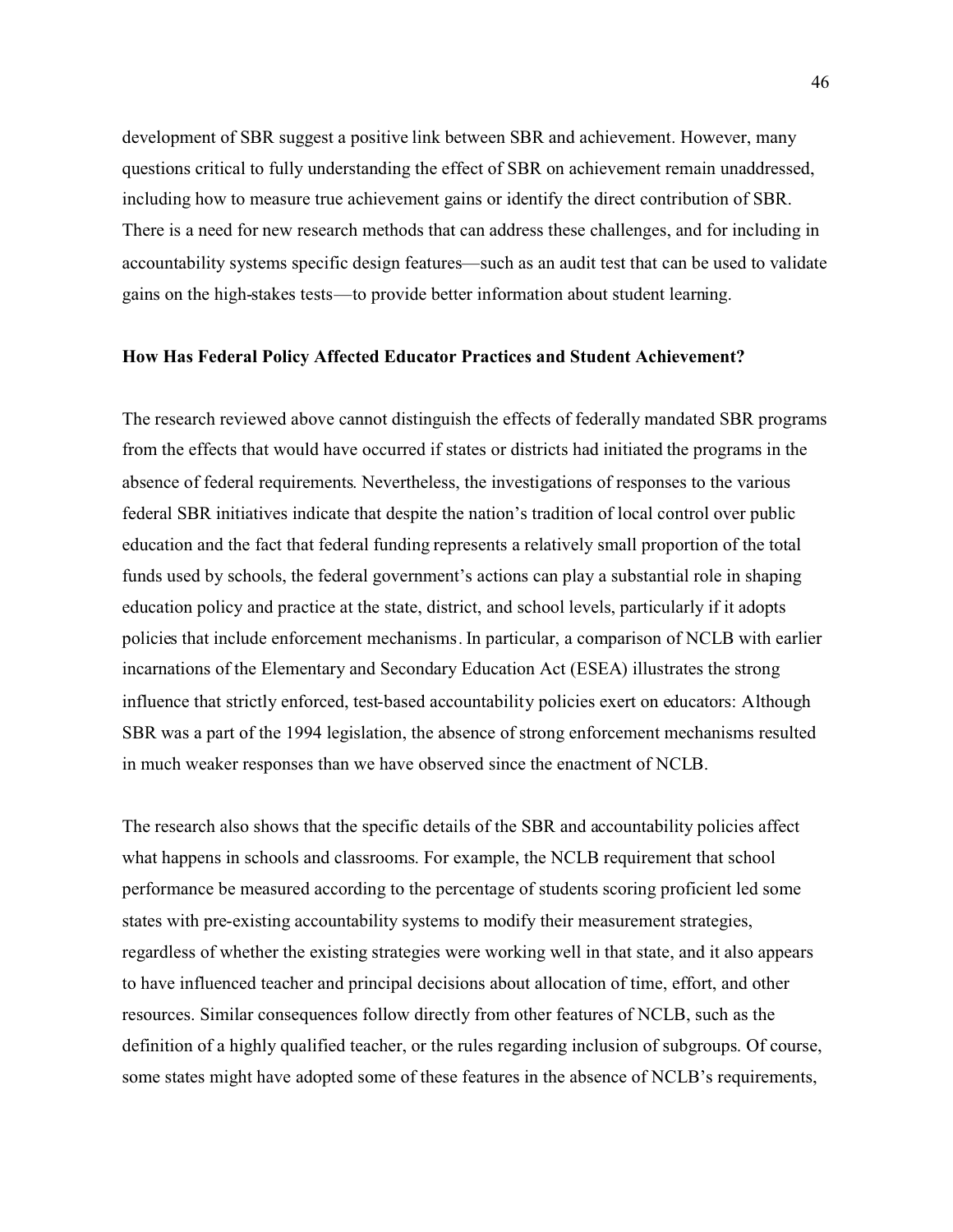but in all likelihood, states would have come to different decisions based on their prior experiences, local context, and other factors. Although there is still a great deal of variability in state systems, as exemplified by the widely varying meanings of "proficient" performance, the federal law has clearly led to common features across states and illustrates the strong influence that federal initiatives can have not only on state policy but on what is taught and learned in classrooms.

# **What We Have Learned**

At the beginning of this paper we described a vision of standards-based educational reform advocated by many educators in the 1980s and 1990s. After reviewing the evidence that has been collected by researchers over the past decade or more, it is impossible to determine whether this vision of standards-based reform can achieve its widely supported goals. The lack of evidence about the effects of SBR derives primarily from the fact that the vision has never been fully realized in practice. Yet, although there has not been a rigorous test of the efficacy of SBR, there has been considerable research on the implementation of SBR-inspired reform and the impact of various components of SBR. The evidence suggests a number of tensions and challenges that should be at the forefront when policymakers debate the future of SBR. We discuss these issues next, and then turn our attention to the future of SBR in general and the federal role in particular.

### **When Tests Have High Stakes, Standards May Take a Back Seat**

One of the most consistent findings from research on educational testing and on performance measurement in sectors other than education is that when tests have high stakes they shape behavior. Research also indicates that under these circumstances teachers are more likely to pay attention to tests than standards, potentially undermining some of the benefits of SBR. The overattention to tests is especially likely to occur when standards are perceived as too broad or numerous to cover. Some states have responded to teachers' concerns about overly ambitious standards by publishing information about which standards are likely to be tested, an action that may help teachers focus but that also increases the likelihood that unmeasured standards will not be taught.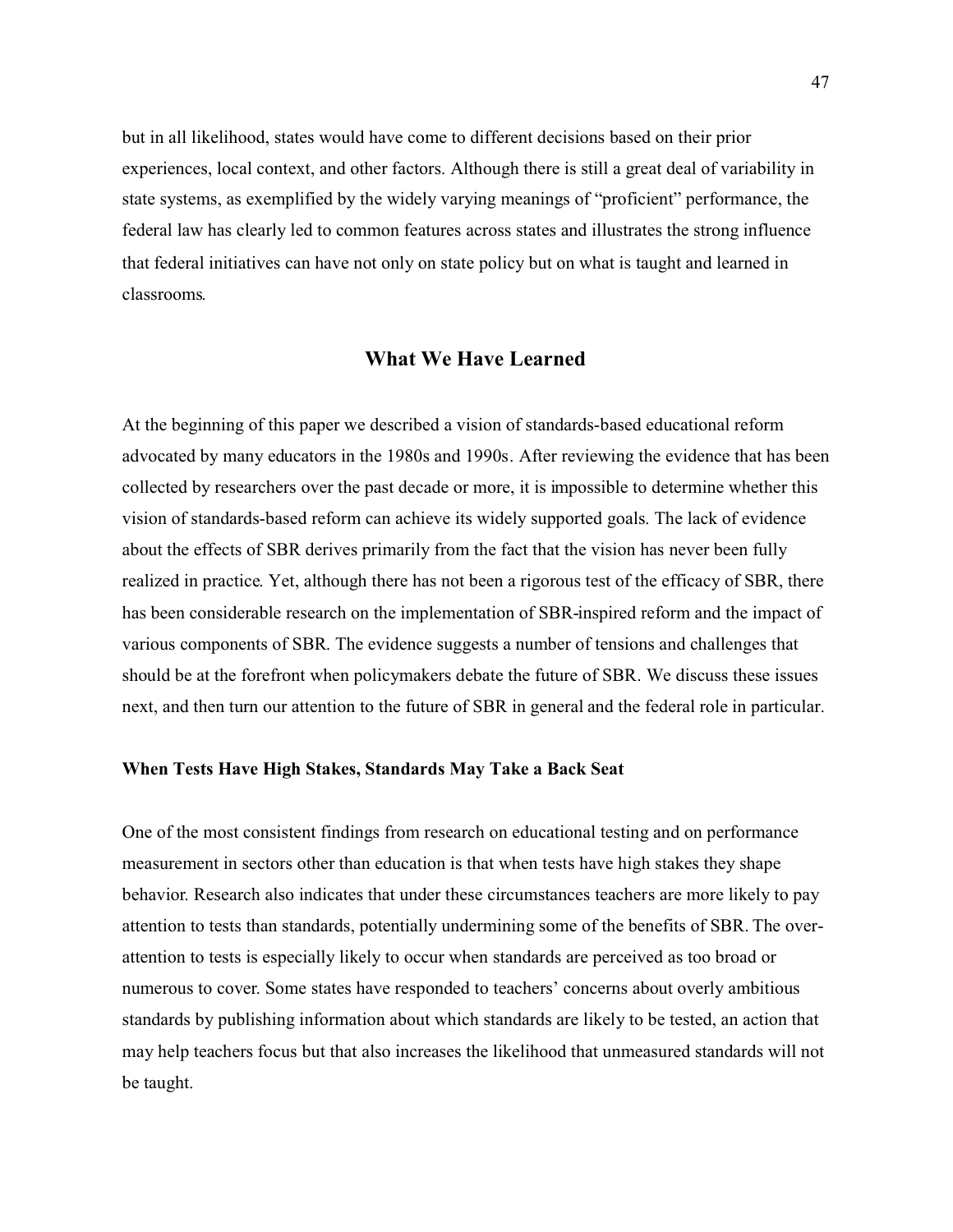If standards are intended to serve as the primary source of information about what is expected of students, it is critical that the assessments used to measure progress toward those standards are well aligned to the standards, both in content and in cognitive demand. In addition, research shows that standards in subjects that are not included in the assessment program are more likely to be ignored, so if there is a desire to promote standards-based instruction in untested subjects, some means of measuring offerings or outcomes in those subjects (such as additional tests or monitoring of instruction) need to be put in place. Policymakers should also carefully consider whether the presumed benefits of high-stakes testing outweigh the drawbacks, and determine whether the accountability consequences associated with test scores should be modified or reduced to counteract the tendency to focus only on tested content. One of the lessons that emerges from a comparison of responses to the 1994 IASA and the 2002 NCLB legislation is that attaching stakes to scores is likely to be necessary to spur states, districts, and schools to fully adopt SBR, but that stakes can also lead to adverse consequences that should be carefully monitored.

### **Existing Tests Do Not Adequately Measure All Standards**

This problem stems in part from a fundamental shortcoming of tests—they can contain only small samples of knowledge and skill from a much larger domain. The need to select a subset of content for inclusion can lead to tests that do not represent standards well. This sampling dilemma plays out in a number of ways. Some of the discrepancies between tests and standards stem from time and budget constraints that lead states to rely heavily on multiple-choice items, and from the fact that certain types of skills and knowledge are easier to measure through largescale, paper-and-pencil tests than others. The alignment study by Rothman et al. (2002) found that tests provided better coverage of standards with low levels of cognitive demand than standards that were more cognitively challenging. Given the tendency of educators to focus on tested content, this misalignment could have negative effects on the quality of curriculum and instruction. As we discuss later, recent innovations in technology and psychometrics may offer some solutions to this problem.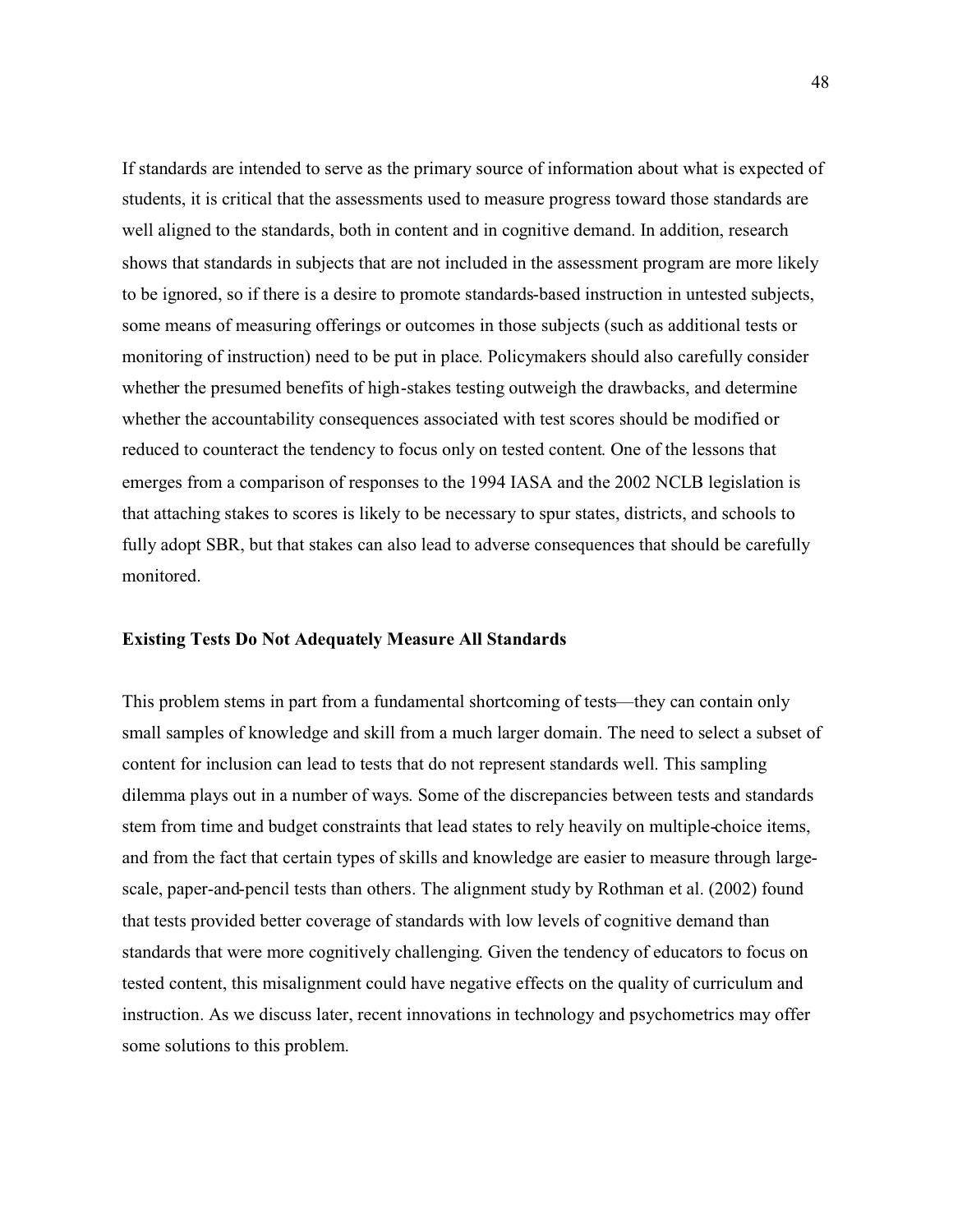# **When Strong Sanctions Are Attached to Specific Measurable Outcomes, Practices Tend to Become Distorted**

This consequence is so well known in the literature that it has a name—Campbell's Law (Campbell, 1975) —which states "The more any quantitative social indicator is used for social decision making, the more subject it will be to corruption pressures and the more apt it will be to distort and corrupt the social processes it is intended to monitor." As we document in this paper, there is ample evidence that NCLB has led schools to ignore many adopted state standards in favor of material that is tested. Not only are standards for social studies, science, music, art, and physical education being shortchanged, but so are standards in math and reading that do not lend themselves to efficient, large-scale testing.

The research also shows that teachers are devoting a great deal of time to focused "test preparation" and other practices designed specifically to raise test scores with little regard to their broader impact. These "distorted" behaviors are due, in part, to the fact that test content and format has become predictable from one year to the next. As a result, test-based accountability, at least as implemented by many states today, is undermining some important aspects of SBR. As noted earlier, standards-based reform has become "test-based reform," and this represents a challenge to the future of SBR.

# **SBR Allocates Responsibility in Ways that Can Conflict with Traditional Educational Governance**

Most advocates of SBR recommend allocating responsibility for curricular and instructional decisions to educators who are proximate to the students' learning environment, i.e., teachers and principals. For example, Smith and O'Day (1991) clearly specified a division of responsibility in which the task of specifying standards was centralized and the job of making instructional decisions was decentralized. This allocation of responsibility mimics the trade-off made in some businesses where the central office sets long-range goals and production decisions are made by staff close to the process. However, problems can arise when those who monitor school progress are not satisfied with the actions taken locally (or more often with the results achieved). Thus,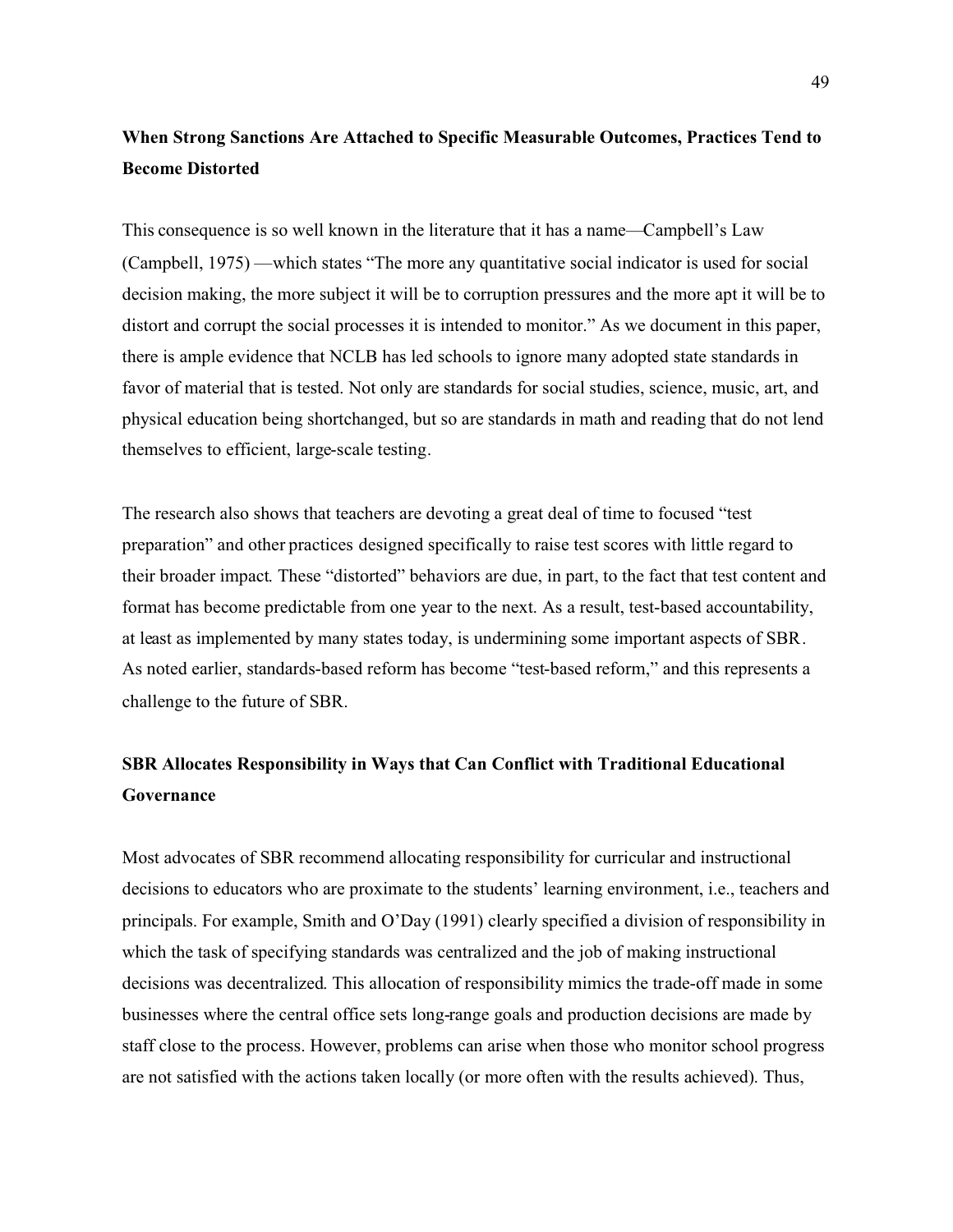the district superintendent may choose to impose curricular decisions on schools, the city mayor may wrest control of schools from elected Boards of Education so she/he can require grade-level exams or particular textbooks, or the state department of education may send independent experts to offer advice. While the increased autonomy promised by standards- based reform may sound good in theory, in practice it can be difficult to create a satisfactory allocation of responsibility for decision making. As far as we can tell, this is an unresolved challenge for SBR.

### **Alignment and Autonomy May Become Competing Goals**

One specific challenge to autonomy stems from another key feature of SBR—alignment. The idea of aligning all components of the educational system to standards was a focus of early SBR efforts, and continues to characterize district and school responses to SBR in the context of NCLB. Common district strategies for improving school performance include developing curriculum maps to ensure alignment between curriculum and standards; adopting interim assessments that resemble the state test, and providing professional development to promote standards-based teaching. These kinds of actions are likely to help promote standards-based instruction, but at the same time may lead to a reduction in the kind of autonomy that was viewed by early reformers as central to the idea of SBR, and by more recent accountability advocates as a sort of compensation for accepting greater accountability, particularly if they promote a highly prescriptive approach to instruction. Even if no one is telling teachers what pedagogical strategies to use, the confluence of professional development, curriculum materials, assessments, data systems, and other resources is likely to influence not only what is taught but how it is taught. Moreover, many teachers have expressed concern that the need to cover the content standards forces them to make certain instructional decisions, such as moving through material quickly rather than delving more deeply into specific topics.

The effect of standards on autonomy may also be influenced by features of the standards themselves—although heavily prescriptive standards may be easiest to interpret and translate into instruction, they are also likely to constrain teacher choice in how to teach. Policymakers who develop SBR systems, and district and school leaders who set local policy in response to them, need to weigh the relative importance of preserving teacher autonomy and ensuring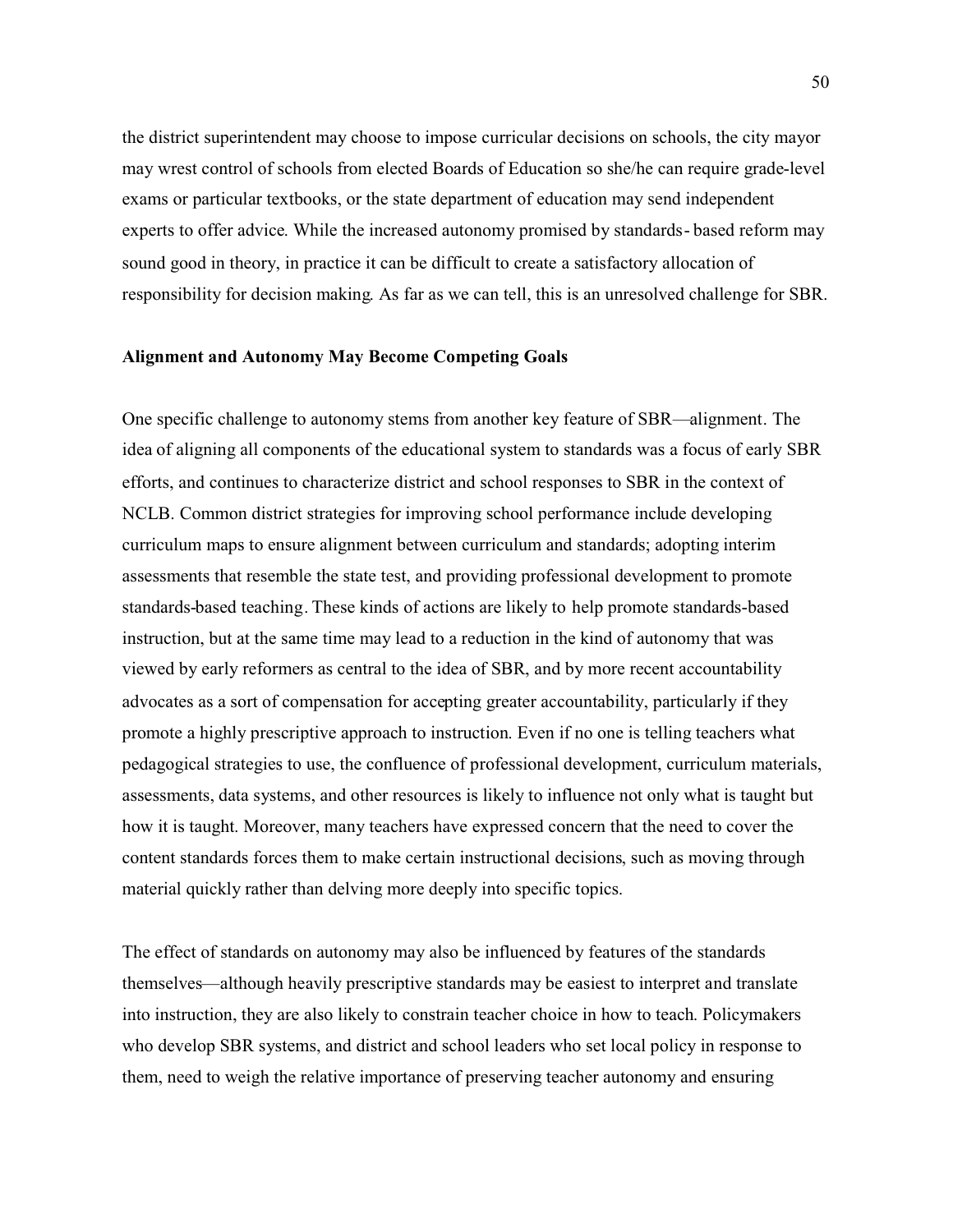coverage of standards and promote a system that reflects their priorities. If the decision is to adopt a system that will strongly influence what and how teachers teach, the SBR policies should be accompanied by clear guidance regarding curriculum and instruction (such as pacing guides and sample lesson plans). If policymakers are more concerned about preserving local autonomy, they might want to issue less-prescriptive guidance, but they should still provide professional development and other support to encourage high-quality instruction.

#### **Federalism Continues to Pose Challenges for SBR**

The history of SBR is marked by shifts in the roles of the federal government, the states, and various professional organizations. NCLB was adopted during a time when most policymakers believed responsibility for setting standards and measuring progress toward them belonged with states. This led to the awkward situation in which proficiency varies widely among states, as does the percentage of schools and districts that are making adequate yearly progress. Many policymakers are annoyed at the discrepancies among states, and many educators are frustrated by the feeling that NCLB imposes unfair demands based on state performance levels. There seems little justification for having different standards for basic literacy and numeracy across the states, when graduates are going to be competing for employment in a regional, national, or international economy. There have been calls for national standards to put all schools and districts on an even footing; however, such moves upset those who wish to maintain the dominant state and local role in education.

Recently, as problems with NCLB proficiency levels became apparent, many reformers' reluctance to embrace a national model was replaced with enthusiasm for such a model, and this change has been observed across the political spectrum. Organizations such as the Thomas A. Fordham Institute and the Nelson A. Rockefeller Institute of Government have convened experts and published reports to explore national standards, and professional groups such as the National Association of Secondary School principals have released position statements advocating a more national approach to standard setting. It is important to distinguish between national and federal efforts. Most advocates of a national approach do not believe the responsibility should fall to the federal government; instead they advocate more voluntary cooperation among states. One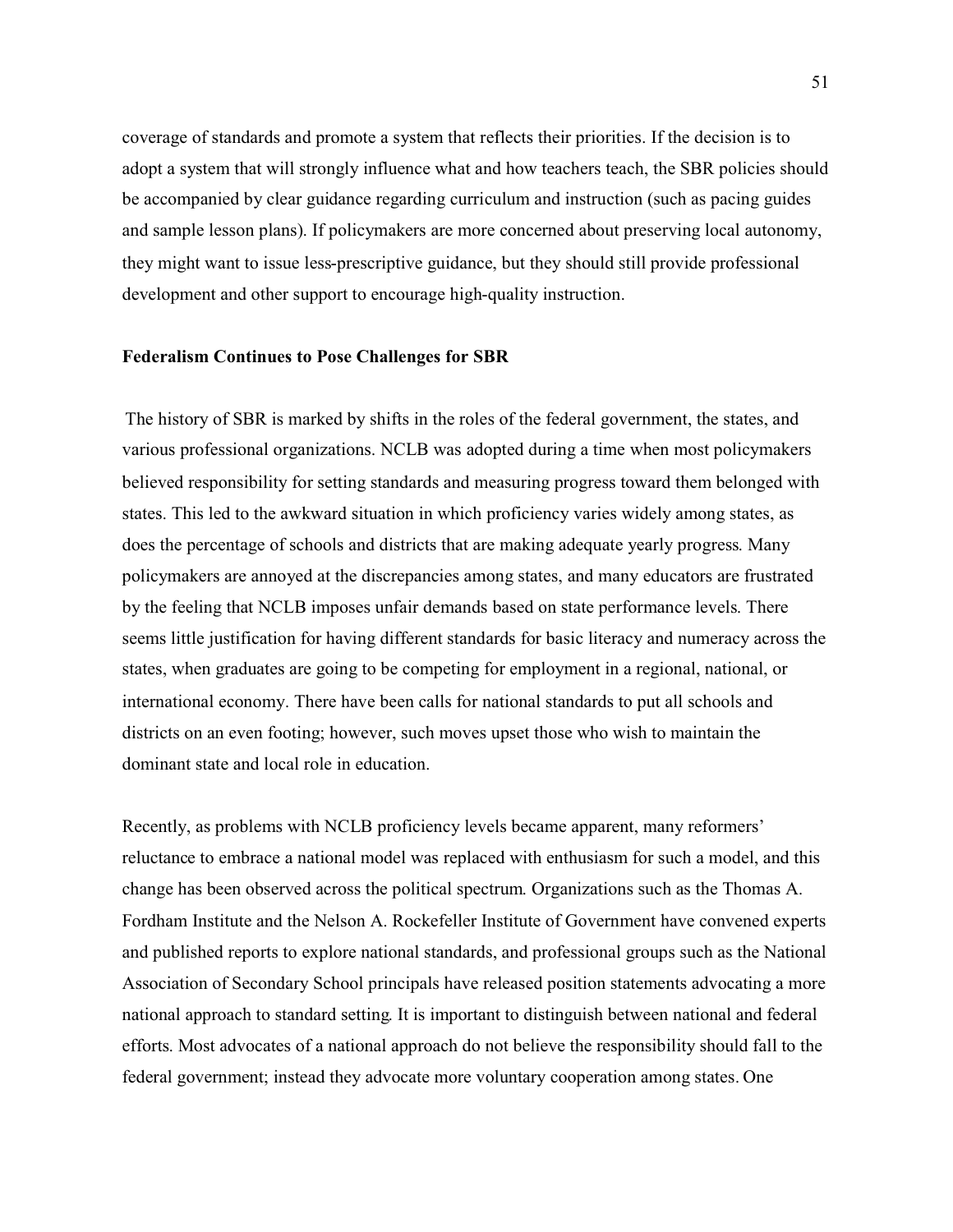approach is the development of state collaboratives, such as the New England Comprehensive Assessment Program, in which Vermont, New Hampshire, and Rhode Island have been working together to develop common standards, assessments, and proficiency levels.

On a broader scale, Achieve, Inc. is involved in several efforts to create common standards and measures across states, including the American Diploma project discussed earlier. The organization recently released K-12 mathematics benchmarks that indicate the content that should be covered in various grade ranges and provide some illustrative model course sequences but leave room for local decisions about curriculum, such as whether to teach high school math using a traditional Algebra I-geometry-Algebra II sequence or a series of integrated mathematics courses. It seems clear to us that SBR cannot function effectively if thresholds for proficiency or the content of state tests differ widely among states; it is not as clear to us whether this situation is best addressed through voluntary or mandatory leveling of standards. However, SBR must address the question of reasonable, equitable standards nationwide.

# **Where Do We Go from Here?**

This review of the history and impact of SBR leads us in two directions. The evidence summarized in the paper leads to a set of modest recommendations to improve the existing system. However, we think the original vision of SBR can be implemented in a more faithful way by dramatically rethinking the current system and introducing more extensive changes. We present the incremental changes first and then suggest the more visionary alternative. In neither case, however, should SBR be viewed as having the potential to solve the nation's education challenges all by itself; rather it should be considered as one prong of a multi-pronged approach that might include changes in school funding, school choice systems, and teacher preparation programs, to name a few.

Although improved SBR does not require federal involvement, there are ways that the federal government might contribute to this effort. The history of SBR suggests that strong federal mandates are likely to be met with resistance, and researchers and policymakers disagree on the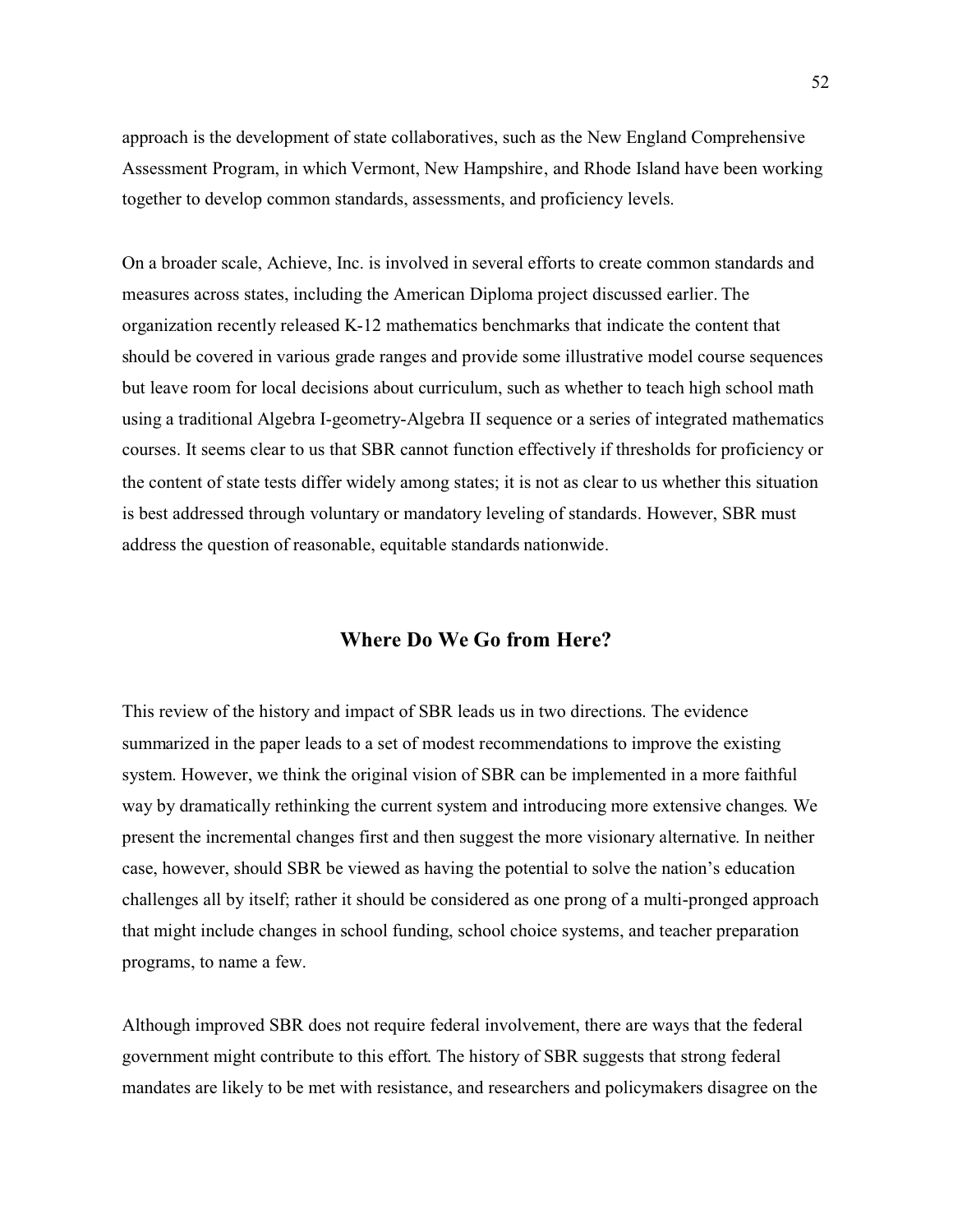desirability of involving the federal government in SBR. At the same time, history also indicates that the federal government can exert a strong influence on state and local practice, particularly when working in collaboration with state governments and private entities. Several specific activities might be particularly effective as strategies to promote more consistent, higher-quality SBR across states. The problems that arose from earlier efforts to develop national standards and assessments suggest a need for caution, but the growing recognition of the limitations of the 50 state approach and a corresponding recognition of the role the federal government can play make this a good time to experiment with federal strategies. The following five recommendations represent incremental efforts that could be taken by the federal government to promote more effective SBR policies.

*1. Improve standards and assessments.* The federal government could convene experts representing states and private groups to help establish standards for standards (i.e., to develop criteria that outline the desired features of standards), clarify the advantages and disadvantages of framing standards more narrowly or more broadly, link standards with what is known about the skills and knowledge needed for success after high school, promote cognitively challenging instruction, and help states benchmark their standards against those of other, high-performing states or other nations. Similar groups could be commissioned to gather and disseminate information about best practices in large-scale assessments, and could provide technical assistance to individual states or groups of states as needed. Many states lack the capacity to develop high-quality assessments on their own, and the extensive testing demands imposed by NCLB have forced some states to scale back their innovative assessment practices due to time and funding constraints. Input may be particularly needed at the high school level, where there is currently a lack of high-quality, curriculum-aligned assessments<sup>5</sup>.

Such groups could also gather and disseminate information about effective use of data for decision making. This is an activity in which many districts and schools are engaging as a way to promote school improvement, but currently most educators and administrators lack a good understanding of how to use data effectively. As a result of the trends discussed earlier, "data-

<sup>5</sup> Another paper prepared for this CEP series (Popham, 2008) discusses the federal role in assessment in much greater detail.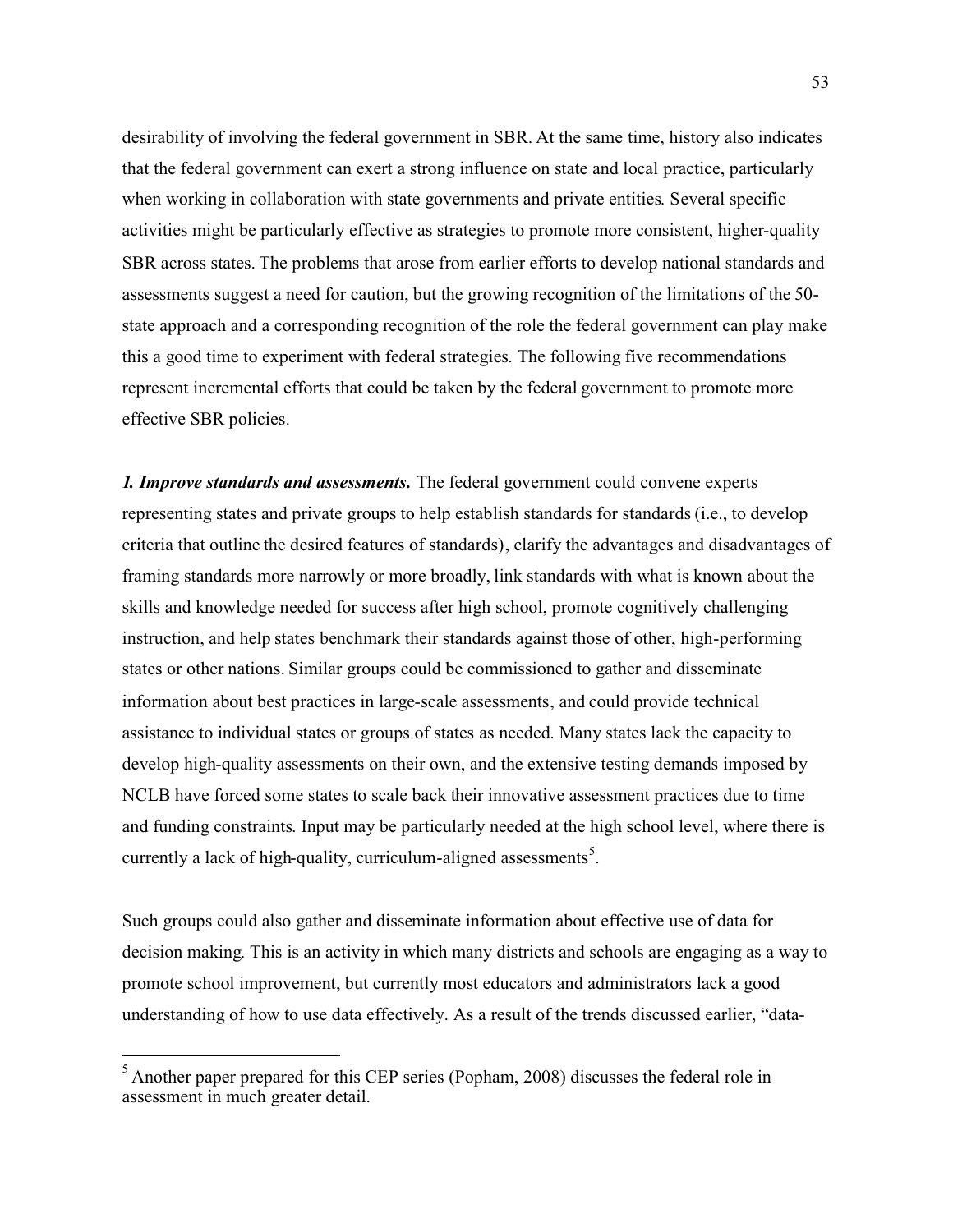driven decision making" often translates into use of scores from tests that are designed to resemble the state test rather than encompassing a broader notion of data. In all of these efforts, the government's role should be to convene and coordinate rather than create the standards or tests. Nongovernmental organizations such as Achieve could play an important role in these activities.

Another way to promote higher-quality standards and assessments is through the awarding of grants to states or other entities for development and research. For example, the Department of Education could award grants to foster the development of mixed, balanced, assessment alternatives that serve multiple purposes: diagnosis, instructional improvement, and monitoring/reporting. States or private organizations that received these grants would be expected to share the results in a way that would allow other states to benefit from the work.

*2. Develop accountability indices that create more effective incentives by addressing the shortcoming that research has identified in current accountability metrics.* Evidence from high-stakes testing programs suggests that educators' actions are influenced not only by the content of the tests but by the ways in which scores are reported and synthesized into an accountability index such as the "meets AYP" designation. These indices need to be consistent with the goals of public education: If getting all students to "proficiency" is sufficient, the current use of percent-proficient as an outcome may be appropriate, but if we care more about ensuring that all students grow, regardless of where they started, a growth model that relies on a scale score rather than a proficiency cut score may be preferred. While it is not possible to achieve complete consensus on these goals, future SBR efforts should take them into consideration explicitly and should carefully weigh the pros and cons of any given approach. For example, growth models require students to be tested at successive grade levels on a test that is designed to measure growth on a specific construct, which imposes limits on the use of some innovative assessment approaches. These trade-offs require careful analysis of the various options, and decisions should be informed by input from the many groups that have a stake in how accountability systems are designed.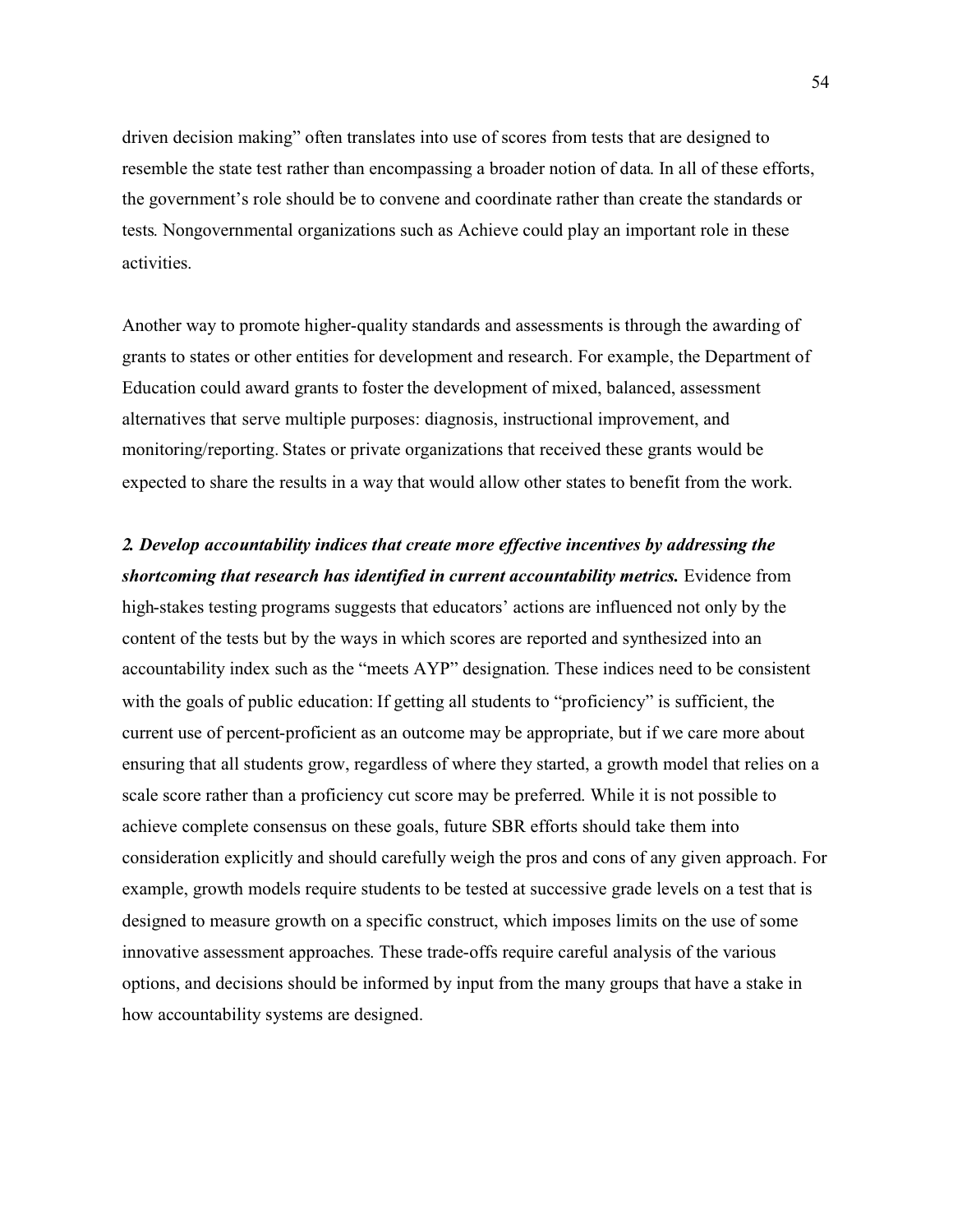*3. Experiment with alternative SBR approaches to enhance our understanding of the effects of specific features.* The Department of Education could create a funding mechanism to support experiments to explore different, innovative approaches to SBR. For example, although many conceptions of SBR emphasize autonomy, we currently know relatively little about the effects of granting autonomy or what the right balance is between autonomy and prescriptiveness. Autonomy can be influenced through relatively minor changes, such as the adoption of a pacing plan that helps to ensure that instruction is aligned with standards but that may reduce teachers' ability to adapt to student needs. Autonomy could also be affected by broader governance changes. The government could help investigate questions about autonomy by allocating funds for experimental studies in which local educators were given different degrees of autonomy. Experimentation could also be conducted to explore the impact of variation in the strength of incentives or the use of group versus individual incentives.

*4. Continue to use and broaden NAEP, which not only provides a means of comparing student performance across states, but has also allowed us to monitor achievement on subjects not typically included in state accountability systems.* Although NAEP is certainly not a perfect measure of student achievement, and has been criticized in particular for its lack of incentives (which may affect whether students take the test seriously) and for the fact that it is not completely aligned with any state's standards, it is the only assessment that is administered to representative samples of students in all states. It can therefore play a role in tracking the progress of reforms, in conjunction with state accountability tests and other measures such as Advanced Placement exams. Moreover, NAEP occasionally administers assessments in subjects other than those that are the focus of state accountability policies, and data from these assessments can be used to monitor what is happening to student achievement in nonaccountability subjects. NAEP can also serve as a testing ground for alternative assessment strategies, as it has in the past.

*5. Support the evaluation of SBR efforts.* One of the primary responsibilities of the federal government should be to ensure ongoing collection of evidence demonstrating the effects of the policies, which could be used to make decisions about whether to continue on the current course or whether small adjustments or a major overhaul are needed. Such evaluations should attempt to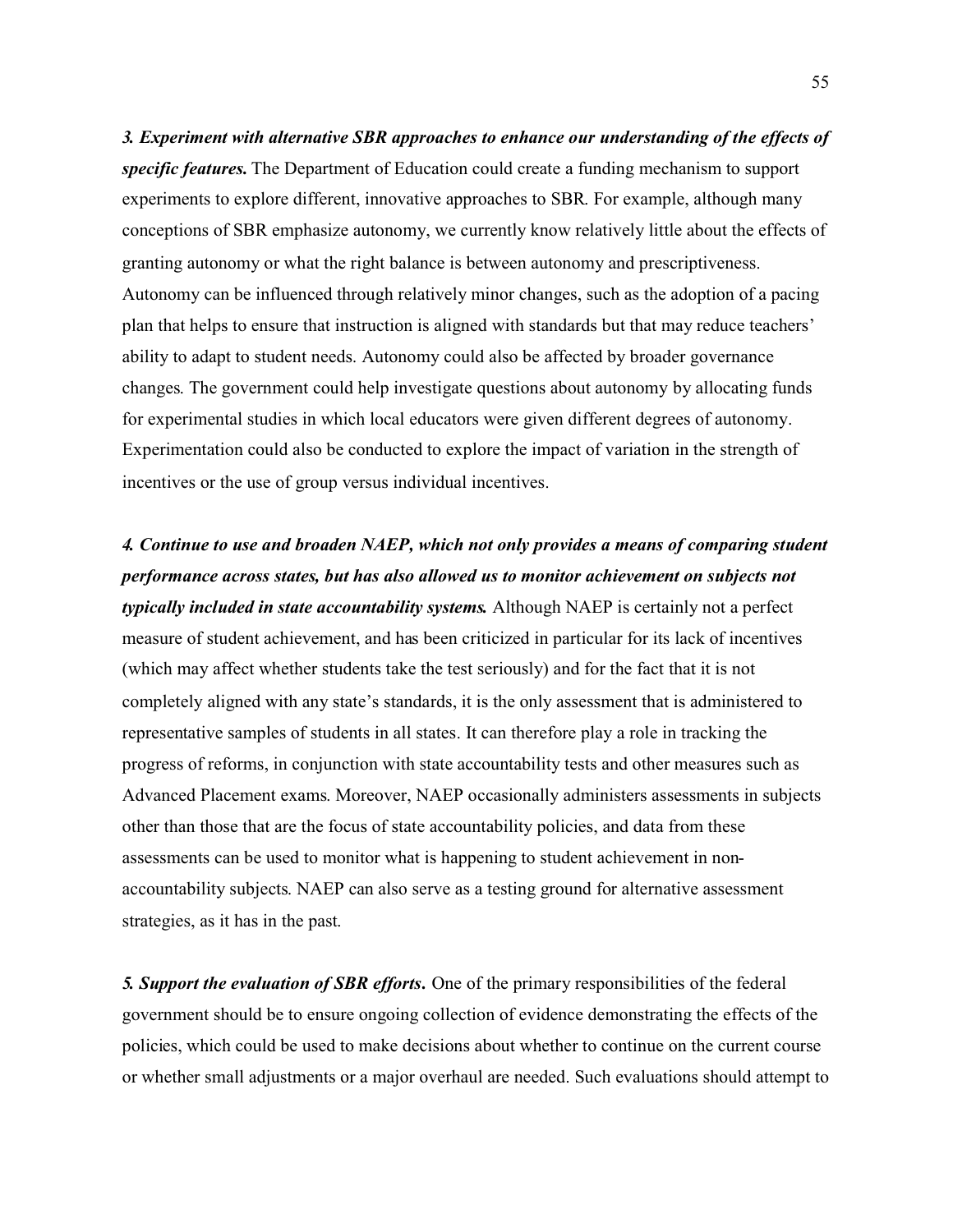measure the full impact of SBR on the broad goals of the education system, including graduation rates, course-taking patterns, and student learning in subjects not included in the high-stakes testing system. This type of evidence could also be a way to generate support and buy-in from educators and the public. In essence, this activity would constitute an evaluation of the efforts of the states to implement SBR.

The evaluation role could be carried out by an agency within the U.S. Department of Education, but the evaluation would probably be more credible if conducted by an external organization (or consortium of organizations). This effort could include an ongoing audit of state standards and assessments. It should also include reviews of existing research on SBR. These reviews should be conducted by panels of independent experts with experience evaluating and synthesizing research findings, and the results should be publicly disseminated in a timely manner. The Department of Education has emphasized the importance of using interventions that are supported by rigorous research, and SBR policies should be subject to the same level of research scrutiny. There would be great value in providing both a summary of what is known about SBR implementation and outcomes and guidelines for best practices based on the evidence. Existing organizations, such as the What Works Clearinghouse, might undertake this task, or a new approach might be tried.

# **A More Comprehensive Vision of SBR for the Future**

This exploration into the history and effectiveness of SBR makes it clear that the original, comprehensive vision of SBR has never been given a full trial. In most instances, both practical and political considerations led jurisdictions to implement limited versions of SBR. In some cases, advocates believed that only a few components were needed to produce dramatic results; in other cases compromises were necessary to build a strong enough coalition to implement a change. In this final section we revisit the key SBR elements listed at the beginning of the paper, and we present ideas for rethinking some of them, with the goal of promoting increased opportunity for all students to receive high-quality instruction that prepares them for a variety of postsecondary paths.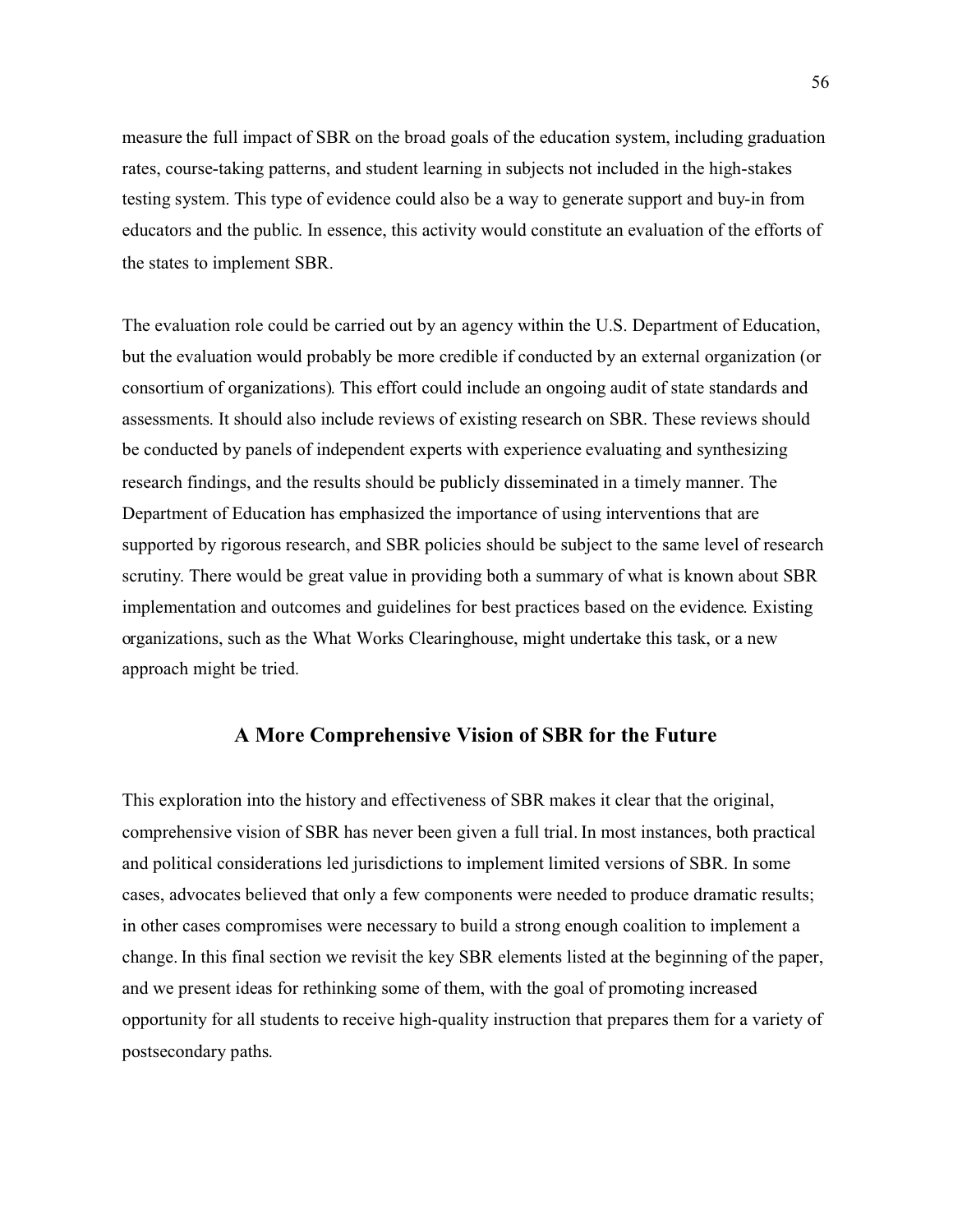# **Standards**

While the focus of most SBR systems has been on mathematics and reading, states have adopted academic content standards for other subjects including history/social studies, science, arts, and physical education. The existence of these standards reflects a broad consensus that welleducated citizens need to know more than mathematics and reading. While some subjects might be more important than others, and some topics more essential within a subject, to completely exclude any of these standards from SBR is inconsistent with the purpose of public education. The evidence suggests that standards that are not tested are less likely to get taught than those that are tested. States and other entities responsible for the development of SBR systems should therefore acknowledge the importance of all of these standards while establishing priorities for the purpose of monitoring and reporting. In addition, there is growing interest in promoting skills and attributes that are viewed as necessary for success in today's (as well as tomorrow's) economy (see, e.g., Partnership for  $21<sup>st</sup>$  Century Skills, 2008) but that are not necessarily measured by existing state tests. These include complex problem-solving and communication skills, as well as non-academic attributes, such as perseverance and ability to work in teams.

It is likely to be impossible to monitor all the standards every year for every student, but it is certainly possible to monitor some standards from each domain, to select a set that reflects the priorities stakeholders place on the various outcomes, and to discourage excessive emphasis on the standards that most easily lend themselves to large-scale, standardized testing. As we discuss below, one approach to promoting attention to a broader set of standards would be to use monitoring mechanisms other than tests. For example, while today's testing systems may discourage reading teachers from assigning material other than short passages, a separate monitoring system could be put in place to ensure that schools are providing access to instruction that uses novels and other extended prose materials. The selection of standards to monitor could be changed over time to achieve balance and to avoid encouraging a narrow focus. These suggestions raise some technical challenges, but many of these can be overcome if the will is present to do so. The entire process should be informed by input from a variety of stakeholders, including not only the business and industry groups that have traditionally promoted SBR, but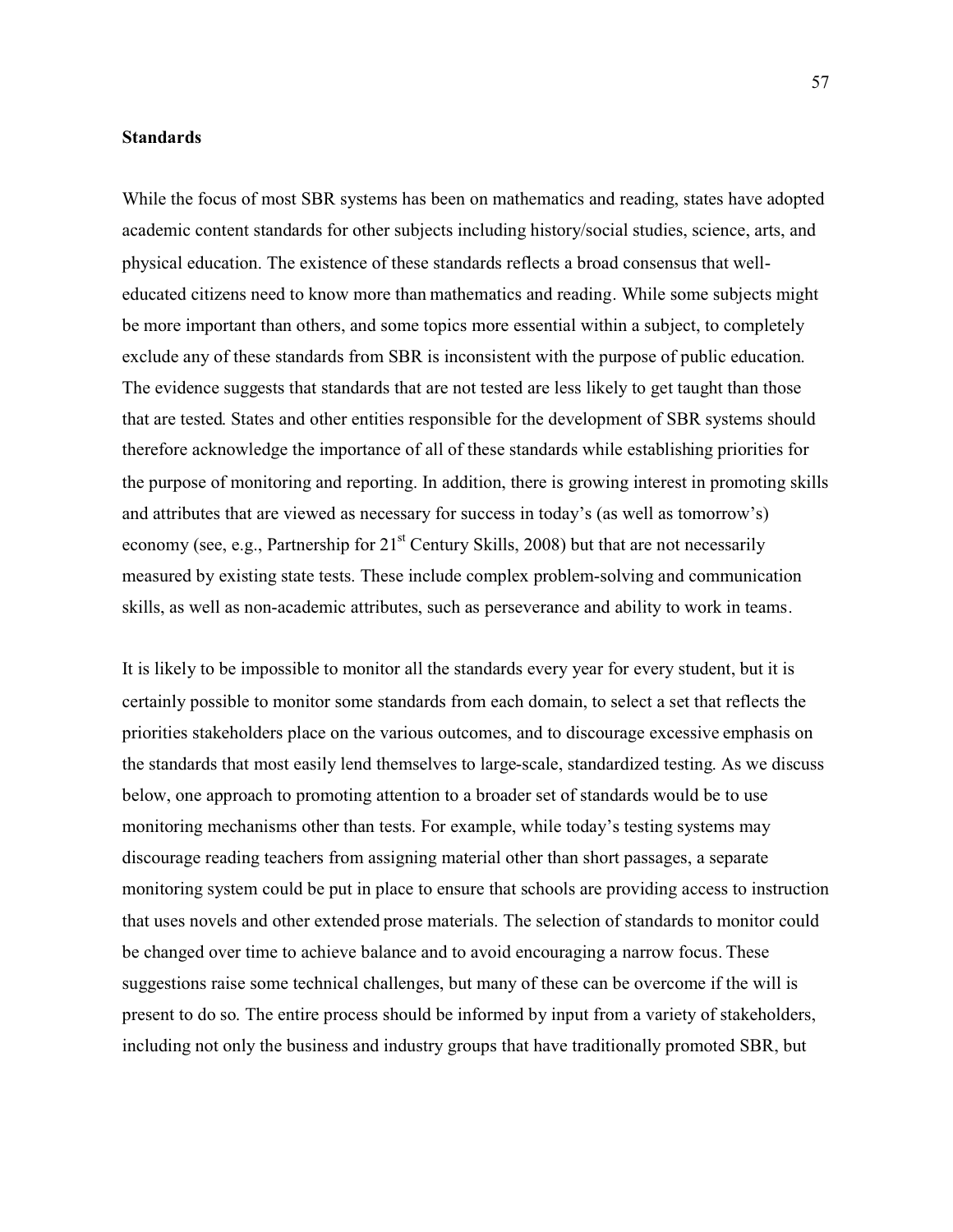others whose voices have not always been well represented, including teachers, parents, and, ideally, students themselves.

It is also necessary to acknowledge individual differences among students and revisit the worthy twin goals of setting more challenging standards and applying them uniformly to all students. Equity has been an underpinning of SBR since its early days, and high expectations are essential, but we also need to acknowledge that we cannot eliminate variability in performance: All students will not achieve to the same level or succeed in the same subjects, nor will they all be attracted to the same fields of study. This recognition should influence both curriculum expectations and (as we will discuss below) the measurement of progress. Schools should provide options that lead to a variety of postsecondary paths, including preparation for the many rewarding careers that do not require a four-year degree, and the development of standards should be informed by these options.

For some subjects, such as mathematics and reading, there is evidence that many of the same skills required for successful transition to higher education are also relevant to careers that require less than a four-year degree (ACT, 2006). In these cases, standards should reflect these key skills and areas of knowledge, and their relevance to postsecondary options should be clearly communicated to students. At the same time, expectations should be set in a way that permits flexibility in the paths students pursue. It is critical to recognize the tensions between, on the one hand, holding high expectations and offering high-quality, cognitively challenging instruction to all students, and on the other, providing multiple pathways through school to facilitate individual interests and skills. The latter, if taken to extreme, can result in rigid tracking policies that systematically deny opportunities to some groups of students. But requiring all students to take high-level courses that they may not need, while possibly closing off opportunities for them to pursue fields in which they are interested, such as fine arts or technical education, is also potentially harmful to students' career opportunities and perhaps to their engagement with school.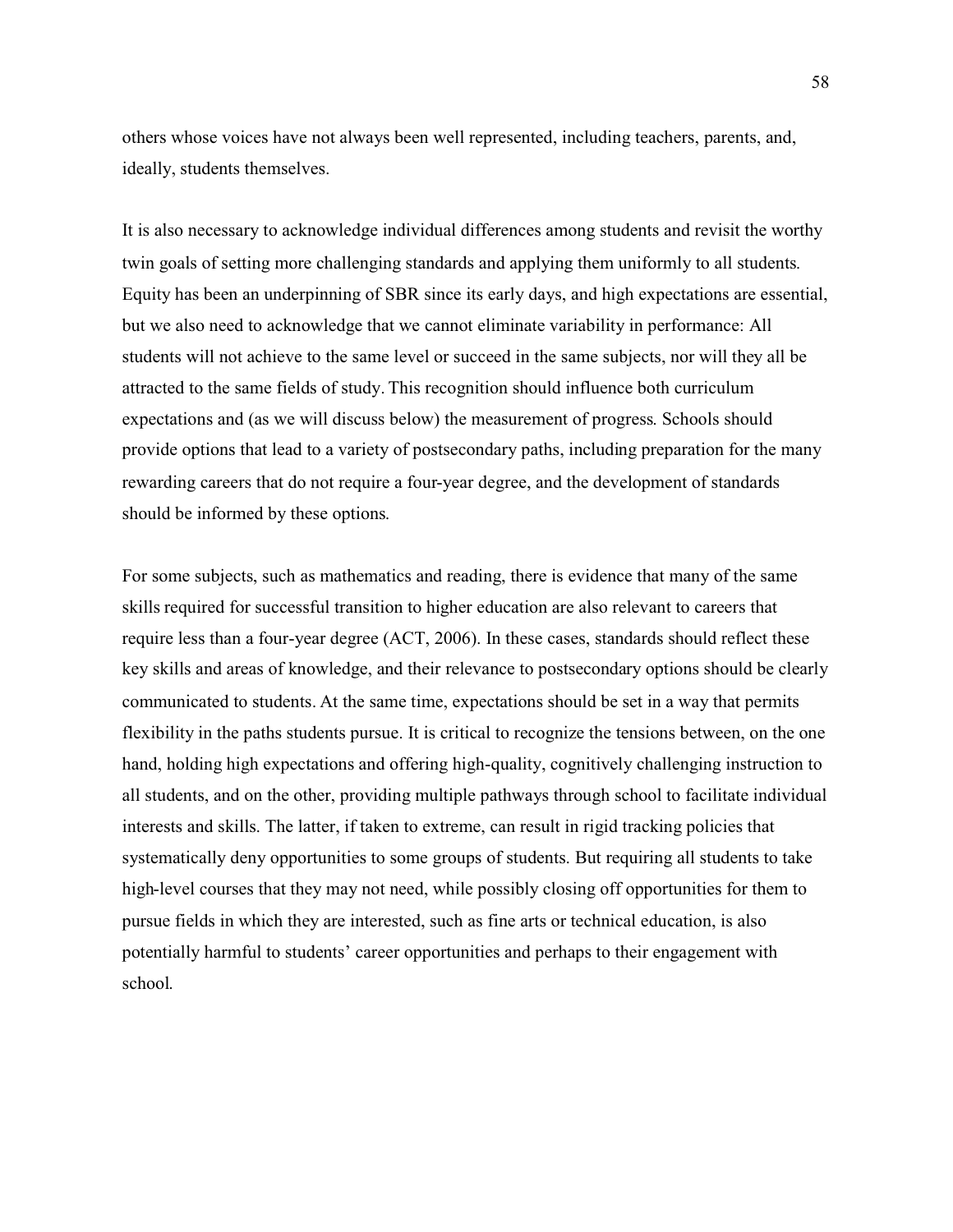## **Alignment**

In recent years discussions of alignment have focused primarily on the match between state standards and assessments, as well as on the alignment of local curriculum with state standards and assessments. Going back to the original conceptions of SBR, standards should be the focal point for all aspects of the education system, including teacher preparation, resource allocation, curriculum adoption, and instruction, and many of these have received insufficient attention of late. More effort needs to be devoted to aligning teacher preparation (familiarity with standards and how to teach them), principal preparation (provision of instructional leadership), and inservice professional development (meeting the needs of individuals in classroom settings) with standards. Similarly, support structures (learning communities, teacher mentors, distinguished educators) and resource allocation (allocating teachers among schools, materials among classrooms, etc.) should be assessed in terms of their alignment with and contribution to the learning of the standards. The primary challenge to implementing these alignment activities is resource limitations, but some of the nation's largest school districts have made strong efforts to implement some aspects of these aligned systems and can provide lessons regarding what does and does not work.

Perhaps most important is the provision of resources and support that directly address instruction, such as sample lesson plans that illustrate high-quality instruction focused on a specific standard or set of standards. One area that deserves special attention is the use of data for instructional decision making. "Data-driven decision making" has become an extremely popular strategy for promoting school improvement, but to a large extent it emphasizes data from tests that are designed to resemble the state test (see, e.g., Marsh, Pane, & Hamilton, 2006). Data use, therefore, becomes another source of narrowing and test preparation. Resources to help educators think more broadly about data—including the collection, analysis, and application of data could provide another means to improve standards-based instruction while minimizing adverse consequences.

The kinds of supports and resources provided should reflect, to the extent possible, broad consensus regarding the goals of the SBR system with respect to autonomy. Some reformers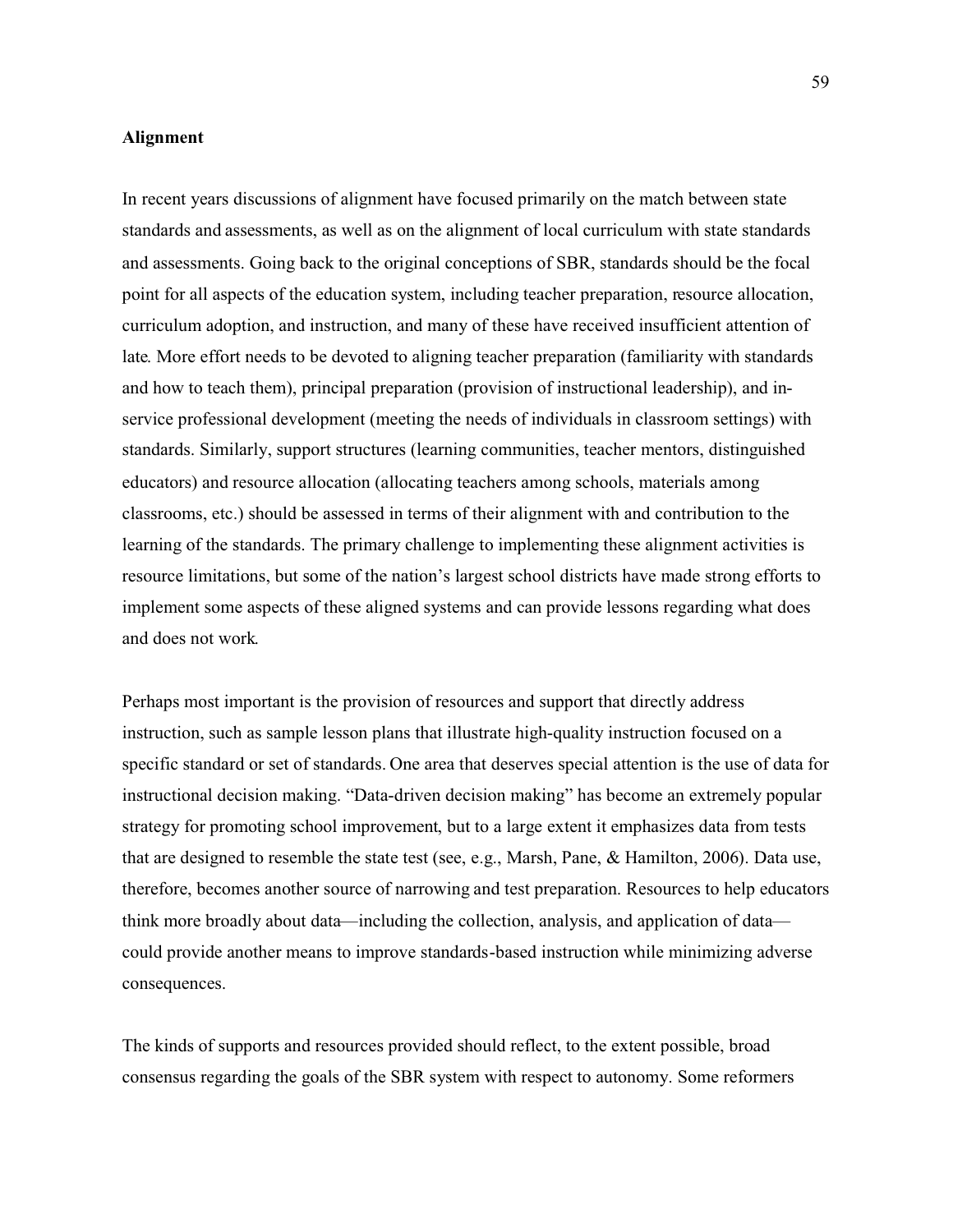desire a highly prescriptive system, which strongly influences what and how teachers teach; for them, alignment entails clear guidance regarding curriculum and instruction (such as detailed pacing guides). Others believe the best outcomes will be achieved if decisions are made locally and more autonomy for instruction is preserved. They might want to issue less-prescriptive guidance but still provide professional development and other support to encourage high-quality instruction. This tension is hard to resolve. Some districts compromise by offering more autonomy to schools and teachers who are successful, while imposing a more structured version of alignment on those who are not.

Efforts to develop and implement these supports should involve collaboration between the public and private sectors. The latter has been the source of a number of innovations that may improve students' access to high-quality instruction while introducing significant cost savings. Examples include intelligent tutoring systems to supplement in-class instruction; online portals that allow teachers and students to communicate and share information such as grades and homework; and video-based sample lessons that can be viewed by any teacher at any time. It would be shortsighted for federal or state governments or school districts to attempt to develop such resources on their own, but funding and regulatory mechanisms need to be in place to support the involvement of creative, innovating reformers from the private sector (see Hess, 2008, for detailed discussion of what it would take to engage the private sector productively).

### **Assessment**

The shift from standards-based reform to test-based reform illustrates the profound effect that the content and format of large-scale tests can exert on instruction and learning. This is a concern because the skills measured by the test are a subset (and often a very limited subset) of the skills contained in the standards. One of the reasons for the discrepancies between many states' standards and assessments is that certain types of skills and knowledge are easier to measure through large-scale, paper-and-pencil tests than others. If standards are intended to serve as the primary source of information about what is expected of students, it is critical that the assessments used to measure progress toward those standards are well aligned to the standards, both in content and in cognitive demand.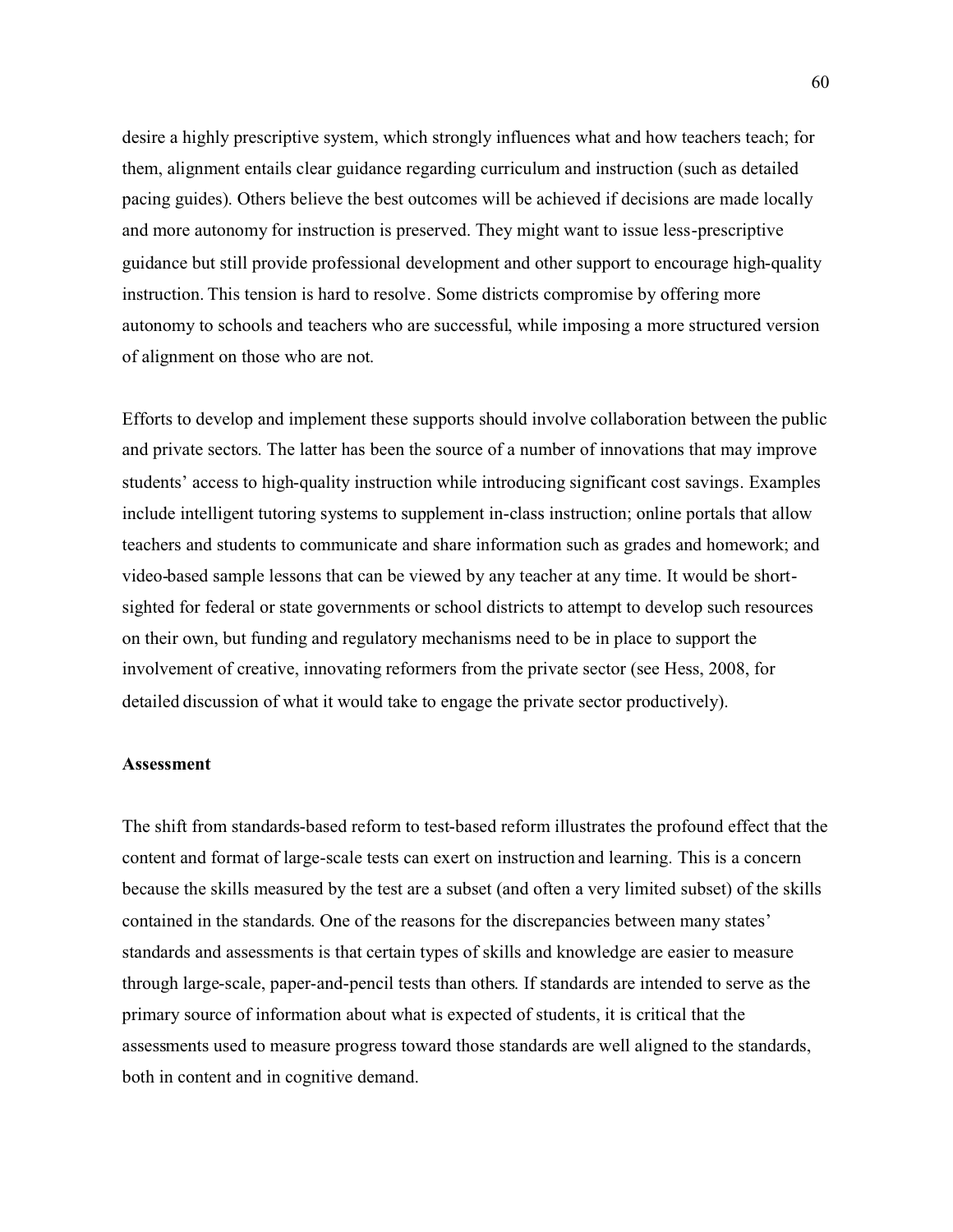Recent innovations in testing, particularly those that take advantage of advances in information technology for administering and scoring assessments, could contribute to states' efforts to develop more valid but cost-effective measures of their standards, particularly complex problemsolving and reasoning skills, and could help states tailor assessments to individual students' needs (such as through computerized adaptive testing). Another factor that could help promote better tests is a de-emphasis on the need for annual individual student scores. For instance, if tests could be administered using a matrix sampling approach such as that used for NAEP—i.e., different students take different items so that a large number of items can be included but individual student scores cannot be calculated reliably—it would be possible for states to include a wider range of item types that might do a better job of capturing the range of skills and knowledge embodied in the standards.

Reducing the amount of testing required, such as by allowing states to test only in specific grades such as 5, 8, and 11 (a common practice prior to NCLB) could also free up time and funds to support higher-quality testing. As with matrix sampling, this approach would eliminate states' ability to track the performance of individual students from one year to the next, so it is important to weigh the relative costs and benefits of these changes in light of policymakers' goals for the system.

One of the primary benefits of an assessment system that includes a broader range of content and item formats is a reduction in the predictability associated with most state tests. If it were impossible for teachers and students to predict the specific content that would be covered on the test, or how the items would be formulated, the prevalence of test-focused instruction and score inflation might diminish.

### **Accountability**

Another way to address problems stemming from test-driven reform is to develop a broader set of indicators for use in school reporting and accountability systems. Adopting non-test outcome measures not only provides the public with more complete information on how schools are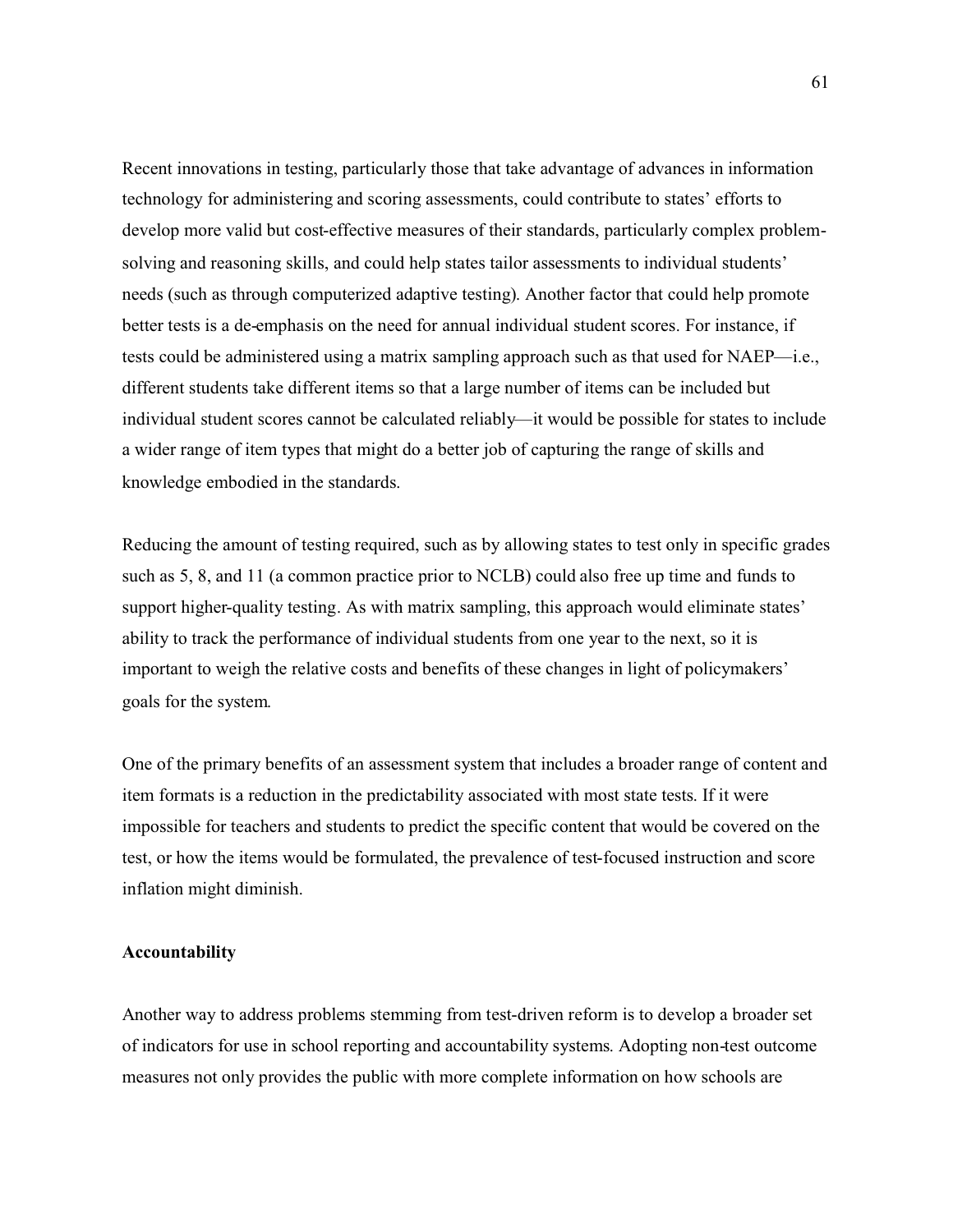performing, it also is likely to reduce the pressure to focus exclusively on tested material, and therefore may mitigate some of the problems discussed earlier. As suggested in the discussions of standards and assessments above, it would not be necessary to measure everything every year, but instead the system could measure a diverse set of outcomes in a way that keeps the datacollection burden to a reasonable level and minimizes the predictability inherent in today's testbased accountability systems. A variety of indicators to measure student outcomes could be incorporated into school performance reports, and some districts are already experimenting with such systems by supplementing the existing state test scores with scores on AP or college admissions tests, graduation rates, and enrollment in postsecondary institutions.

Furthermore, the indicator system does not have to rely exclusively on outcomes. Supplementing outcome measures with a set of process indicators that provide information on what schools are doing could further support the goal of reducing excessive emphasis on tested content, and could provide information on school practices and opportunities that are likely to promote important but hard-to-measure outcomes such as civic-mindedness, teamwork, and creativity. For example, indicators could be developed to measure such factors as student course-taking (e.g., access to a rigorous, college-preparatory curriculum), arts and athletic offerings (including extracurricular options), and provision of instructional support services.

Indicator systems could also be designed to allow schools to provide information on innovative programs such as mentorship or internship programs, and could therefore potentially encourage innovation rather than fostering conformity with a narrow set of criteria. Moreover, indicators could be developed to provide information on the educational progress and opportunities of groups of students for whom the state tests do not always provide valid information, such as English language learners and students with disabilities. Emphasis should be on factors that have strong evidence of association with positive student outcomes and on those that reflect local as well as national goals for public education. These indicators could be used not only for reporting and accountability purposes but also to identify schools in which further investigation and intervention are needed.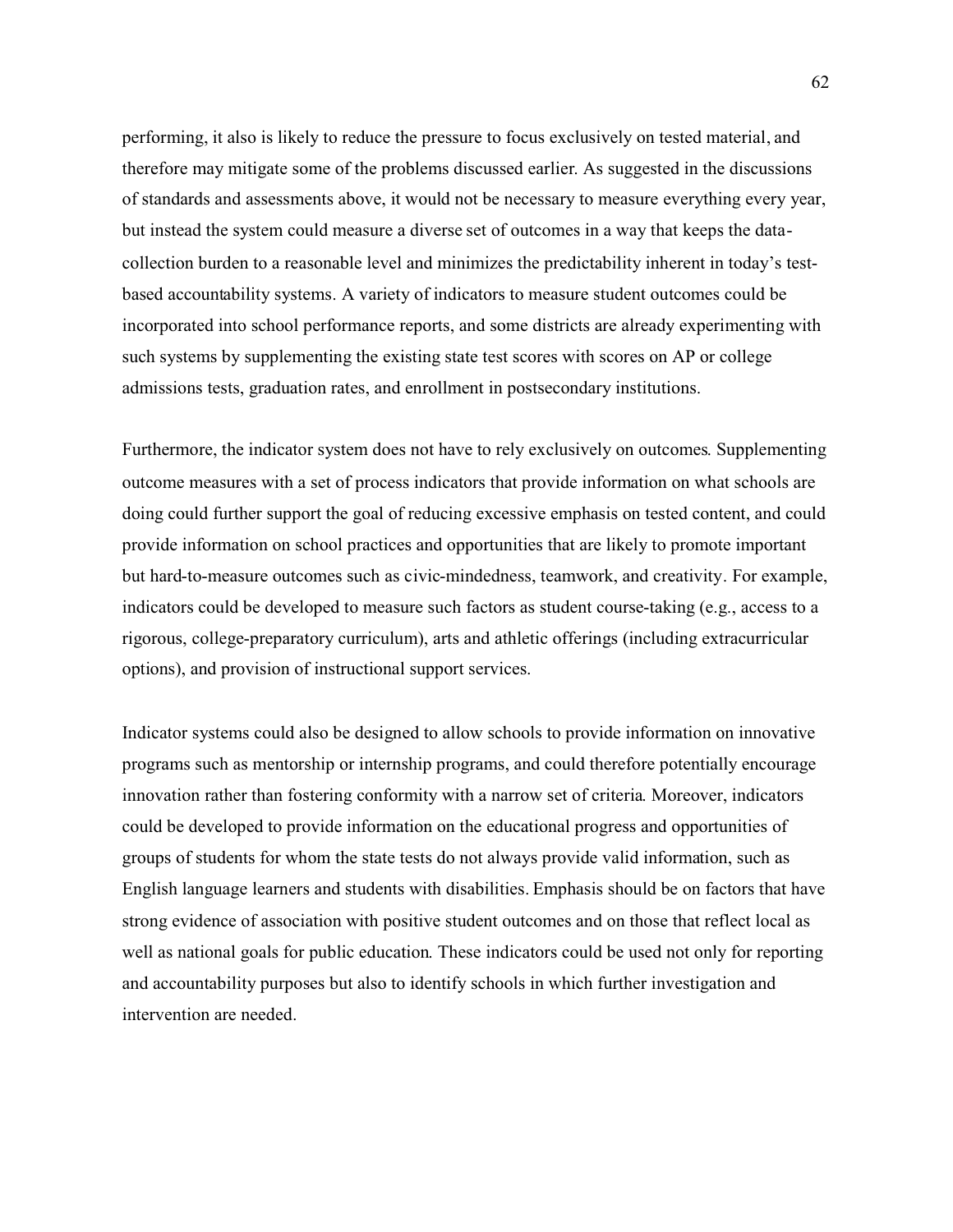In a sense, the adoption of such measures would mark the return of opportunity to learn standards to the SBR policy debate. Porter (1995) discussed the use of OTL standards as performance indicators and noted that they would not only provide information about school offerings, but could be used to create a vision to guide schools toward more effective practice. Collecting this kind of information can be costly, but improvements in state and district data systems are making some of this information more easily available than it was during the early OTL policy debates, and not all information would need to be collected every year (Porter, 1995; Hamilton & Stecher, 2006).

It will also be important to avoid creating a system that requires local educators and administrators to devote extensive time to data collection, so a small number of relatively easyto-collect indicators would probably be desirable. And any indicators that are used for accountability purposes should be designed so that the information collected from individual schools is comparable and not easily subject to corruption. For example, to the extent possible, indicators of outcomes such as graduation rates and postsecondary attendance should rely on a central database and should use common formulas for calculating these measures. Although the creation of a broad-based indicator system will require time, resources, and a thoughtful debate about how to measure each construct and how to use the data produced by the system, the idea is worth pursuing as the nation moves toward the next phase in the SBR policy environment.

Accountability should also be extended beyond the school-focused, sanction-heavy model that is currently widespread. This is a limited view of accountability, and SBR might benefit from more expansive thinking about who is held accountable for what. In particular, accountability should entail rewards as well as (or perhaps more than) sanctions and should give credit for accomplishments as a way to motivate similar behavior in others. These rewards could include bonuses or salary increases but should not be exclusively financial and should not be tied solely to test-score gains. Another aspect that deserves further exploration is a more balanced approach to accountability that entails some form of stakes for students, parents, as well as educators. The *Standards for Educational Accountability Systems* published by the Center for Research on Evaluation, Standards, and Student Testing (CRESST) discusses the problems associated with systems that impose stakes on educators but not on students, and calls for greater consistency in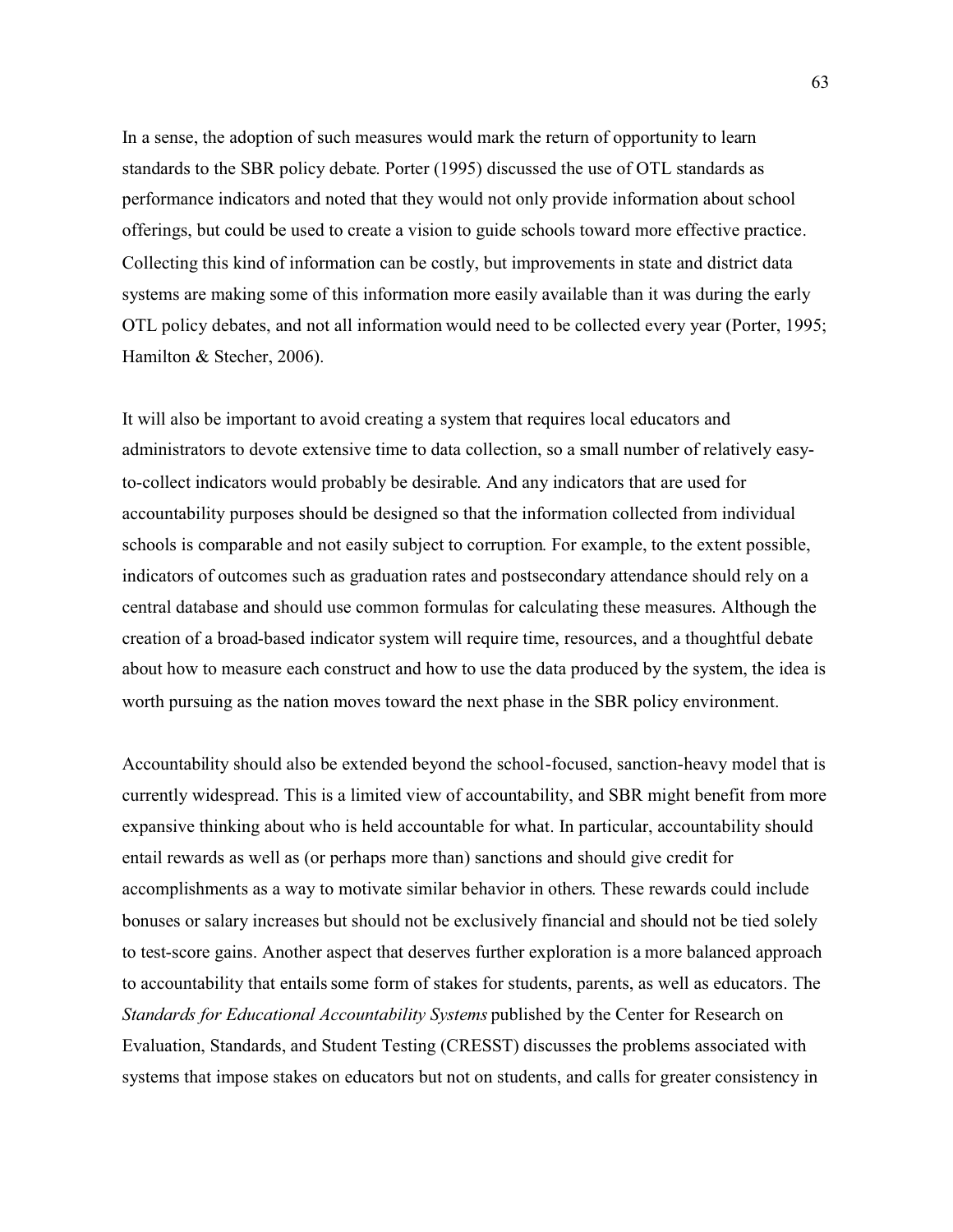incentives across groups (Baker, Linn, Herman, & Koretz, 2002). A more differentiated approach to accountability does not necessarily require that students be held back in a grade or denied a diploma as a result of performance on a single test (a practice that violates another commonly accepted testing standard that warns test users against using a single test score for high-stakes decisions), but that the system as a whole should identify ways to motivate all involved parties.

An additional direction to consider is to expand accountability beyond the regulatory model that has dominated recent policy debates and to empower all parents and students to contribute to debates about what outcomes are most valued. One mechanism to increase accountability to families consists of the choices made available to parents in some locations through charter schools or other offerings. If parents are given the right to walk away from schools that aren't meeting their needs—including schools that are perceived to focus excessively on narrow, testspecific content—incentives to focus on tests could be offset, at least in part, by a competing set of incentives.

Choice-based reforms require a number of conditions to work effectively, one of which is broad dissemination of high-quality information on a broad range of school practices and outcomes as well as the availability of good alternatives for all students (which has generally not been the case for districts implementing NCLB's transfer provisions). Information dissemination would be facilitated by the development of broader indicator systems, discussed above. Choice takes many forms, and the research on its effects is mixed, but experimentation with choice in the context of a broader set of indicators could contribute to our understanding of how comprehensive reform of the public education system can lead to success, and could promote the kinds of innovations that are likely to be needed to keep pace with the changing demands of the workplace in the future.

Moreover, it is widely recognized that schools are not the sole contributors to students' academic achievement and that involvement of families and social service organizations is critical to promoting student achievement. Broadening the notion of accountability to address the responsibilities of other parties could go a long way toward ensuring that all students have the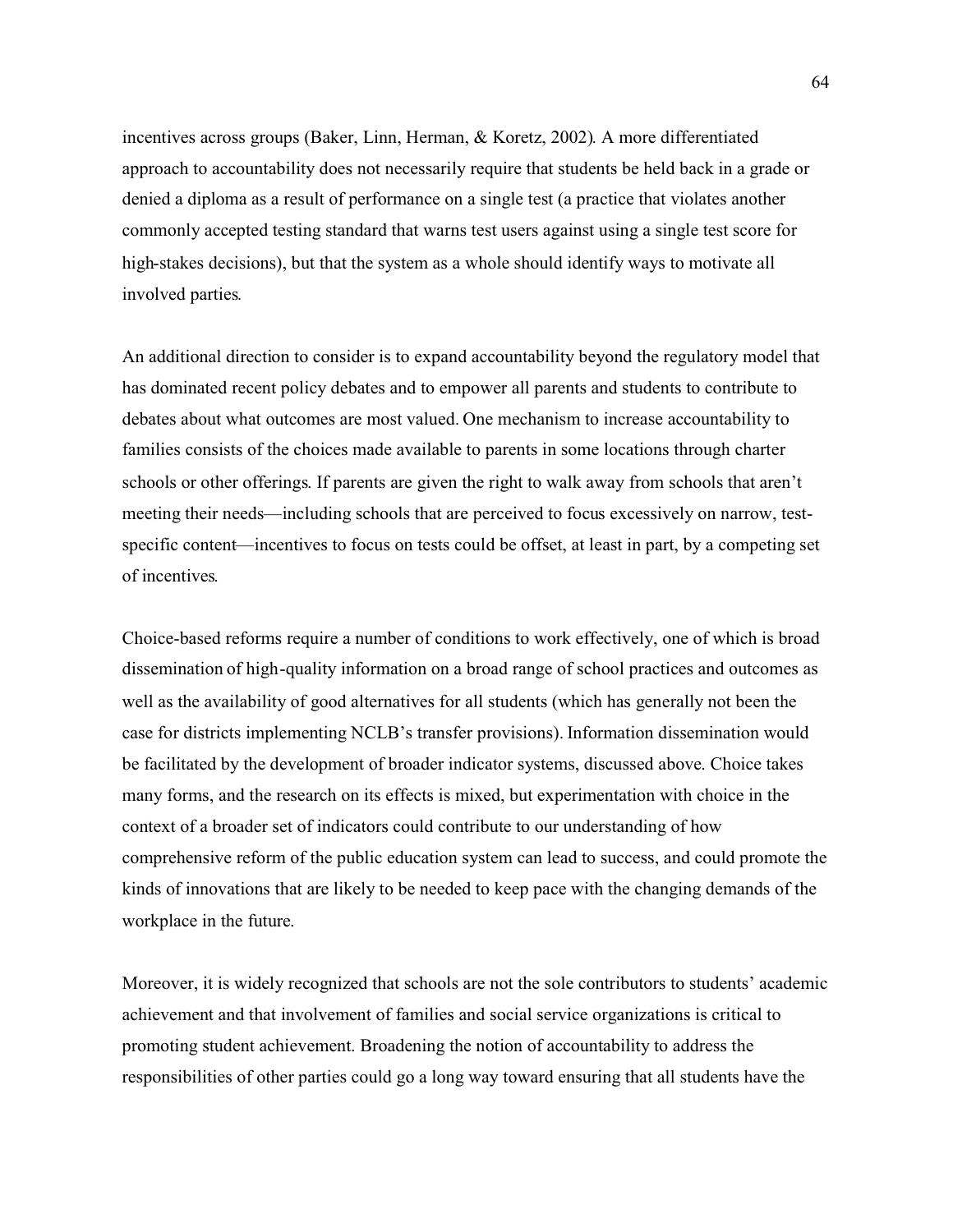resources they need, both in and out of school, to achieve at high levels. This notion of shared accountability has taken hold in many parts of the education policy and research communities, as evidenced most recently by a statement disseminated by the "Broader, Bolder Approach to Education" initiative (see [http://www.boldapproach.org/statement.html\).](http://www.boldapproach.org/statement.html) We do not have the space here to examine these accountability options in depth, but we want to suggest that the time is ripe for exploration of innovative approaches.

# **Conclusion**

SBR has been shown to be a powerful lever for change at all levels of the education system. Some of the hopes of early reformers have been at least partially realized, but at the same time, some of the fears of early critics have materialized. This paper attempted to summarize broadly what is known about SBR and to lay some groundwork for thinking about a revised federal role in promoting high-quality standards and assessments. Ongoing efforts to improve the knowledge base and disseminate what is known to decision makers at all levels will be critical for developing SBR systems that promote high-quality teaching and learning.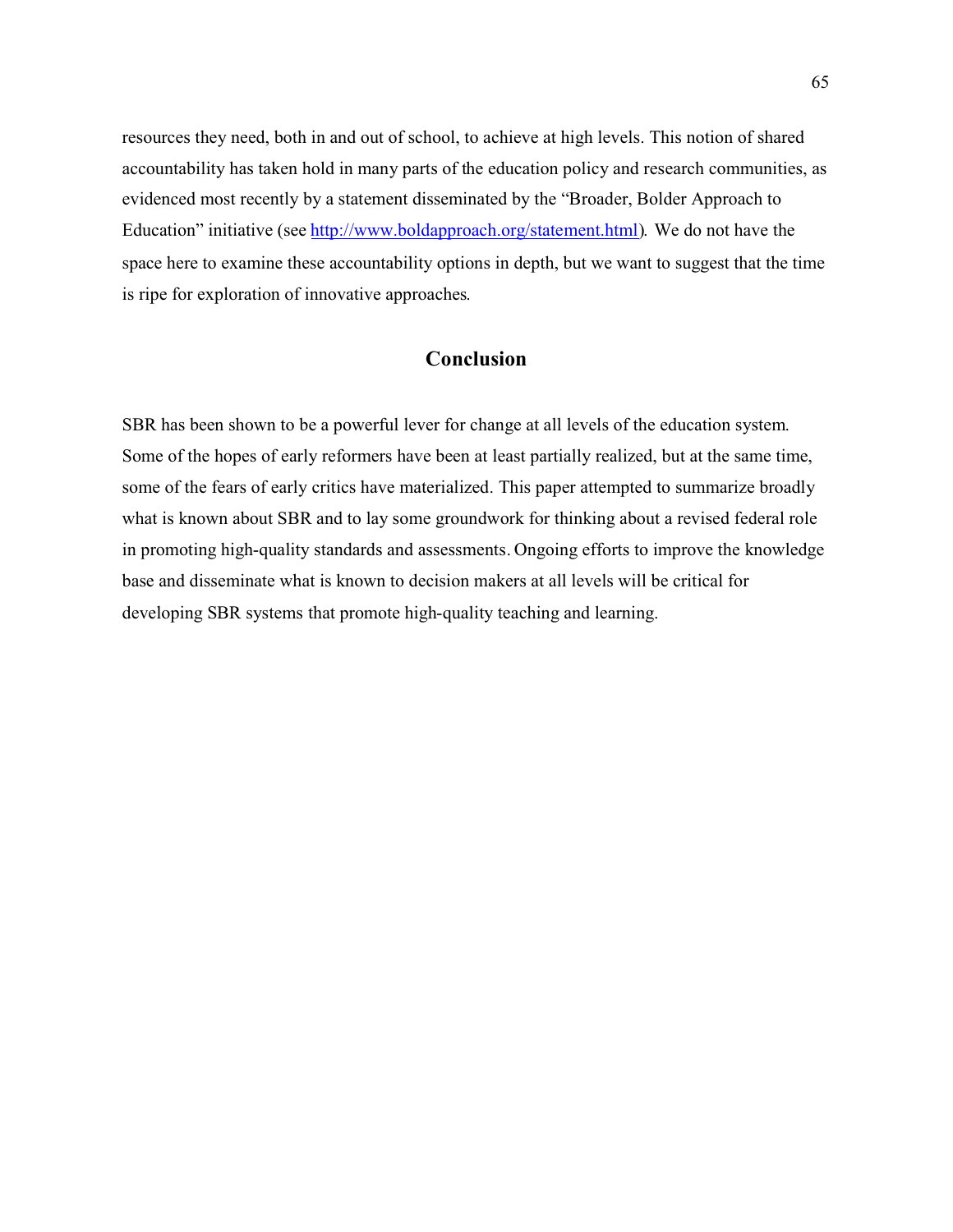# **References**

- A+ Education Foundation. ( January 2003). *Achieving Excellence: Education Reform in North Carolina and Texas.* Montgomery, AL: Author.
- Achieve, Inc. (June 2002). *Aiming Higher: Meeting the Challenges of Education Reform in Texas.* Achieve's Benchmarking Initiative. Washington DC: Author.
- ACT. (2006). *Ready for college and ready for work: Same or different?* Available at <http://www.act.org/research/policymakers/pdf/ReadinessBrief.pdf> (last accessed 9/26/08).
- Amrein, A.L. & Berliner, D.C. (2002a). High-stakes testing, uncertainty, and student learning. *Education Policy Analysis Archives 10*, no.18). Retrieved July 16, 2008 from <http://epaa.asu.edu/epaa/v10n18/>
- Amrein, A.L. & Berliner, D.C. (2002b). *The impact of high-stakes tests on student academic performance: An analysis of NAEP results in states with high-stakes tests and ACT, SAT, and AP test results in states with high school graduation exams.* Retrieved July 16, 2008 from Educational Policy Studies Laboratory, Education Policy Research Unit: <http://edpolicylab.org>
- Archbald, D.A. (1998). *The reviews of state content standards in English language arts and mathematics: A summary and review of their methods and findings and implications for future standards development* (Report ED-98-PO-038).Washington DC: National Education Goals Panel. Retrieved July 2008 from [http://eric.ed.gov/ERICDocs/data/ericdocs2sql/content\\_storage\\_01/0000019b/80/19/a6/ec.pd](http://eric.ed.gov/ERICDocs/data/ericdocs2sql/content_storage_01/0000019b/80/19/a6/ec.pdf) f
- Armour-Garb, A. (2007). *Intergovernmental approaches for strengthening K-12 accountability systems.* Albany, NY: Nelson A. Rockefeller Institute of Government.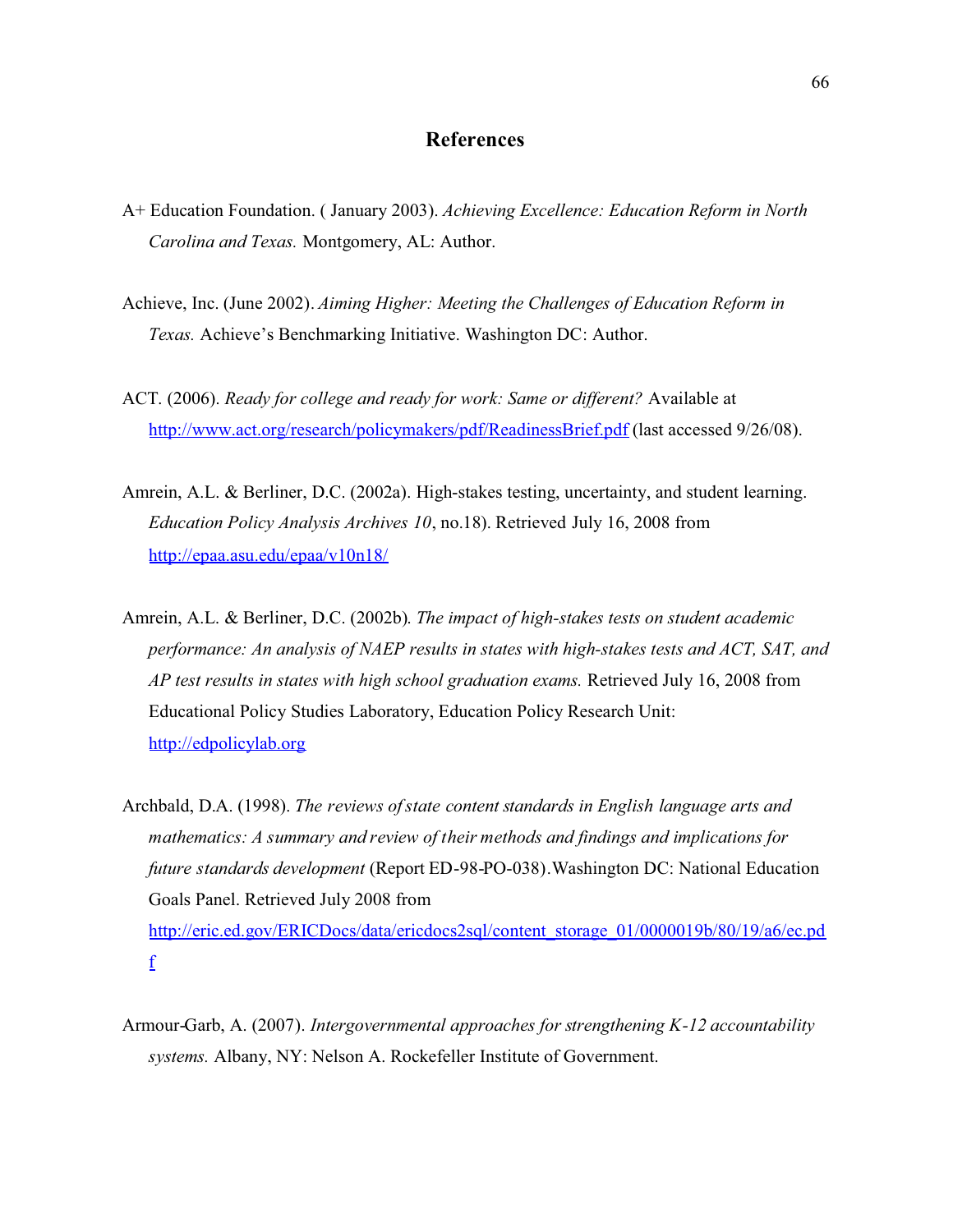- Baker, E.L., Linn, R.L., Herman, J. L., & Koretz, D. (2002). *Standards for educational accountability systems* (CRESST Policy Brief 5). Los Angeles: Center for Research on Evaluation, Standards, and Student Testing.
- Bishop, J.H. (1998). The effect of curriculum-based external exit exam systems on student achievement. *The Journal of Economic Education*, 29, 2, 171-182.
- Bishop, J.H., Mane, F., & Bishop, M. (2001). *Secondary education in the United States: What can others learn from our mistakes?* (Working Paper 01-07) Ithaca, NY: Center for Advanced Human Resource Studies.
- Booher-Jennings, Jennifer (2005). Below the bubble: 'Educational Triage' and the Texas accountability system. *American Educational Research Journal*, 42, 2, 231–68.
- Braun, H. (2004). Reconsidering the impact of high-stakes testing. *Education Policy Analysis Archives*, *12*(1). Retrieved July 16, 2008 from <http://epaa.asu.edu/epaa/v12n1/>
- Campbell, D.T. (1975). Assessing the impact of planned social change. In G. Lyons (Ed.), Social research and public policies: The Dartmouth/OECD Conference. Dartmouth College Public Affairs Center.
- Carnoy, M. & Loeb, S. (2002). Does external accountability affect student outcomes? A crossstate analysis. *Educational Evaluation and Policy Analysis*, 24, 305-31.
- Catterall, J., Mehrens, W., Ryan, J., Flores, E., & Rubin, P. (1998). *Kentucky instructional results information system: A technical review*. Frankfort, KY: Office of Education Accountability, Kentucky General Assembly**.**
- Center on Education Policy. (2006). *From the capital to the classroom: Year 4 of the No Child Left Behind Act.* Washington, DC: Author.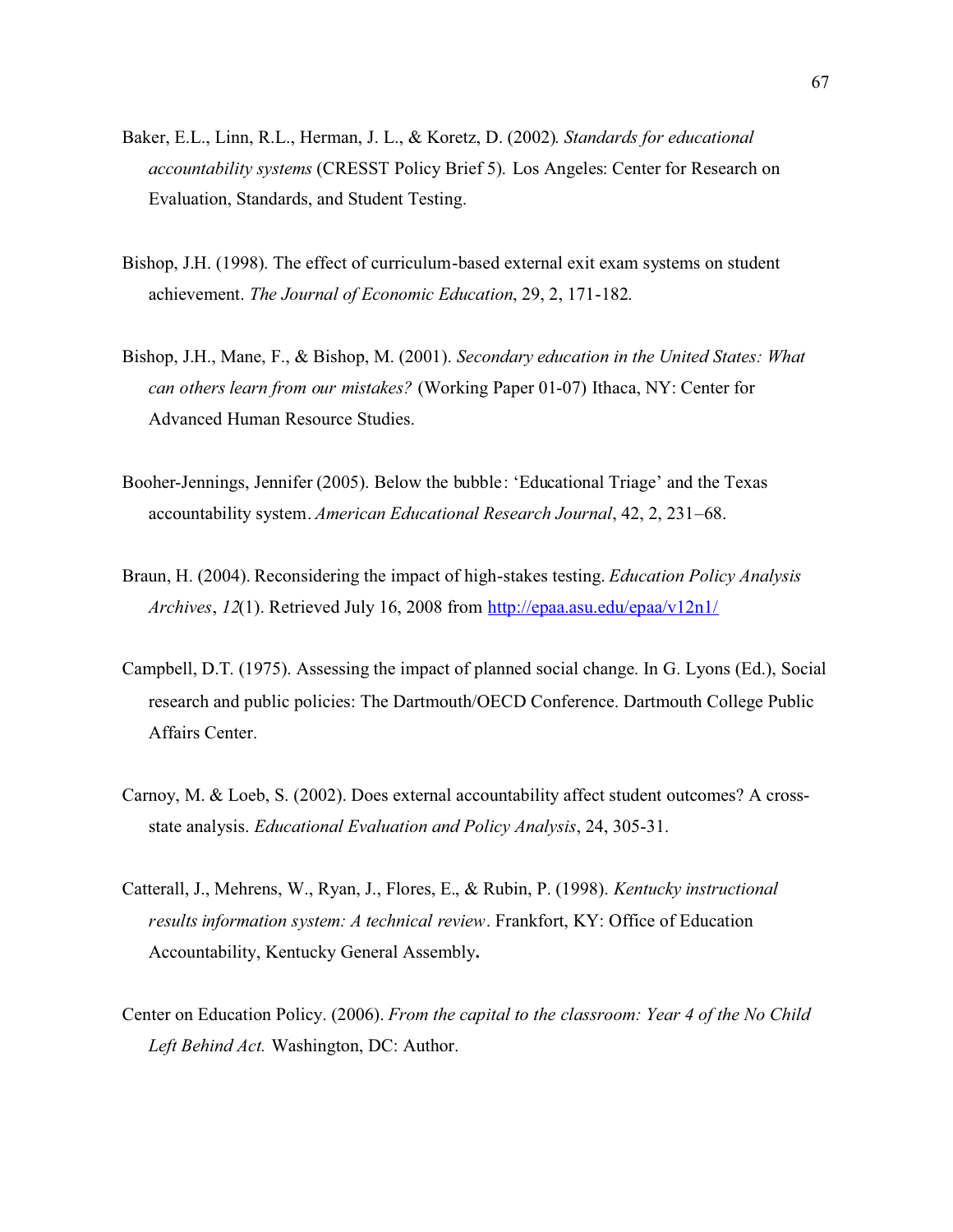- Center on Education Policy (2007a). *Answering the question that matters most: Has student achievement increased since No Child Left Behind?* Washington, DC: Author.
- Center on Education Policy (2007b). *State high school exit exams: Working to raise test scores.* Washington, DC: Author.
- Center on Education Policy (2008). *Has student achievement increased since 2002? State test score trends through 2006-07*. Washington, DC: Author.
- Clune, W.H. (2001). Towards a theory of standards-based reform: The case of nine NSF statewide systematic initiatives. In S.H. Fuhrman (Ed.), *From the capitol to the classroom: Standards-based reform in the states.* (pp.13-38). Chicago, IL: The University of Chicago Press.
- Cronin, J., Dahlin, M., Adkins, D., & Kingsbury, G.G. (2007). *The proficiency illusion.* Washington, DC: Thomas B. Fordham Institute.
- Diamond, J.B. (2007). Where the rubber meets the road: Rethinking the connection between high-stakes testing policy and classroom instruction. *Sociology of Education,* 80, 285-313.
- Finn, C.E., Julian, L., & Petrilli, M.J. (2006). *The state of state standards 2006*. Washington, DC: Fordham Foundation.
- Firestone, W.A., Mayrowetz, D., & Fairman, J. (1998). Performance-based assessments and instructional change: The effects of testing in Maine and Maryland. *Educational Evaluation and Policy Analysis*, 20, 2, 95-113.
- Fuhrman, S.H. (2001). Introduction. In S.H. Fuhrman (Ed.), *From the capitol to the classroom: Standards-based reform in the states* (pp. 1-12). Chicago, IL: The University of Chicago Press.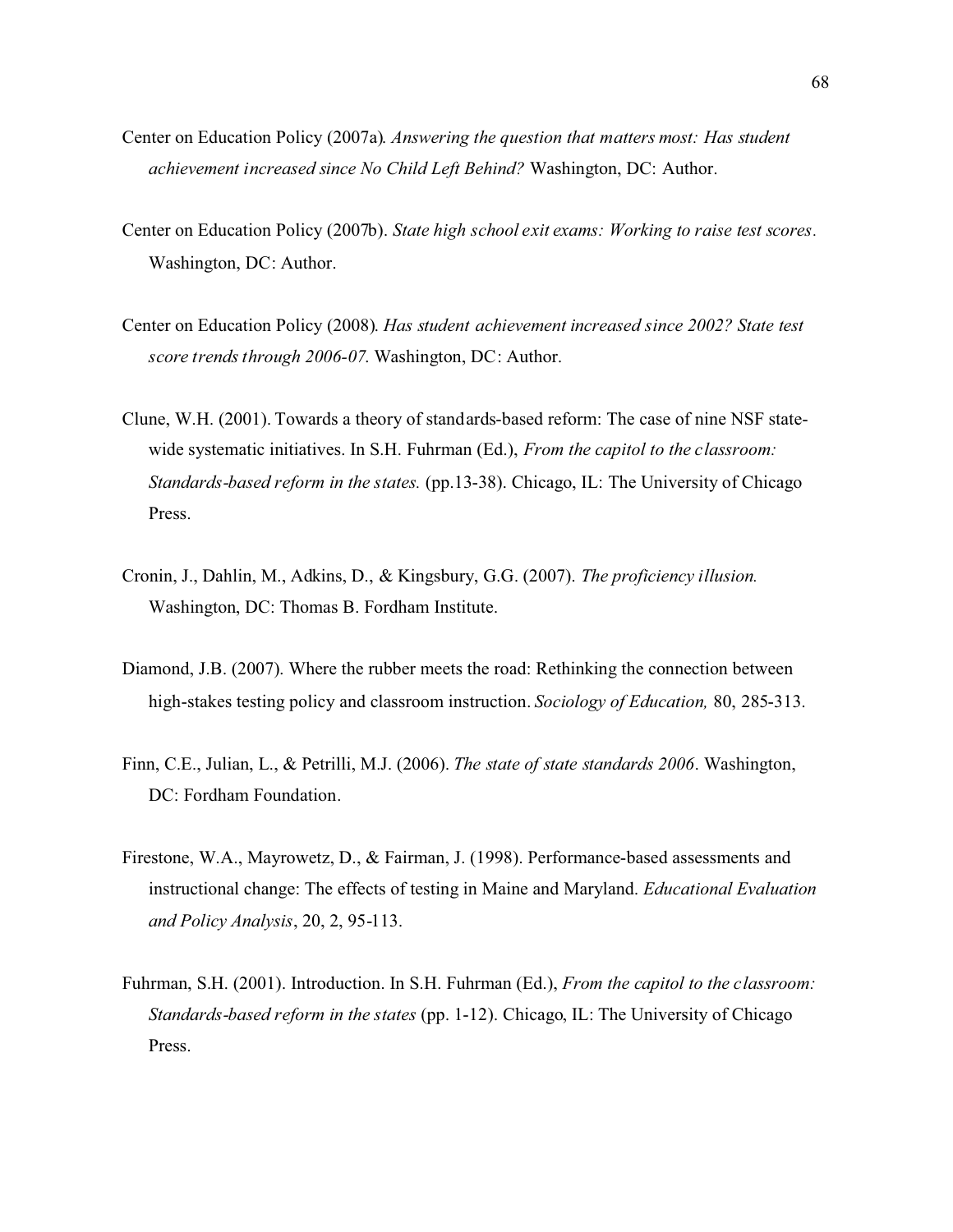- Fuller, B., Wright, J., Gesicki, K., & Kang, E. (2007). Gauging growth: How to judge No Child Left Behind? *Educational Researcher,* 36(5), 268-78.
- Glidden, H. (2008). Common ground: Clear, specific content holds teaching, texts, and tests together. *American Educator*, Spring, 13-19.

Goals 2000: Educate America Act of 1994. 20 U.S.C. 5801 *et seq*.

- Goertz, M.E. (June 2007). Standards-based reform: Lessons from the past, directions for the future. Paper presented at the Conference on the Uses of History to Inform and Improve Education Policy.
- Goertz, M.E., Floden, R.E., & O'Day, J. (1995). *Studies of education reform: Systemic reform, vol I: Findings and conclusions*. New Brunswick, NJ: Rutgers, the State University of New Jersey, Consortium for Policy Research in Education.
- Goodlad (1984). *A place called school.* New York: McGraw-Hill.
- Hamilton, L.S. (2003). Assessment as a policy tool. *Review of Research in Education*, 27, 25-68.
- Hamilton, L.S., & Stecher, B.M. (2006). A better way: Measuring charter school success and failure. In R.J. Lake & P.T. Hill (Eds.), *Hopes, fears, and reality: A balanced look at American charter schools in 2006* (pp.61-71). Seattle, WA: University of Washington, National Charter School Research Project.
- Hamilton, L.S., Stecher, B.M., Marsh, J., McCombs, J.S., Robyn, A., Russell, J., Naftel, S., & Barney, H. (2007). *Implementing standards-based accountability under No Child Left Behind responses of superintendents, principals, and teachers in three states.* Santa Monica, CA: RAND.
- Hamilton, L.S., Stecher, B.M., Russell, J.L., Marsh, J.A., & Miles, J. (2008). Accountability and teaching practices: School-level actions and teacher responses. In B. Fuller, M.K. Henne, & E. Hannum (Eds.), *Strong state, weak schools: The benefits and dilemmas of centralized accountability*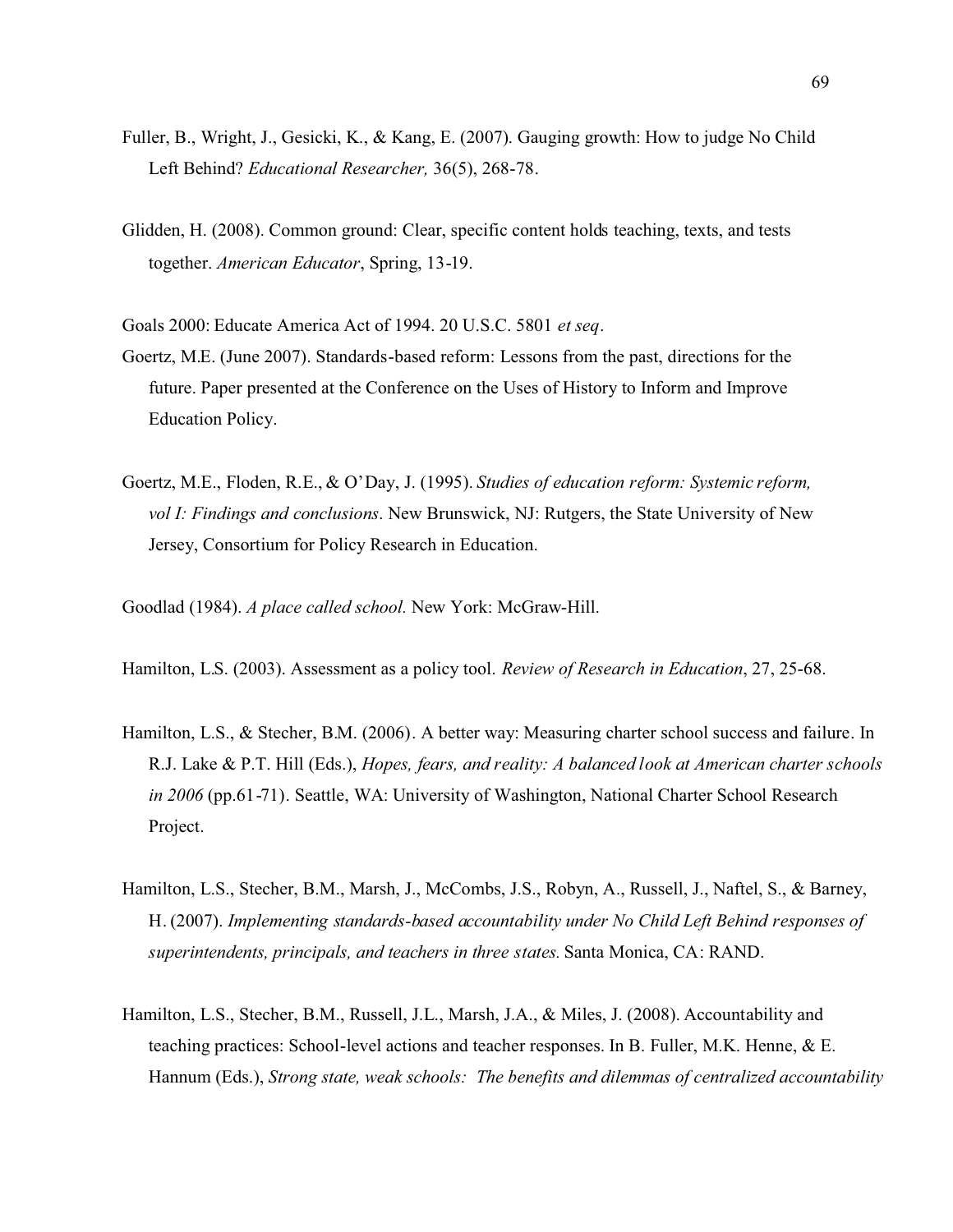*(Research in the Sociology of Education, Vol. 16,* pp.31-66). St. Louis, MO: Emerald Group Publishing.

- Hannaway, J., & Hamilton, L. (2008). *Effects of Accountability Policies on Classroom Practices*. Washington, DC: The Urban Institute.
- Hanushek, E., & Raymond, M. (2003) Accountability works after all. *Education Next*, 3, 3. Retrieved July 16, 2008 from <http://www.hoover.org/publications/ednext/3347781.html>
- Hanushek, E.A., & Raymond, M.E. (2005). Does school accountability lead to improved student performance. *Journal of Public Analysis and Management*, 24, 297-327.
- Hess, F.M. (2008). *The future of educational entrepreneurship:Possibilities for school reform.* Cambridge, MA: Harvard Education Press.
- Jacob, B.A. (2005). Accountability, incentives and behavior: The impact of high-stakes testing in the Chicago Public Schools. *Journal of Public Economics*, 89, 761-96.
- Jacob, B.A. (2007). *Test-based accountability and student achievement: An investigation of differential performance on NAEP and state assessments* (Working Paper No. 12817). Cambridge, MA: National Bureau of Economic Research.
- Jennings, J.F. (1998). *Why national standards and tests? Politics and the quest for better schools.* Thousand Oaks, CA: Sage.
- Kannapel, J.P., Aagard, L., Coe, P., & Reeves, C. (2001). The impact of standards and accountability on teaching and learning in Kentucky. In S.H. Fuhrman (Ed.), *From the capitol to the classroom: Standards-based reform in the states* (pp. 217-41). Chicago, IL: The University of Chicago Press.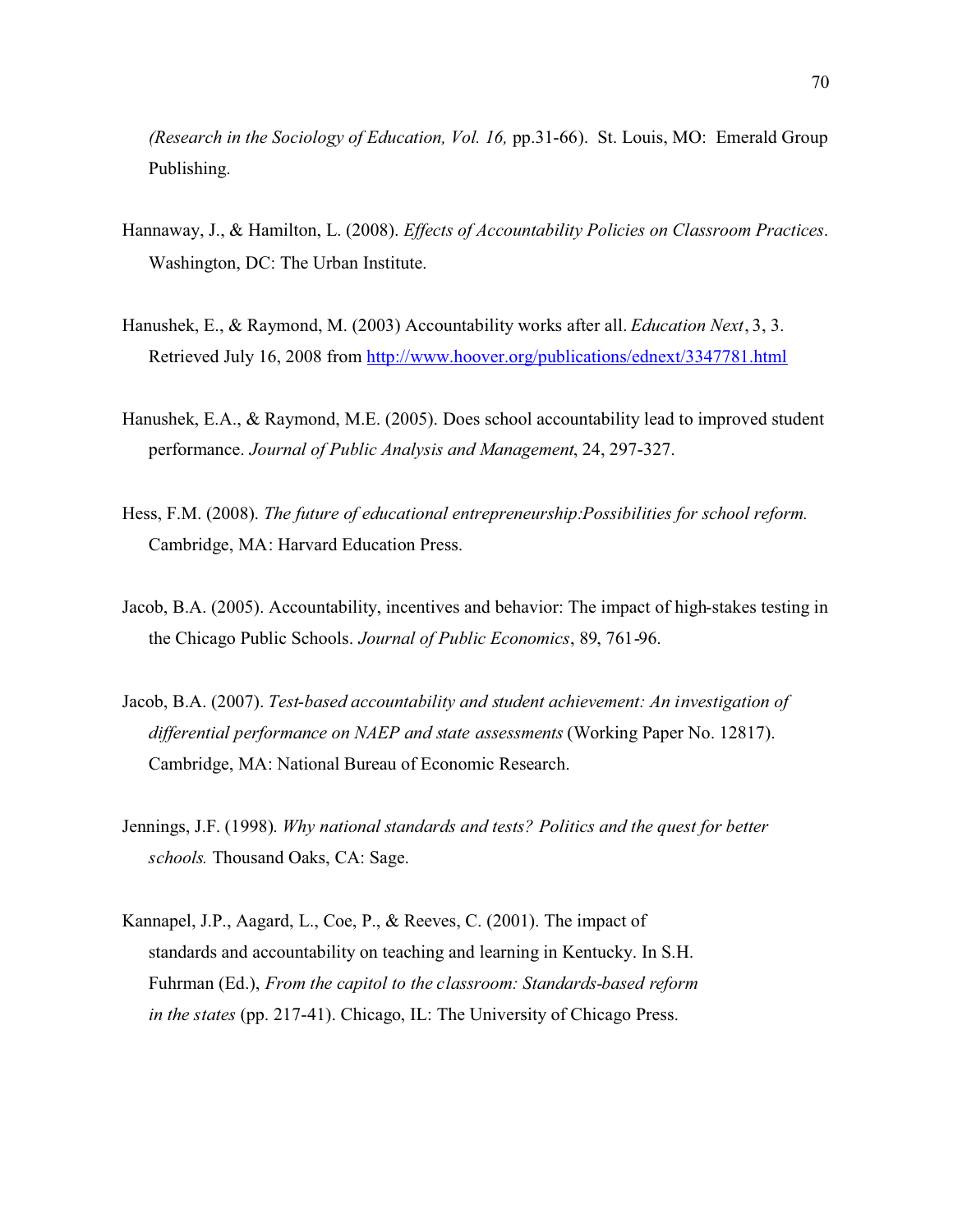- Klein, S.P., Freedman, D., Shavelson, R., & Bolus, R. (forthcoming). Assessing school effectiveness. *Evaluation Review.* Available at <http://www.stat.berkeley.edu/~census/finalER.pdf> (retrieved 10/13/08).
- Koretz, D. (2003, April). Attempting to discern the effects of the NCLB accountability provisions on learning. Paper presented at the annual meeting of the American Educational Research Association, Chicago.
- Koretz, D.M. (2005). *Alignment, high stakes, and the inflation of test scores* (CSE Report No. 655). Los Angeles, CA: National Center for Research on Evaluation, Standards, and Student Testing.
- Koretz, D. M., & Hamilton, L. S. (2006). Testing for accountability in K-12. In R. L. Brennan (Ed.), *Educational Measurement* (4th ed., pp. 531-578). Westport, CT: American Council on Education/Praeger.
- Lane, S., Parke, C.S., & Stone, C.A. (2002). The impact of a state performance-based assessment and accountability program on mathematics instruction and student learning: Evidence from survey data and school performance. *Educational Assessment,* 8, 279-315.
- Lauer, P.A., Snow, D., Martin-Glenn, M., Van Buhler, R.J., Stoutenmyer, & Snow-Renner, R. (2005). *The influence of standards on K-12 teaching and student learning: A research synthesis.* Denver, CO: Mid-continent Research for Education and Learning.
- Le, V., Stecher, B.M., Lockwood, J.R., Hamilton, L.S., Robyn, A., Williams, V., Ryan, G., Kerr, K., Martinez, F., & Klein, S. (2006). *Improving mathematics and science education: A longitudinal investigation of the relationship between reform-oriented instruction and student achievement*. Santa Monica, CA: RAND.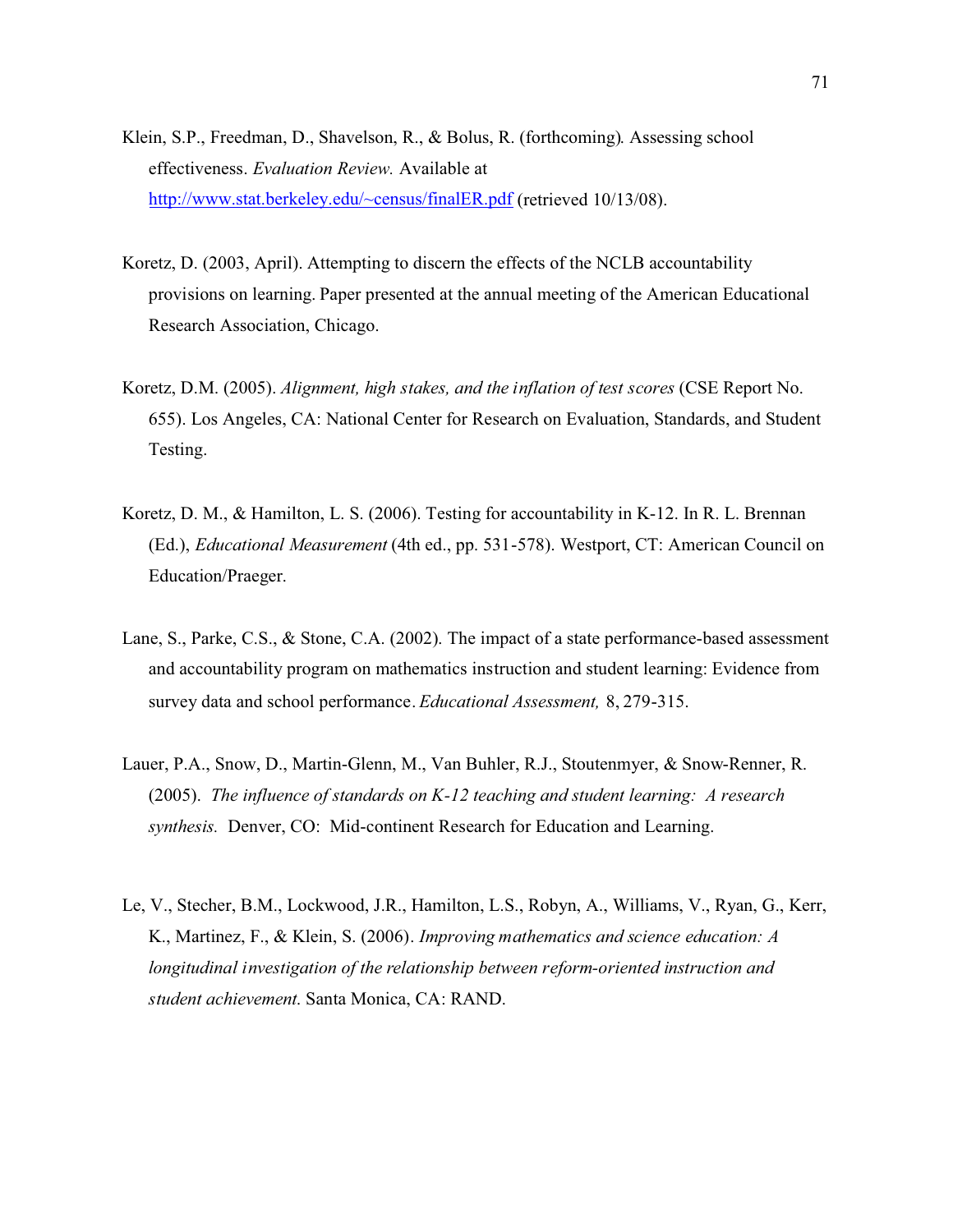- Linn, R.L. (2003). Performance standards: Utility for different uses of assessments. *Education Policy Analysis Archives,* 11, 31. Retrieved October 20, 2003 from <http://epaa.asu.edu/epaa/v11n31/>
- Marsh, J.A., Pane, J.F., & Hamilton, L.S. (2006). *Making sense of data-driven decision making in education:Evidence from recent RAND research*. Santa Monica, CA: RAND.
- Massell, D. (1994). Achieving consensus: Setting the agenda for state curriculum reform. In R.F. Elmore & S.H. Fuhrman (Eds.), *The governance of curriculum: 1994 yearbook of the Association for Supervision and Curriculum Development* (pp. 84-108). Alexandria, VA: Association for Supervision and Curriculum Development.
- Massell, D. & Fuhrman, S.H. (1994). *Ten years of state education reform, 1983-1993*. New Brunswick, NJ: Consortium for Policy Research in Education.
- Massell, D., Kirst, M., & Hoppe, M. (1997). *Persistence and change: Standards-based reform in nine states.* New Brunswick, NJ: Consortium for Policy Research in Education.
- McDonnell, L.M. (1995). Opportunity to learn as a research concept and a policy instrument. *Educational Evaluation and Policy Analysis,* 17, 3, 305-322.
- McDonnell, L.M. (2005). No Child Left Behind and the federal role in education: Evolution or revolution? *Peabody Journal of Education,* 80, 2, 19-38.
- National Council on Education Standards and Testing (1992). *Raising standards for American education.* Washington, DC: U.S. Government Printing Office.
- National Commission on Excellence in Education (1983). *A nation at risk: The imperative for educational reform.* Washington, DC: U.S. Government Printing Office.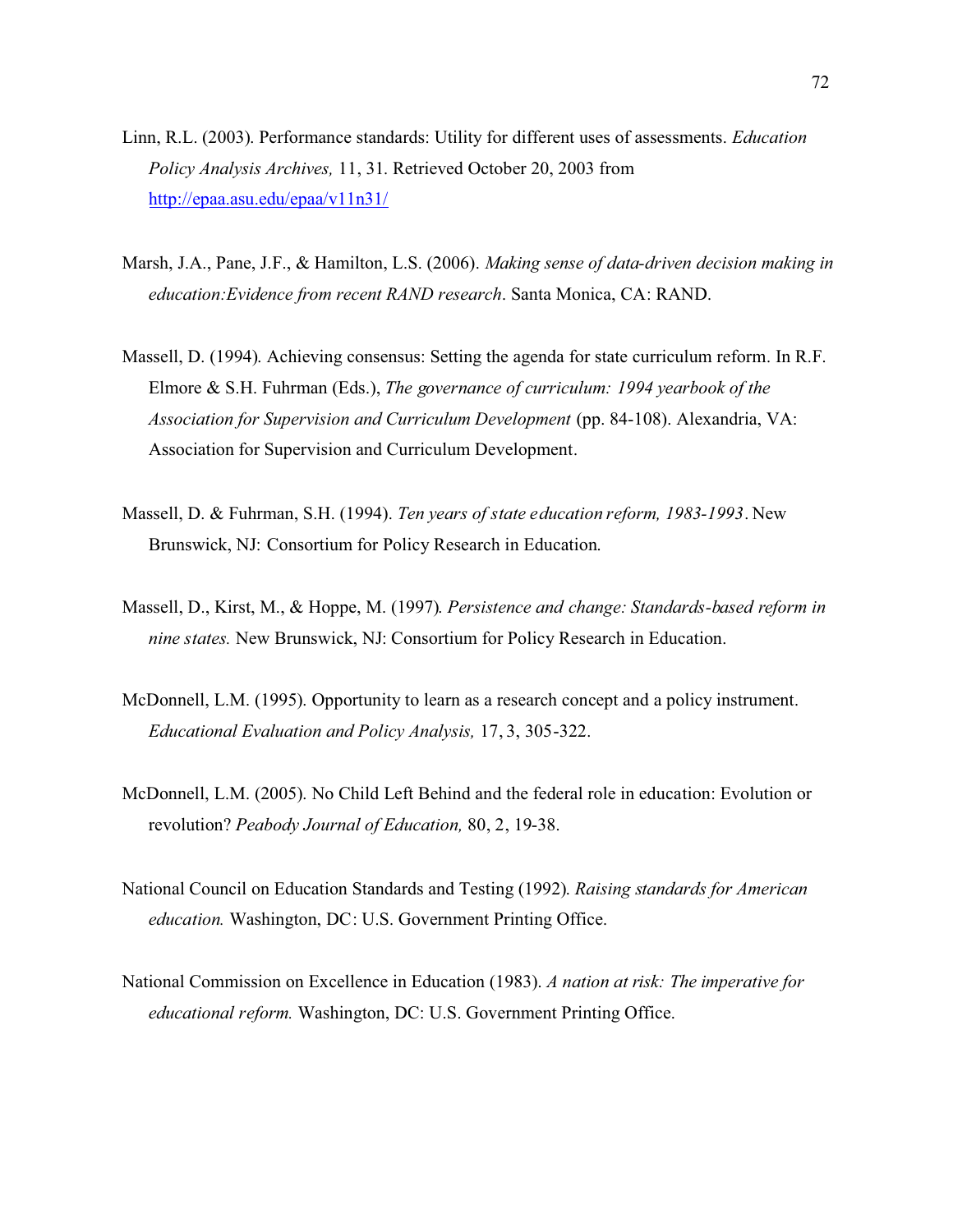- National Research Council (2006). *Systems for state science assessment.* Committee on test Design for K-12 Science Achievement. M.R. Wilson and M.W. Bertenthal, eds., Board on Testing and Assessment, Center for Education, Division of Behavioral and Social Sciences and Education. Washington, DC: The National Academies Press.
- Nichols, S.L., Glass, G.V., & Berliner, D.C. (2006). High stakes testing and student achievement: Does accountability pressure increase student learning? Educational Policy Analysis Archives, 14(1).<http://epaa.asu.edu/epaa/v14n1/>

No Child Left Behind Act of 2001. 20 U.S.C. 6311 *et seq*.

- O'Day, J. (1995). Systemic reform in California. In Goertz, M.E., Floden, R.E., O'Day, J. (Eds.), *Studies of education reform: Systemic reform, vol II: Case studies.* New Brunswick, NJ: Rutgers, the State University of New Jersey, Consortium for Policy Research in Education.
- O'Day, J.A., & Smith, M.S. (1993). Systemic reform and educational opportunity. In S.H. Fuhrman (Ed.), *Designing coherent education policy: Improving the system* (pp. 250-312). San Francisco: Jossey-Bass.
- Organisation for Economic Co-operation and Development (2007). *PISA 2006: Science competencies for tomorrow's world,* Vol. 1. Paris: Author.
- Partnership for 21<sup>st</sup> Century Skills (2008). 21<sup>st</sup> century skills, education, and competitiveness: A *resource and policy guide.* Available at [http://www.21stcenturyskills.org/documents/21st\\_century\\_skills\\_education\\_and\\_competitive](http://www.21stcenturyskills.org/documents/21st_century_skills_education_and_competitiveness_guide.pdf) ness\_guide.pdf (last accessed 9/26/08).
- Pedulla, J.J., Abrams, L.M., Madaus, G.F., Russell, M.K., Ramos, M.A., & Miao, J. (2003). *Perceived effects of state-mandated testing programs on teaching and learning: Findings from a national survey of teachers.* Boston, MA: National Board on Educational Testing and Public Policy.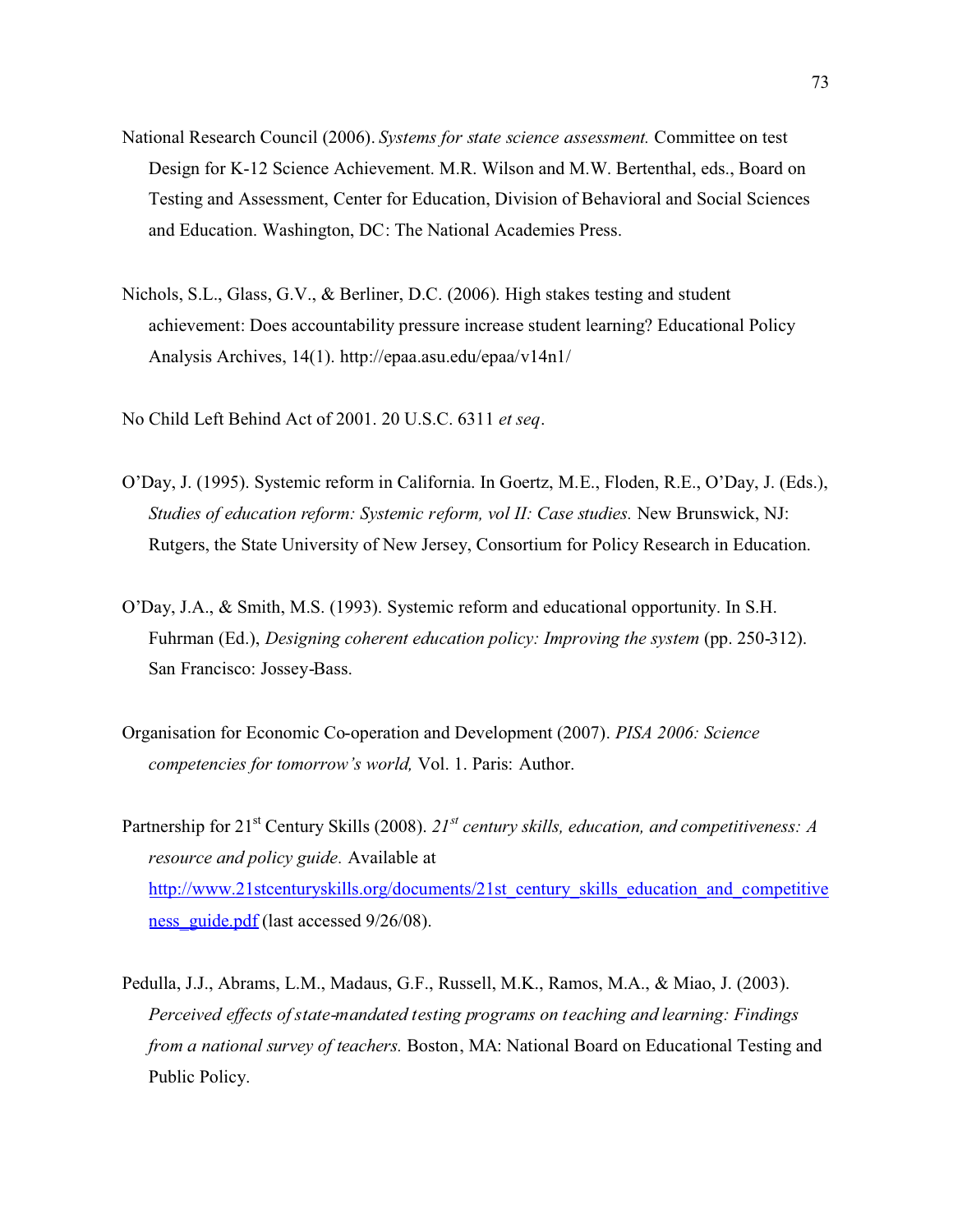- Pellegrino, J.W., Jones, L.R., & Mitchell, K.J. (1999). *Grading the nation's report card*. Washington, DC: National Academy Press.
- Popham, W.J. (1987). The merits of measurement-driven instruction. *Phi Delta Kappan,* 68*,* 679–82.
- Popham, W.J. (2008). *The role of assessment in federal education programs*. Washington, DC: Center on Education Policy.
- Porter, A. (1994). National standards and school improvement in the 1990s: Issues and promise. *American Journal of Education,* 102, 421-449.
- Porter, A. (1995). The uses and misuses of opportunity-to-learn standards. *Educational Researcher,* 24, 1, 21-27.
- Ravitch, D. (1995). *National standards in American education: A citizen's guide.* Washington, DC: Brookings.
- Resnick, L.B., & Resnick, D.P. (1992). Assessing the thinking curriculum: New tools for educational reform. In B.R. Gifford & M.C. O'Connor (Eds.), *Changing assessment: Alternative views of aptitude, achievement, and instruction* (pp. 37–75). Boston, MA: Kluwer.
- Rothman, R. (2005). Testing goes to preschool. *Harvard Education Letter, 21*(2) (March/April). Available at <http://www.edletter.org/pdfs/2005-ma-fcd.pdf> (retrieved 10/13/08).
- Rothman, R., Slattery, J.B., Vranek, J. L., & Resnick, L.B. (2002). *Benchmarking and alignment of standards and testing* (CSE Technical Report 566). Los Angeles: Center for Research on Evaluation, Standards, and Student Testing.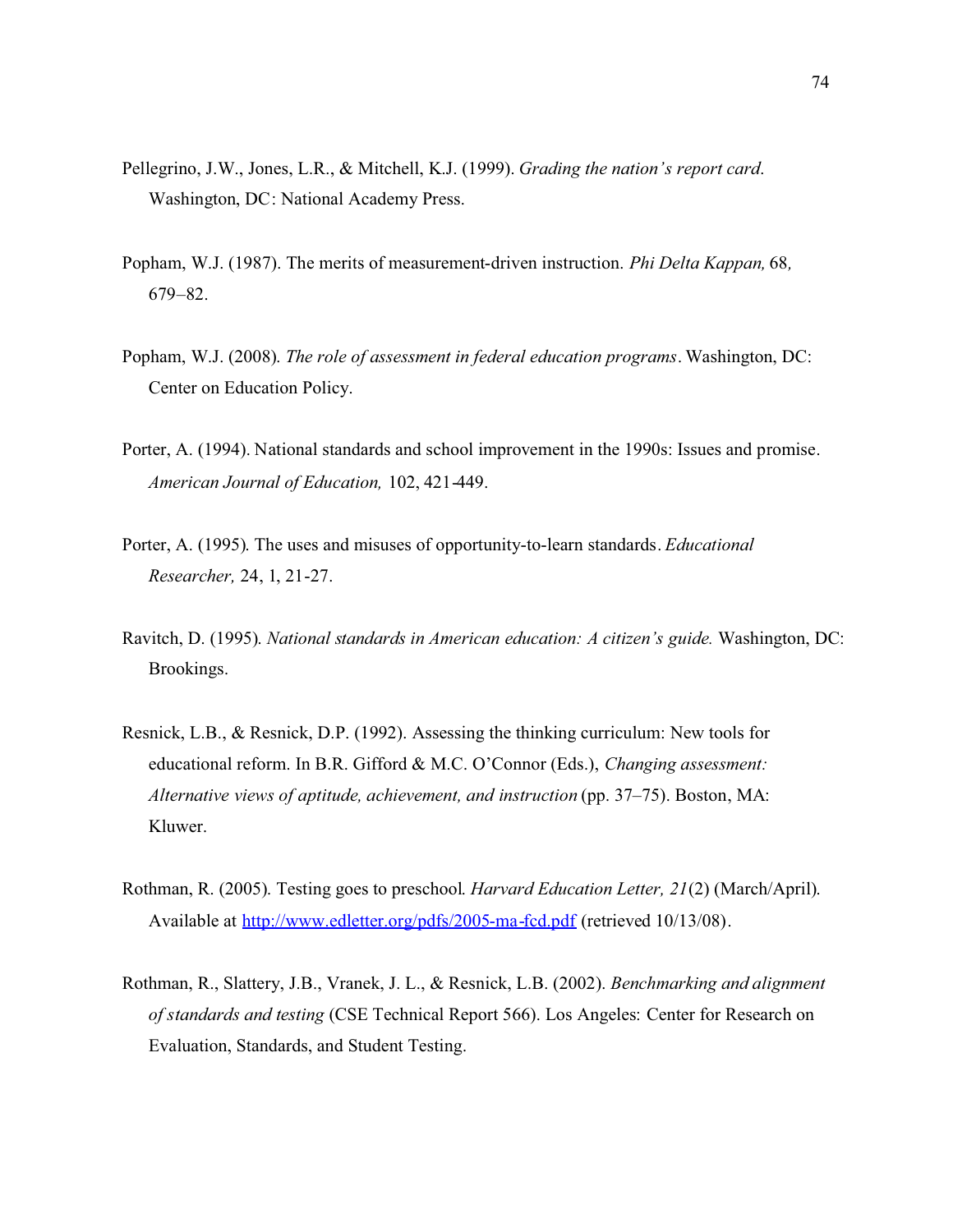- Rothstein, R., Jacobsen, R., & Wilder, T. (2006). "Proficiency for all"—An oxymoron. Paper prepared for the Symposium, "Examining America's Commitment to Closing Achievement Gaps: NCLB and Its Alternatives," sponsored by the Campaign for Educational Equity, Teachers College, Columbia University.
- Rosenshine, B. (2003) High-stakes testing: Another analysis. *Education Policy Analysis Archives*, 11, 24. Retrieved July 16, 2008 from <http://epaa.asu.edu/epaa/v11n24/>
- Smith, M.S., & O'Day, J. (1991). Systemic school reform. In S. H. Fuhrman & B. Malen (Eds.), *The politics of curriculum and testing: The 1990 yearbook of the politics of education association* (pp.233-67). New York, NY: The Falmer Press.
- Stecher, B.M. (2002). Consequences of large-scale high-stakes testing on school and classroom practice. In L.S. Hamilton, B.M. Stecher & S.P. Klein (Eds.), *Making sense of test-based accountability in education*. Santa Monica, CA: RAND.

Texas Education Agency. *An Overview of the History of Public Education in Texas*. Last Updated July 13, 2004. Retrieved December 15, 2008 from [http://www.tea.state.tx.us/tea/historyove rview.html](http://ritter.tea.state.tx.us/tea/historyoverview.html)

- Thomas B. Fordham Institute (2008). *High-achieving students in the era of NCLB.* Washington, DC: Author.
- Valencia, S.W., & Wixson, K.K. (2001). Inside English/language arts standards: What's in a grade? *Reading Research Quarterly*, 36, 202-217.
- Wilson, S.M., & Floden, R.E. (2001). Hedging bets: Standards-based reform in classrooms. In S.H. Fuhrman (Ed.). *From the capitol to the classroom: Standards-based reform in the states.* Chicago, IL: The University of Chicago Press, 193-216.